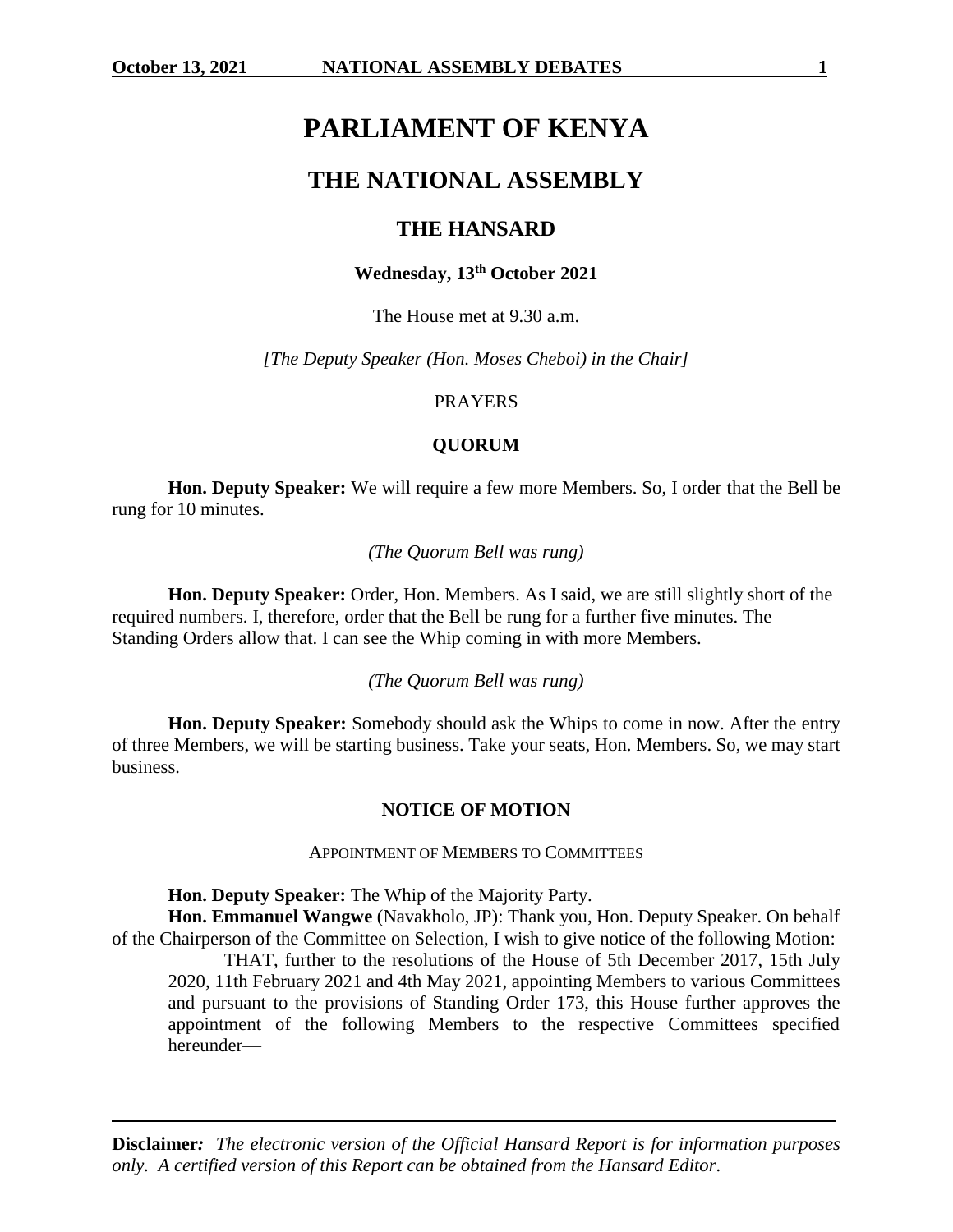- (i) Hon. John Munene Wambugu to move from the Departmental Committee on Justice and Legal Affairs to the Departmental Committee on Administration and National Security;
- (ii) Hon. Daniel Kipkogei Rono to be appointed to the Departmental Committee on Justice and Legal Affairs;
- (iii) Hon. Gathoni Wamuchomba to move from the Departmental Committee on Transport, Public Works and Housing to the Departmental Committee on Agriculture and Livestock;
- (iv) Hon. Moses Malulu Injendi to move from the Committee on Regional Integration to the Departmental Committee on Transport, Public Works and Housing;
- (v) Hon. Benjamin Gathiru Mwangi to move from the Select Committee on National Cohesion and Equal Opportunity to the Committee on Regional Integration;
- (vi) Hon. George Ndung'u Koimburi to be appointed to the Select Committee on National Cohesion and Equal Opportunity;
- (vii) Hon. John Njuguna Wanjiku to be appointed to the Select Committee on Implementation;
- (viii) Hon. Mohammed Lokiru Ali to move from the Departmental Committee on Energy to the Departmental Committee on Education and Research; and
- (ix) Hon. Pavel Oimeke to be appointed to the Departmental Committee on Energy.

Thank you, Hon. Deputy Speaker.

**Hon. Deputy Speaker:** Next order.

# **ORDINARY QUESTIONS**

**Hon. Deputy Speaker:** Under this particular order, we have Ordinary Questions. To start us off is the Member for Tigania East, Hon. Josphat Kabeabea.

# *Question 388/2021*

MEASURES TO UPGRADE MIKINDURI-KUNATI-GATITHINE ROAD

**Hon. Josphat Kabeabea** (Tigania East, KANU): Thank you, Hon. Deputy Speaker. I rise to ask Question 388 of 2021, directed to the Cabinet Secretary for Transport, Infrastructure, Housing, Urban Development and Public Works:

- (i) Why is the upgrading of the Mikinduri-Kunati-Gatithine Road in Tigania East Constituency yet to commence over four years since the contract for the works was awarded to one M/S Elite Construction Company?
- (ii) What measures is the Ministry putting in place to ensure the said road, which is currently impassable, is urgently rehabilitated before the rainy season?
- (iii) Are there plans by the Ministry to ensure that the said road is upgraded to bitumen standards?

Thank you, Hon. Deputy Speaker.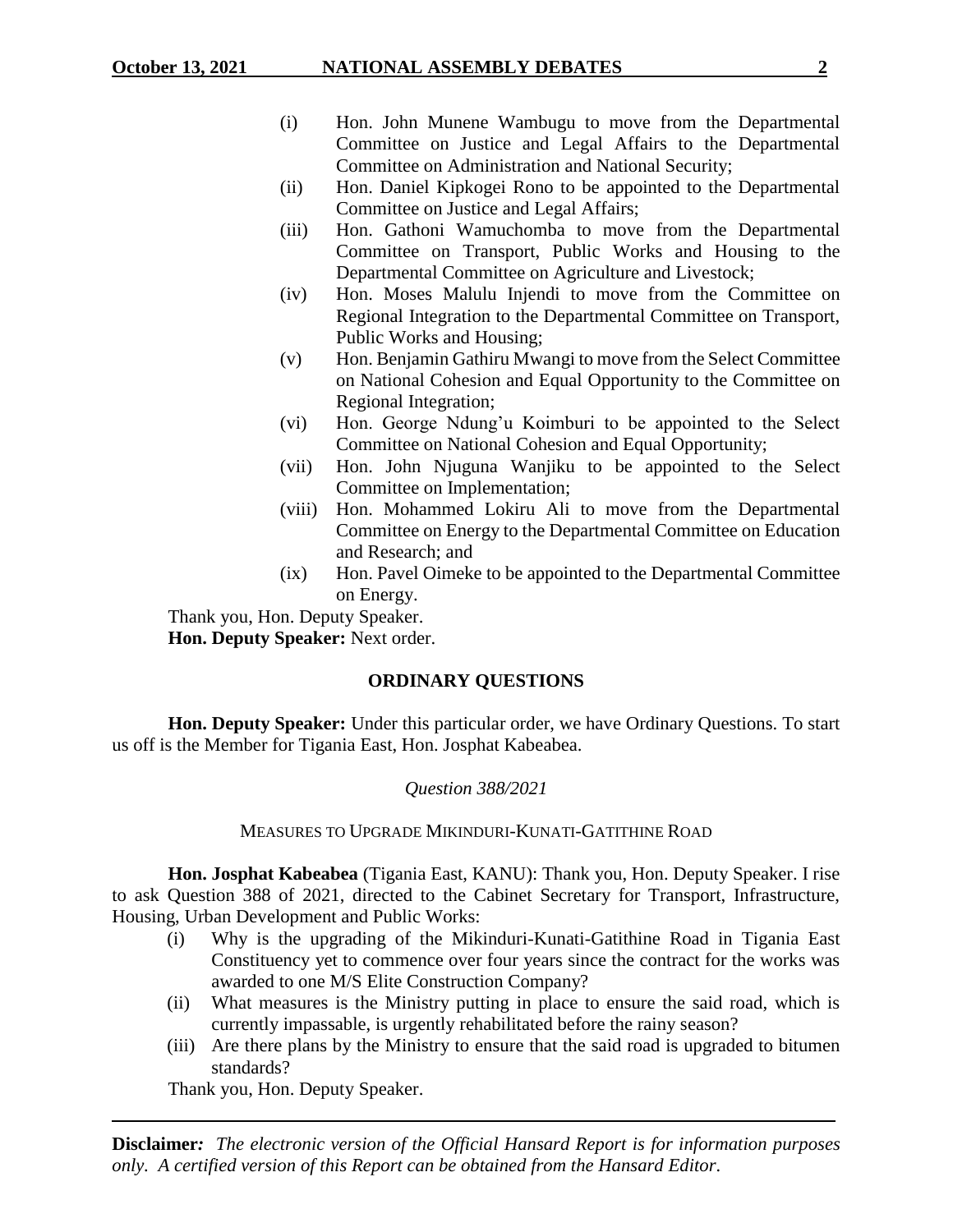**Hon. Deputy Speaker:** The question will be replied to before the Departmental Committee in Transport, Public Works and Housing. Next is the Member for Rarieda, Hon. (Dr.) Otiende Amollo, Senior Counsel.

# *Question 398/2021*

# CONSTRUCTION STATUS OF LUANDA-AKADO-KALANDIN ROAD

**Hon. (Dr.) Otiende Amollo** (Rarieda, ODM): Thank you, Hon. Deputy Speaker. I rise to ask Question 398 of 2021 directed to the Cabinet Secretary for Transport, Infrastructure, Housing, Urban Development and Public Works:

- (i) Could the Cabinet Secretary provide the status of construction of the Luanda-Akado-Kalandin Road (RWC 119) under low volume seal tarmacking in Rarieda Constituency, which stalled at Nyandiwa Bridge, with only approximately 4.8 kilometres remaining to completion?
- (ii) Could the Cabinet Secretary state the total amount of money that was allocated for the road, the amount already paid to the contractor and the outstanding amount, if any?
- (iii) What action does the Ministry ordinarily take against contractors who fail to meet their contractual obligations in the implementation of road projects—for instance abandoning sites without having completed projects awarded to them; and could the Cabinet Secretary indicate the action(s) to be taken against the contractor assigned to the said road who has since abandoned the site?
- (iv) Could the Cabinet Secretary state the measures that the Ministry has put in place to ensure that construction of the said road resumes as soon as possible and that the project is completed and state the revised completion timeline?

Thank you, Hon. Deputy Speaker.

**Hon. Deputy Speaker:** That is the ideal way of asking questions. Many Members always indicate different roman numbers as different questions. The Senior Counsel has done it very well. The question will be replied to before the Departmental Committee on Transport, Public Works and Housing.

The next Question is by the Member for Meru County, Hon. Bishop Kawira Mwangaza. Sorry, the Member had made a request to defer this Question, which was acceded to. So I defer the Question to another opportune time.

*Question 405/2021*

DISASTER PREPAREDNESS MECHANISMS IN MERU COUNTY

*(Question deferred)*

Let us go to the question by Nominated Member Hon. Godfrey Osotsi.

*Question 421/2021*

#### LACK OF INSURANCE COVER FOR KPLC SUB-STATIONS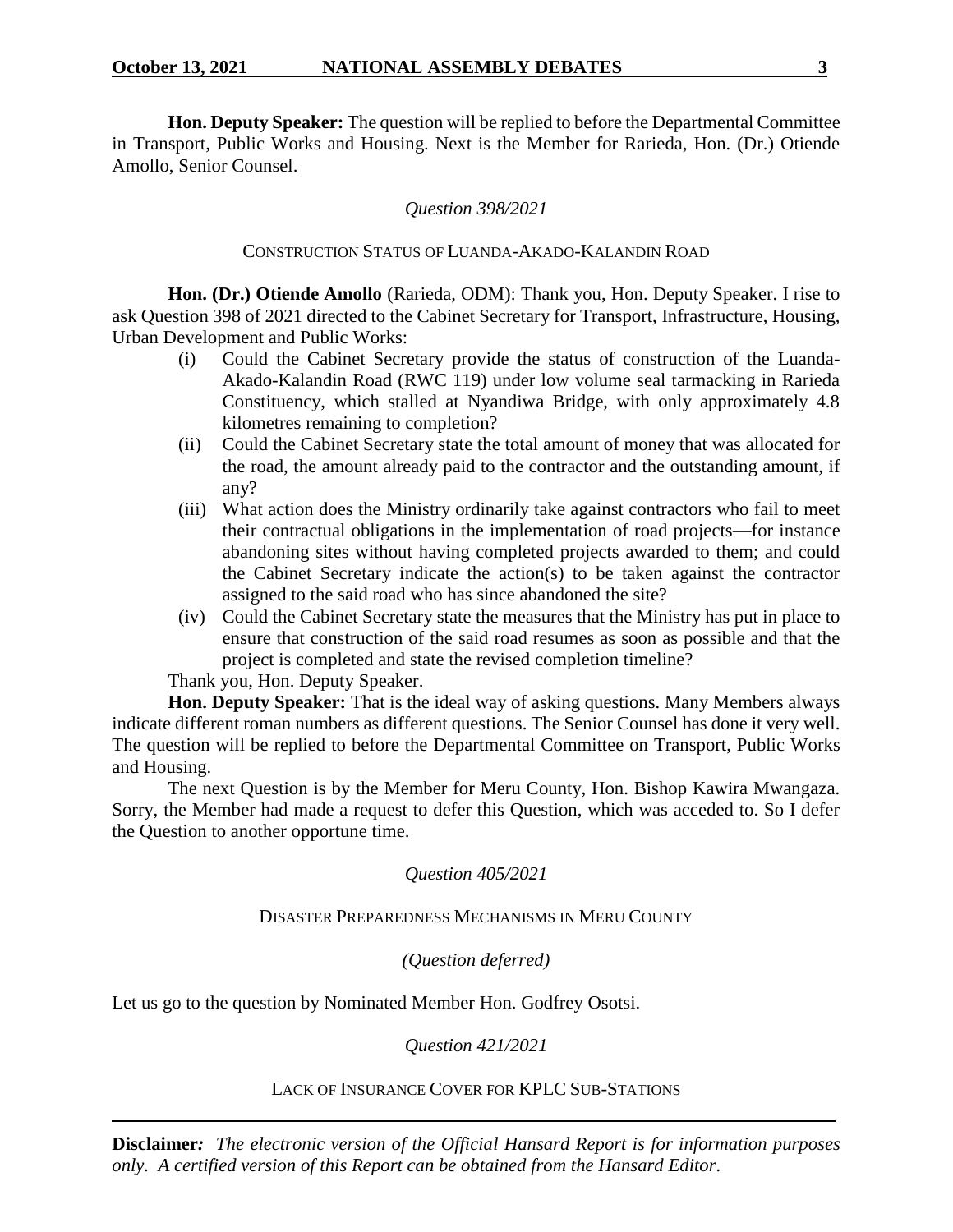**Hon. Godfrey Osotsi** (Nominated, ANC): Thank you, Hon. Deputy Speaker, for the opportunity to ask Question 421 of 2021. This question is directed to the Cabinet Secretary for Energy. It reads:

- (i) Could the Cabinet Secretary explain why Kenya Power and Lighting Company Limited is operating without insurance of critical assets under Public Liability (with Consequential Loss) insurance cover, and Fire and Perils cover for 122 substations distributed across the country, thereby exposing strategic public installations worth over Ksh37 billion and employees to major risks in case of accidents?
- (ii) Under what circumstances was the procurement of the two insurance contracts contained in Tender No.? KPI/9A.2/RT/001/INS/21-22 not awarded and finalised even after completion of tender evaluation and issuing notification letters to successful bidders?
- (iii) What specific steps is the Cabinet Secretary taking to ensure prompt completion of the procurement process and alleviate potential operational and financial risks that are likely to arise from lack of insurance cover for strategic national installations at the KPLC?

Thank you, Hon. Deputy Speaker.

**Hon. Deputy Speaker:** That Question will be replied to before the Departmental Committee on Energy.

That marks the end of Question Time. What is your point of order, Hon. Gikaria?

**Hon. David Gikaria** (Nakuru Town East, JP): Thank you, Hon. Deputy Speaker. I want your assistance. I asked a Question in February this year directed to the Cabinet Secretary for Transport and Infrastructure. One of the issues was about roads being done by KURRA in my constituency without public participation. That was the essence of the Question. To-date, the practice still continues. They are doing roads without engaging the public. I want the Committee to explain why the Question has not been answered since February this year?

**Hon. Deputy Speaker**: Do we have the Chair of Departmental Committee on Transport and Public Works or any Member from that Committee? Of course, this is not on the ones whose notices have just been issued. I am talking about the ones who are active in that Committee. In the absence of the team, please, I would ask the Majority Whip to take it up. Let us get to know why Hon. Gikaria's Question has not been replied to after eight months. That is serious. I am sure we will use other avenues to make sure that the Chair is informed that this question is long overdue and should have been answered much earlier.

Next Order.

# **COMMITTEE OF THE WHOLE HOUSE**

*(Order for Committee read)*

*[The Deputy Speaker (Hon. Cheboi) left the Chair]*

# IN THE COMMITTEE

*[The Temporary Deputy Chairman (Hon. Patrick Mariru) took the Chair]*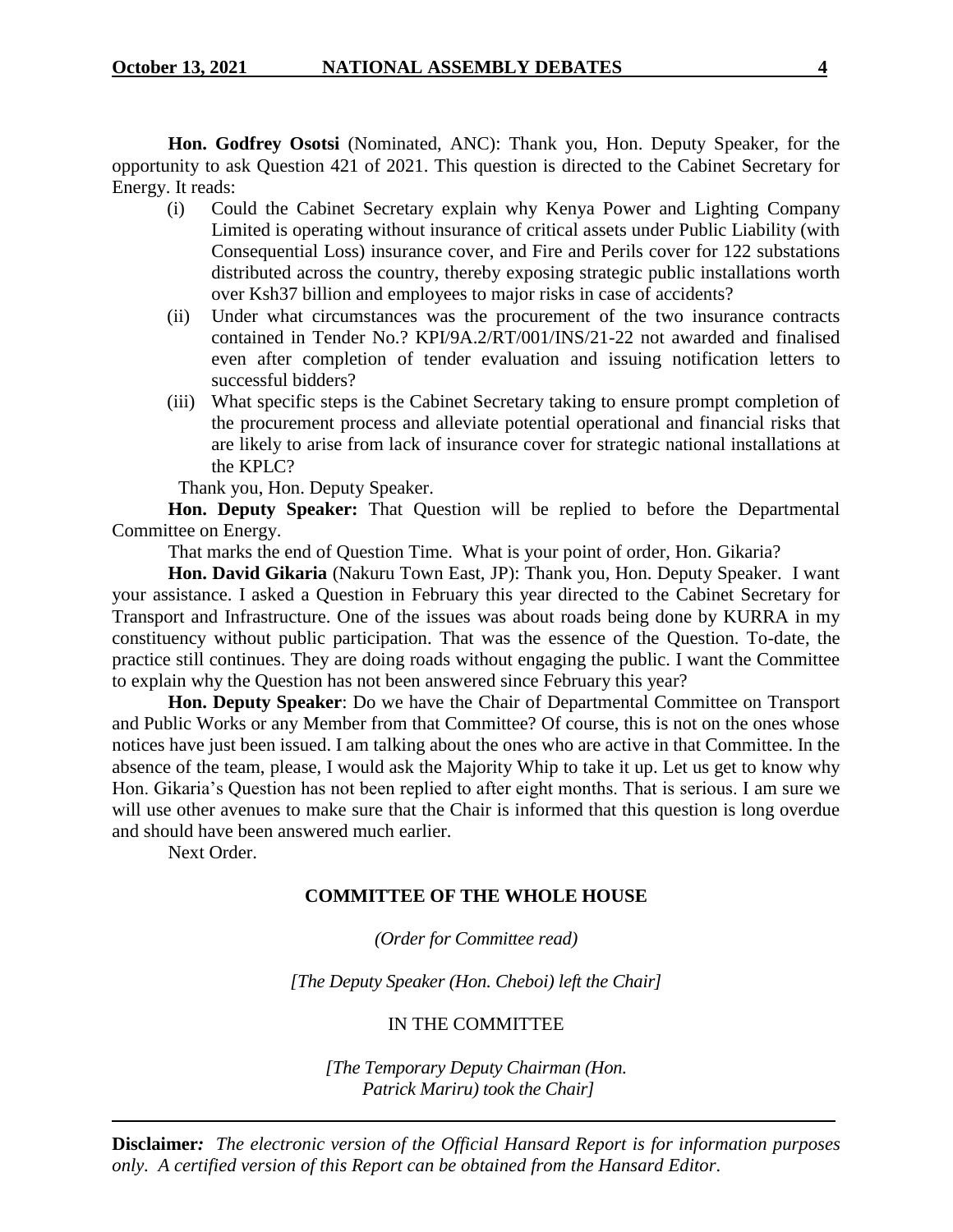#### THE SUGAR BILL

**The Temporary Deputy Chairman** (Hon. Patrick Mariru): Hon. Members, we are in the Committee of the whole House to consider the Sugar Bill (National Assembly Bill No.68 of 2019) by Hon. Wafula Wamunyinyi. We are resuming consideration of the Bill. Last time we did Clause 3 up to Clause 38. We will be starting with New Clauses.

**Hon. Benjamin Washiali** (Mumias East, JP): On a point of order, Hon. Temporary Deputy Chairman.

**The Temporary Deputy Chairman** (Hon. Patrick Mariru): That should be Hon. Washiali. What is it?

**Hon. Benjamin Washiali** (Mumias East, JP): Thank you, Hon. Temporary Chairman.In as much as we have moved up to Clause 38, we had some clauses that we had not resolved. I am speaking on behalf of Hon. Oundo, who had pointed out some typos in Clause 36 and he was very specific. We left the matter hanging, but Standing Order No.152 (3) gives us a solution in terms of what we need to do because it is very clear. It reads as follows:

"At any time before the certification of the Bill, the Speaker may correct formal errors or oversights therein without changing the substance of the Bill and thereafter submit the Bill to the President for assent."

I was thinking that this would be the best time for us to point out the matter so that we have it corrected. The errors in this case are in Clause 36 as proposed by Hon. Oundo. In line 1, there is a repetition of "this." It was repeated twice. Also, this clause says: "Subject to Sub-Section 2", but this sub-section is no longer in the Bill.

Thank you.

**The Temporary Deputy Chairman** (Hon. Patrick Mariru): Hon. Washiali, that is fair enough. As you have rightfully said, that is action to be taken administratively. Typographical issues are resolved by the Office of the Clerk. It is good you have pointed it out. It was also pointed out last time. When there is an issue on a clause that has been dealt with, that is substantive and requires the House to re-look... That is why we have the re-committal procedure. I am aware that there are two clauses that would be subjected to re-committal later.

However, on the typos, you are right. You have gone on record again on the same. The matter will be dealt with by the Office of the Clerk administratively, but it is good that you are on record again on the same.

Hon. Members, we shall proceed with the New Clauses, starting with New Clause 4A. Chair of Departmental Committee on Agriculture and Livestock, Hon. Tiren, you can move Second Reading of the New Clause.

# *New Clause 4A*

**Hon. Silas Tiren** (Moiben, JP): Hon. Temporary Deputy Chairman, I beg to move: THAT, the Bill be amended by inserting the following new clause immediately after clause 4— Functions of

county governments 4A. The County Government shall—

(a) issue sugar cane nursery certificates;

(b) offer and coordinate extension services on sugar production and milling in the respective county;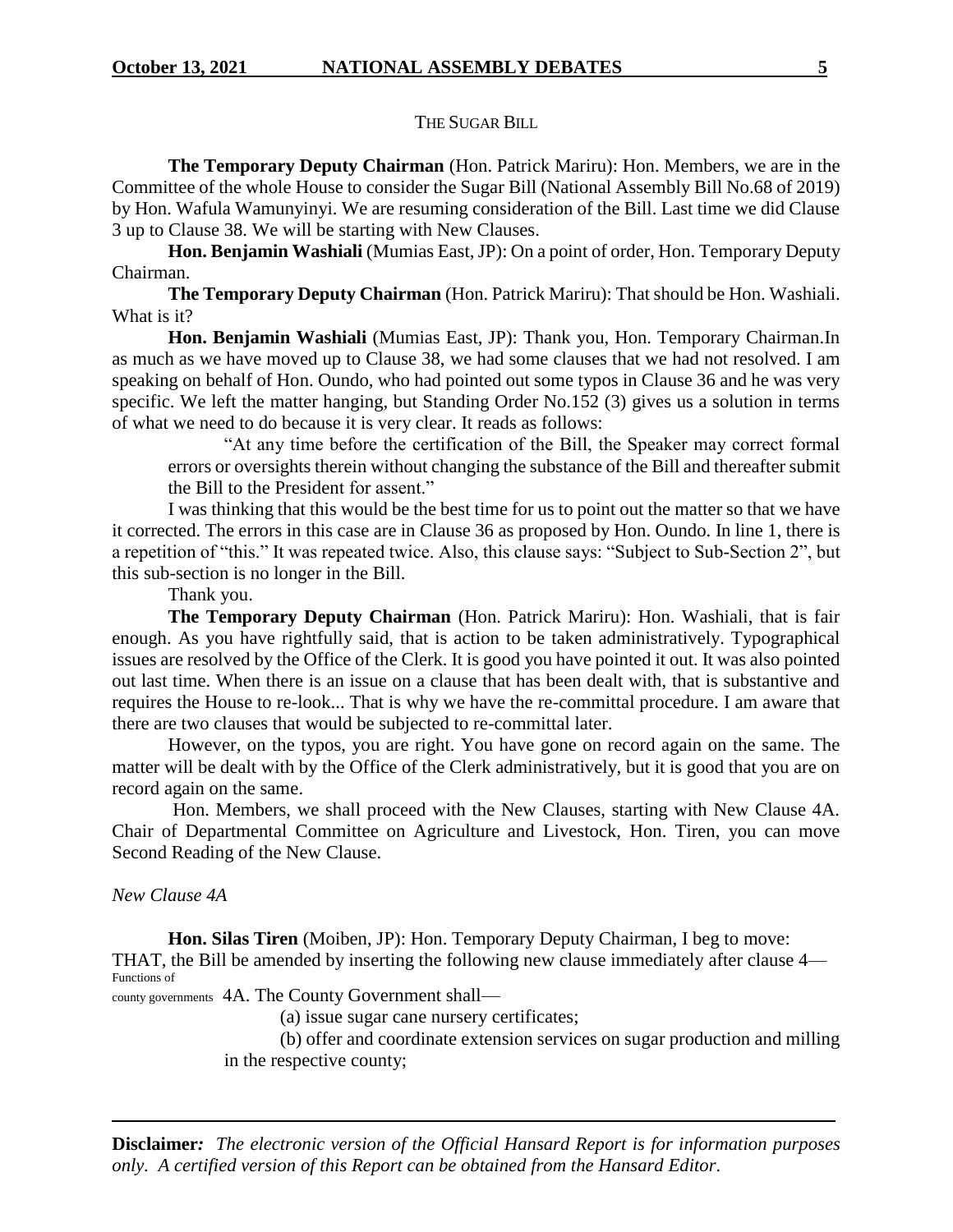(c) in collaboration with the Board and law enforcement agencies, enforce regulations within the county;

(d) monitor and report incidences of pests and disease outbreaks and take appropriate action in collaboration with the Board and other relevant government agencies; and

(e) establish an efficient road network for the movement of sugarcane, delivery of other services and general development of the sugar industry.

**The Temporary Deputy Chairman** (Hon. Patrick Mariru): Give the justification for the introduction of New Clause 2(4) (a). By the way, it is not New Clause 2(4) (a). It is New Clause 4A, as indicated in the Order Paper. What Members are waiting for is the import or rationale of the new Clause so that we carry them along.

**Hon. Silas Tiren** (Moiben, JP): Okay.Is it New Clause 4A?

**The Temporary Deputy Chairman** (Hon. Patrick Mariru): Yes.

The justification is that county governments have been assigned functions related to agriculture and trading under the Fourth Schedule of the Constitution. It is, therefore, imperative to assign specific roles and functions to the county governments. The New Clause 4A, therefore, assigns those functions to the county governments as proposed in paragraphs (a) to (e).

*(Question of the new clause proposed)*

*(New clause read the First Time)*

*(Question, that the new clause be read a Second Time, proposed)*

**The Temporary Deputy Chairman** (Hon. Patrick Mariru): Let us have Hon. Sankok.We can have one Member contributing and then we make progress.

**Hon. David Ole Sankok** (Nominated, JP): Hon. Temporary Deputy Chairman, New Clause 4A(e) states:

4A. The County Government shall-

(e) establish an efficient road network for the movement of sugarcane, delivery of other services and general development of the sugar industry.

Our Constitution very well prescribes which roads fall under county governments. Sometimes the sugar belt can be situated next to roads that fall under the national Government. Will the national Government now maintain all the roads that are next to any sugar plantation or factory?

Thank you, Hon. Temporary Deputy Chairman.

**The Temporary Deputy Chairman** (Hon. Patrick Mariru): Is that Hon. Oyoo?

**Hon. Onyango Oyoo** (Muhoroni, ODM): Thank you very much, Hon. Temporary Deputy Chairman. The roads that my friend is speaking to are well-defined as sugar roads. They are within the provisions of the sugar factories. They are always maintained by the sugar industry. Now that county governments will take over and are being given the role, they must also take charge of those roads**.** 

**The Temporary Deputy Chairman** (Hon. Patrick Mariru): Okay. Very well. Hon, Wafula Wamunyinyi, you can have one minute.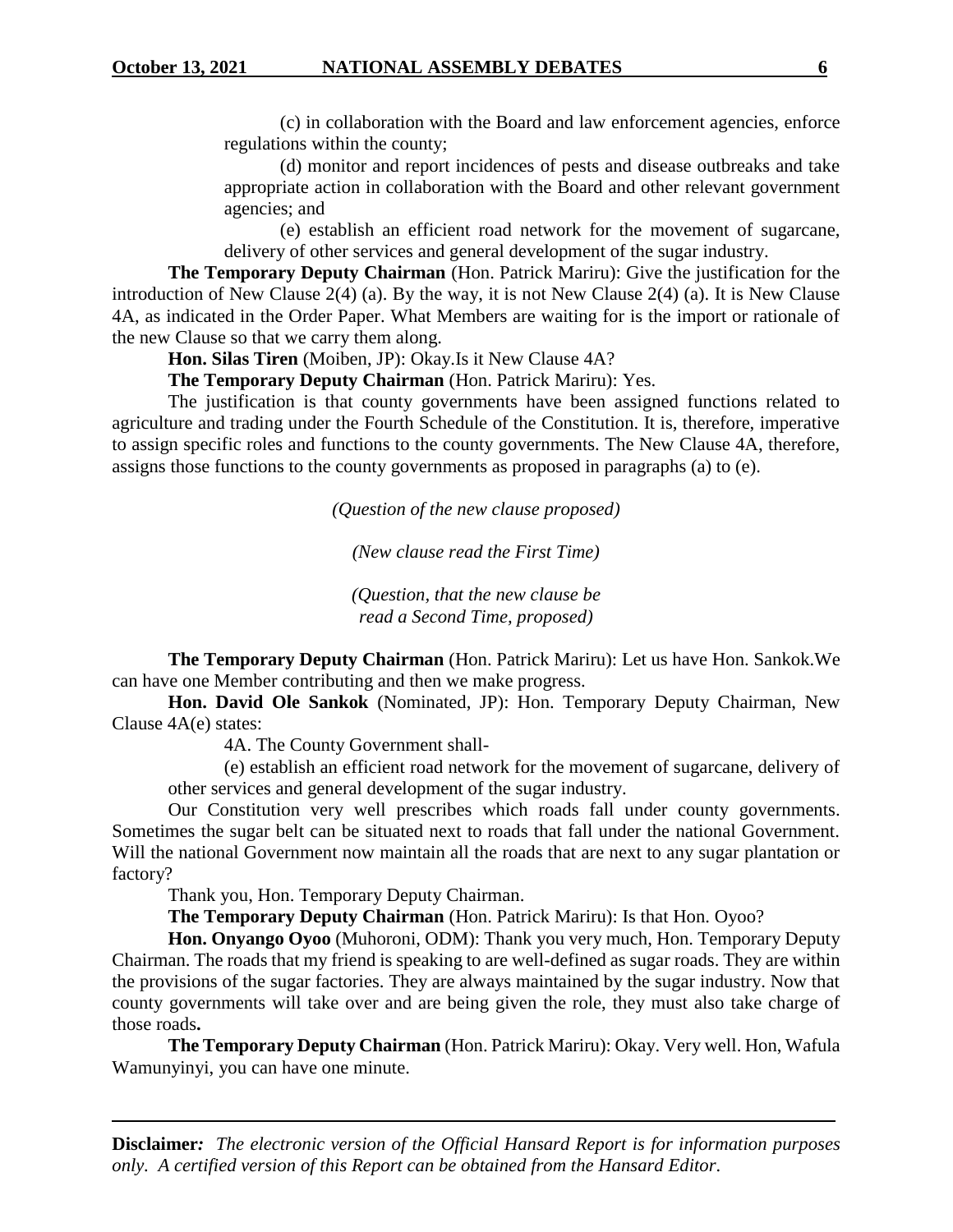**Hon. Wafula Wamunyinyi** (Kanduyi, FORD-K): Thank you, Hon. Temporary Deputy Chairman. Clearly, county governments have been assigned functions by the Constitution. Agriculture is one of the devolved functions. At the same time, roads in the area within which cane is grown and collected from farms must be maintained. Therefore, it is important that other than the others, county governments must have functions to deal with the particular area.

Therefore, I support the amendment, Hon. Temporary Deputy Chairman.

**The Temporary Deputy Chairman** (Hon. Patrick Mariru): Hon. Members, let us make progress on this one.

> *(Question, that the new clause be read a Second Time, put and agreed to)*

*(The new clause was read a Second Time)*

*(Question, that the new clause be added to the Bill, put and agreed to)*

*New Clause 5A*

**The Temporary Deputy Chairman** (Hon. Patrick Mariru): Mover, please move the Second Reading of New Clause 5A. Let us have Hon. Tiren.

**Hon. Silas Tiren** (Moiben, JP): Thank you Hon. Temporary Deputy Chairman. I beg to move:

THAT, the Bill be amended by inserting the following new clause immediately after Clause 5—

Term appointment **5A.** (1) A person appointed as chairperson or a member of the Board under section  $5(1)$  (b), (c) and (e) shall serve for a term of three years renewable for one further term.

(2) Members of the Board under section  $5(1)(b)$ , (c) and (e) shall be appointed at different times so that their respective expiry of terms of office shall fall at different times.

The rationale behind New Clause 5A is that there is need to provide a duration within which a Board member can serve. The Clause provides that the term of a member of the Board shall be three years.

**The Temporary Deputy Chairman** (Hon. Patrick Mariru): Let me propose the Question first.

*(Question of the new clause proposed)*

*(New clause read the First Time)*

*(Question, that the new clause be read a Second Time, proposed)*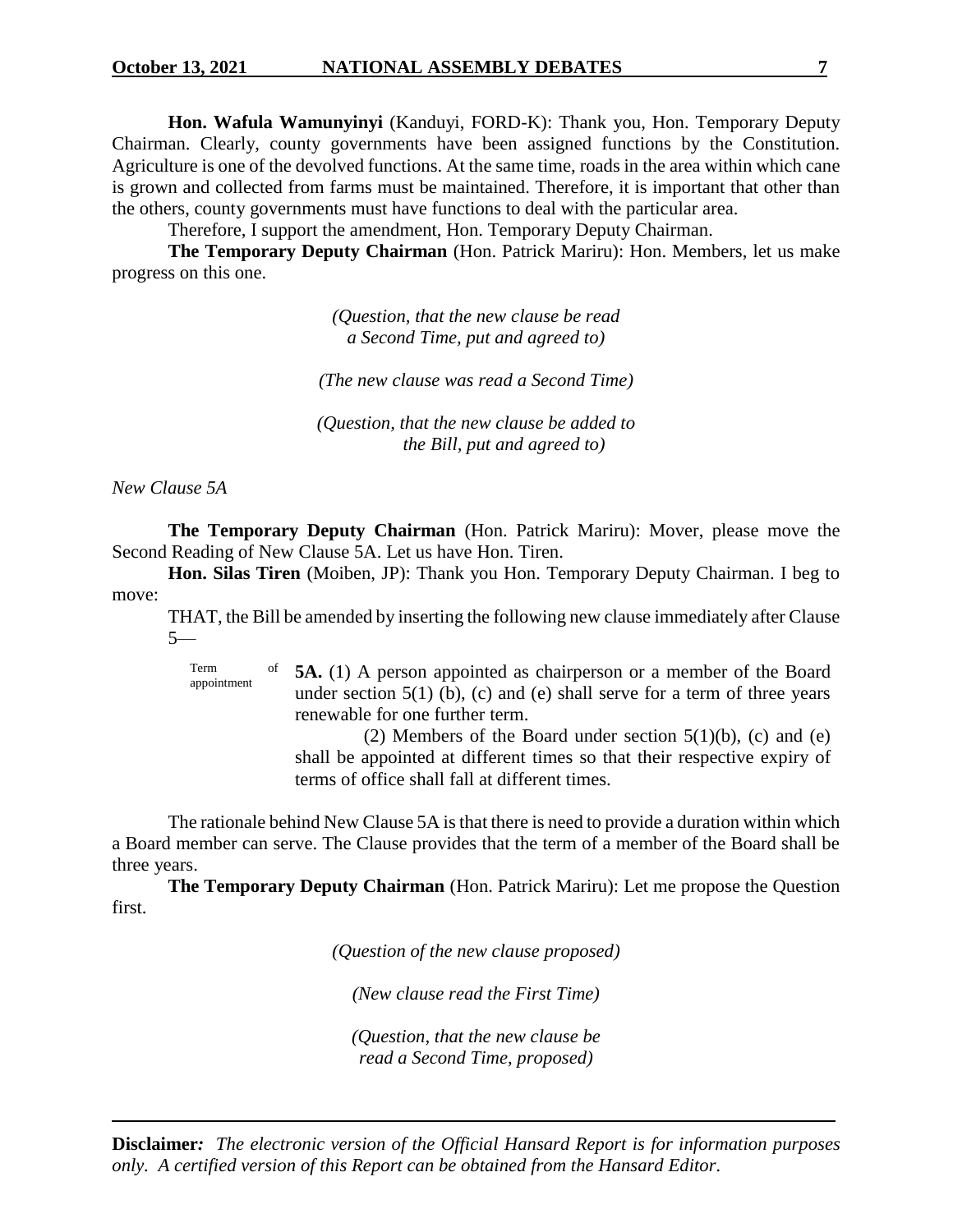**The Temporary Deputy Chairman** (Hon. Patrick Mariru): Let us have Hon. Chris.

**Hon. (Dr.) Chris Wamalwa** (Kiminini, FORD-K): Thank you, Hon. Temporary Deputy Chairman. I rise to support the provision for the duration of the term of the Board member as three years. That is also consistent with the provisions for State corporations because this will be a State corporation. The Mwongozo Guidelines provide for three years. It is good for the purposes of consistency.

**The Temporary Deputy Chairman** (Hon. Patrick Mariru): Very well. Let us have the Member for Tinderet. Member for Tinderet, please proceed. You are not on record. Use that borrowed microphone. It is your sin for not coming with a...

**Hon. Julius Melly** (Tinderet, JP): Thank you, Hon. Temporary Deputy Chairman. As espoused by the Member for Kiminini, the key is to follow the Mwongozo Guidelines and ensure that the Board does not collapse with the expiry of the terms of all the members. We should stagger it to ensure that there is sufficient membership and that the Board shall continue working even when one member retires.

**The Temporary Deputy Chairman** (Hon. Patrick Mariru): Okay.Hon. Members, please take one minute or so. I will have to balance so that we also make progress and give Members an opportunity to say something. Let us have the Majority Whip.

**Hon. Emanuel Wangwe** (Navakholo, JP): Thank you, Hon. Temporary Deputy Chairman. I support the introduction of New Clause 5A. There are people who want to be board members forever. We do not want to encourage people to become permanent board members. Therefore, let us give a caveat of the period, so that new entrants can come in, as and when the three years expire.

> *(Question, that the new clause be read a Second Time, put and agreed to)*

*(The new clause was read a Second Time)*

*(Question, that the new clause be added to the Bill, put and agreed to)*

*New Clause 5B*

**The Temporary Deputy Chairman** (Hon. Patrick Mariru): Hon. Chairman, let us have the Second Reading of New Clause 5B.

**Hon. Silas Tiren** (Moiben, JP)**:** Thank you, Hon. Temporary Deputy Chairman. I beg to move:

THAT, the Bill be amended by inserting the following new clause immediately after Clause 5—

> Vacation of office. **5B.** A person shall cease to be a member of the Board of if the person—

- (a) is absent from three consecutive meetings of the Board without notifying the chairperson in writing;
- (b) becomes an officer, agent or member of staff of the Board;
- (c) resigns in writing addressed to the Cabinet Secretary;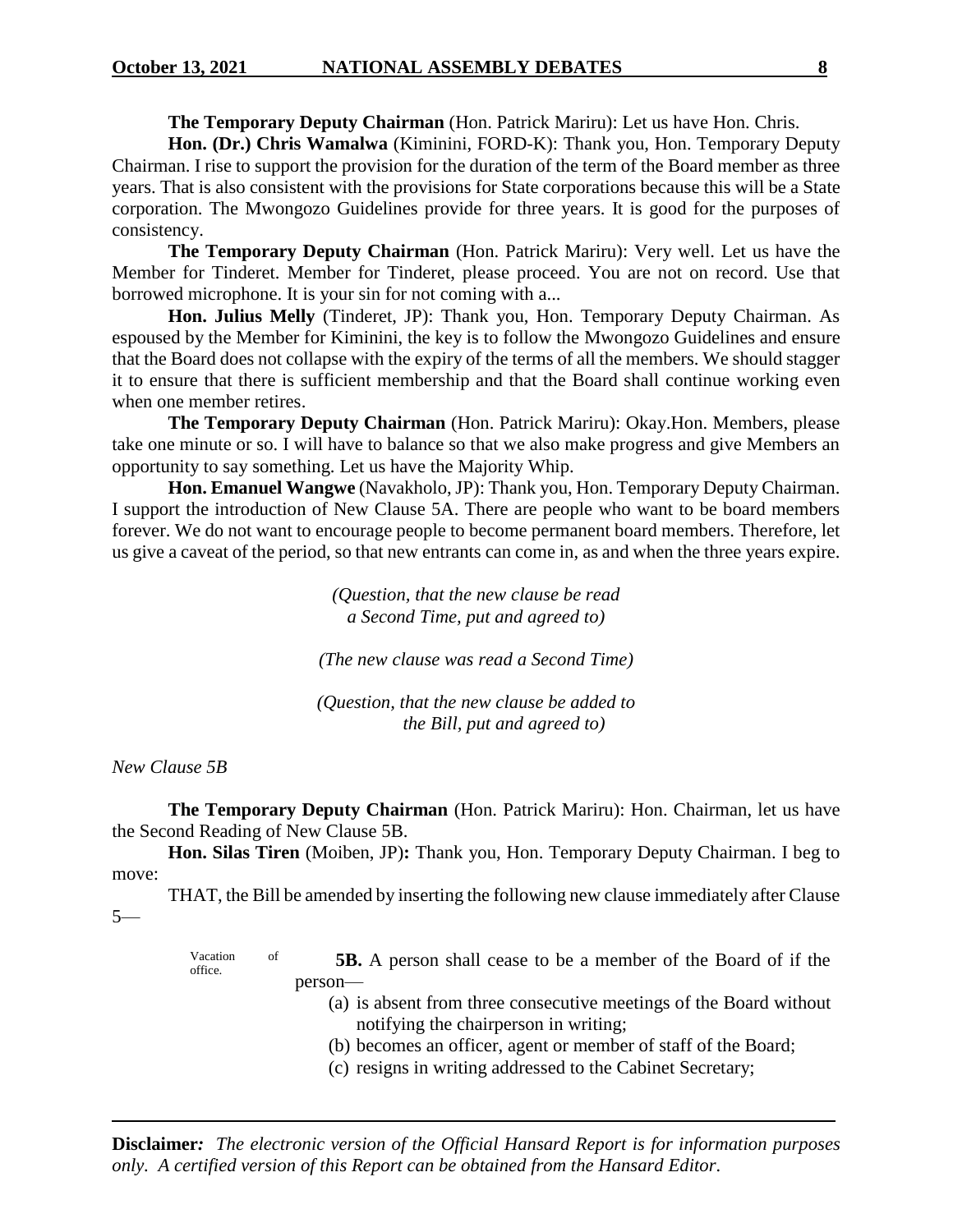- (d) is convicted of a criminal offence and sentenced to a term of imprisonment of exceeding six months without the option of a fine;
- (e) is declared bankrupt;
- (f) is unable to perform the functions of his or her office by reason of mental or physical infirmity; or
- (g) dies.

Let me go direct to the rationale. The intention of New Clause 5B is that there is need to provide for vacation from office for persons serving on the Board. These are instances where one is unable to discharge the functions of their office.

*(Question of the new clause proposed)*

*(New clause read the First Time)*

*(Question, that the new clause be read a Second Time, proposed)*

### **The Temporary Deputy Chairman** (Hon. Patrick Mariru): Yes, Hon. Oundo**.**

**Hon. (Dr.) Wilberforce Oundo** (Funyula, ODM): Hon. Temporary Deputy Chairman, in principle, I support the proposed amendment. However, we seem to have left out a very critical aspect of, if a member is declared unable to hold office by virtue of Chapter 6 of the Constitution and relevant legislation. Perhaps, that is an area we ought to have picked, so that we make it tidier and cleaner.

As it is, it is okay, save for the issue of New Clause 5B(d) which states:

5B. A person shall cease to be a member of the Board, if the person—

(d) Is convicted of a criminal offence and sentenced to a term of imprisonment exceeding six months without the option of a fine;

That is okay, but it is missing that particular aspect in relation to the Ethics and Integrity Chapter of the Constitution. It could be a big problem.

Thank you, Hon. Temporary Deputy Chairman**.** 

**The Temporary Deputy Chairman** (Hon. Patrick Mariru): Okay. Let us have Hon... You do not have your card. I cannot trace you. Proceed. You still have the microphone.

**Hon. Yusuf Adan** (Mandera West, EFP)**:** Thank you, Hon. Temporary Deputy Chairman. I also stand to support the amendment and insertion of New Clause 5B. If someone is unable to perform his or her duties due to many factors, he or she should cease to be a Member and should be replaced. It is important to indicate that officers of the Kenya Sugar Board should also not become Board members.

I support the insertion of New Clause 5B as it is on the Order Paper.

**The Temporary Deputy Chairman** (Hon. Patrick Mariru): Let us have Hon. Pukose.

**Hon. (Dr.) Robert Pukose** (Endebess, JP): Thank you, Hon. Temporary Deputy Chairman. I support this amendment, especially New Clause 5B (b) which provides that, if someone becomes the Chair of the Board, they should not become an agent or even be employed by the Board. He or she should cease being a member. In that way, it prevents conflict of interest.

**The Temporary Deputy Chairman** (Hon. Patrick Mariru): Let us have Hon. Nyikal.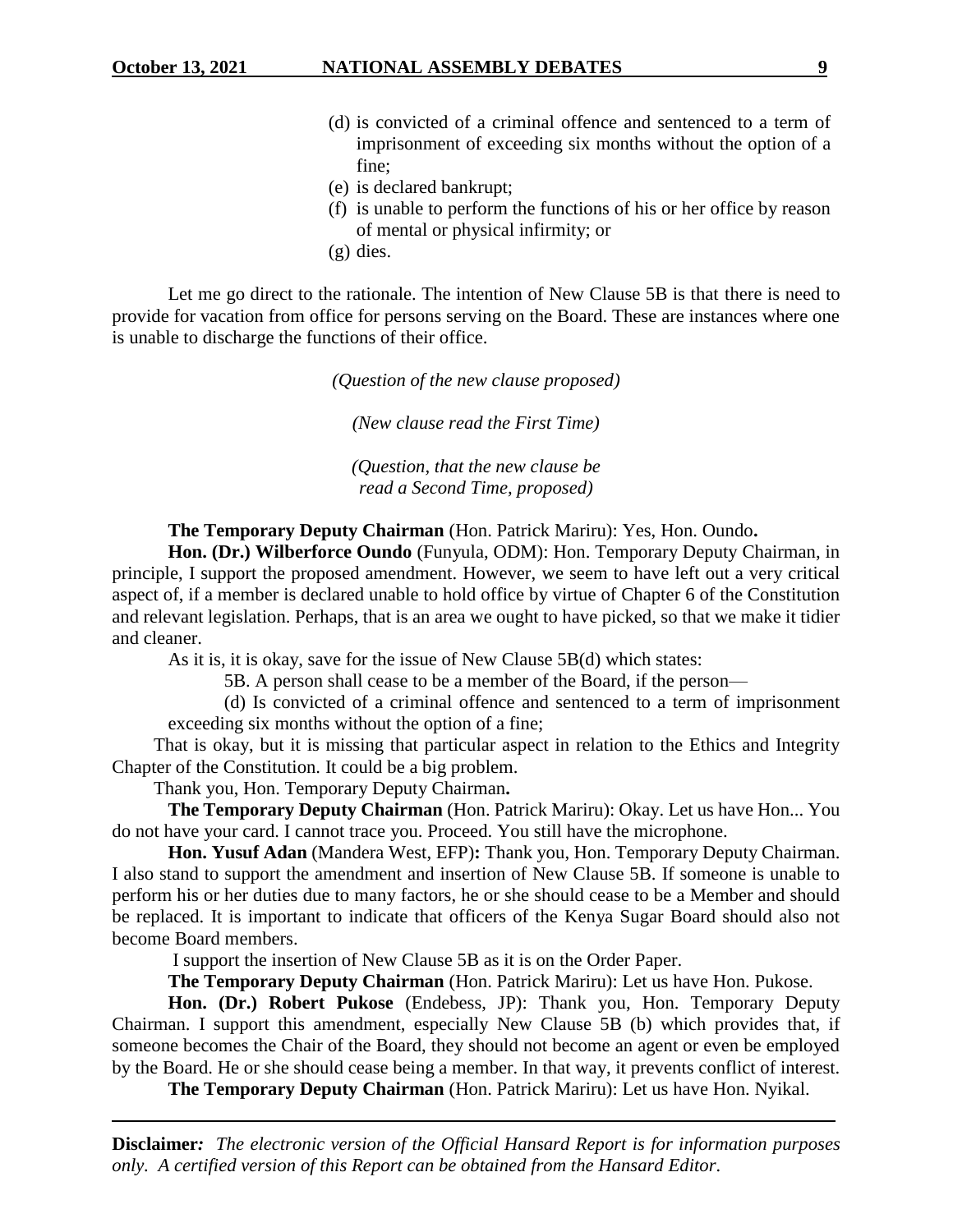**Hon. (Dr.) James Nyikal** (Seme, ODM): Hon Temporary Deputy Chairman, I rise to support this amendment, but I have a problem with New Clause 5B (d) which provides that a person shall cease to be a member of the Board, if he or she is convicted of a criminal offence and sentenced to a term of imprisonment exceeding six months without the option of a fine. What if there is the option of a fine? He may have been sentenced to six months, but is also given the option of a fine. That means that a person who pays the fine can come back to the Board. In my mind, I think it should be six months with or without the option of a fine. Once you are convicted and sentenced to more than six months, you cannot be a member of the Board. I want to ask the Chair to do further amendments and add, 'with or without the option of a fine', or just say, 'not exceeding six months'. This is to avoid discrimination.

**The Temporary Deputy Chairman** (Hon. Patrick Mariru): Okay. Let us hear Hon. Wafula Wamunyinyi and then I will come back to the Chair.

**Hon. Wafula Wamunyinyi** (Kanduyi, FORD-K): Thank you, Hon. Temporary Deputy Chairman. I wanted to raise the same issue. I think this is a matter of concern. If you have noticed, in all the past legislations we have done, there has been a gap. We need to sort this out so that it does not appear like when you are convicted for a criminal offence and you pay a fine, you can then go back to your station. I think we need to correct that. Thank you.

**The Temporary Deputy Chairman** (Hon. Patrick Mariru): Chair, I hope you are taking note of what the Members are saying because I will come back to you since they are raising fair points. Hon. Kilonzo, as the Chair organises his thoughts.

**Hon. Charles Kilonzo** (Yatta, Independent): Thank you, Hon. Temporary Deputy Chairman. We do not legislate the obvious. When somebody dies, he is already dead and so you do not need to put (g). I think we should treat this as a typo because once you die, you are dead. That is why we do not legislate to say at this time you can go to the toilet and all that. I think (g) should be treated as a typo and we remove it.

**The Temporary Deputy Chairman** (Hon. Patrick Mariru): When somebody dies, they are dead. I will give the final one and then we have the Chair. Hon. Osotsi, you also do not have a card.

**Hon. Godfrey Osotsi** (Nominated, ODM): Thank you, Hon. Temporary Deputy Chairman. The reading of this amendment leaves out a very fundamental issue. If you look at the part on appointment, it is the Cabinet Secretary (CS) who gazettes the members of the Board. What happens when the same Cabinet Secretary is unhappy with some of the members of the Board?

De-gazettement is not listed as one of the reasons for one to cease being a member of the Board. I think it would be clearer if we considered de-gazettement by the CS because there will be moments where the CS might feel that someone has to be sacked. So, that particular member can actually be degazetted. That bit is not listed. So, by dint of this amendment, it means that one can be appointed by the CS and it will be very difficult to remove him or her from the Board membership.

**The Temporary Deputy Chairman** (Hon. Patrick Mariru): Hon. Osotsi, do you want to give a person in the name of a CS the latitude to gazette and degazette? Is that not based on the issues raised in (a) to (g)?

**Hon. Godfrey Osotsi** (Nominated, ODM): Hon. Temporary Deputy Chairman, since you have given him the latitude to gazette, you should also give him the latitude to degazette because there are moments where it will be tenable for the CS to degazette a member of the Board but, of course, under some conditions.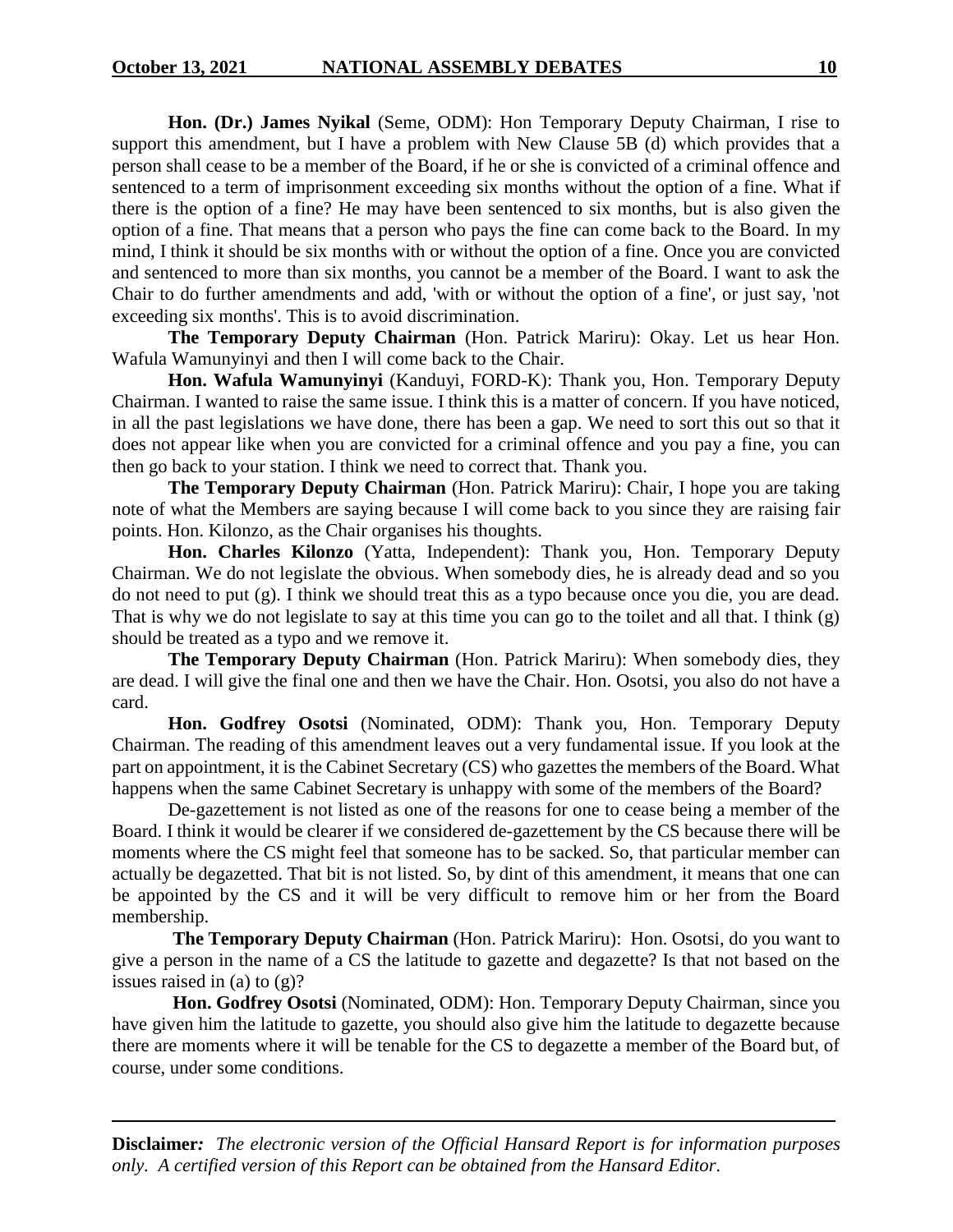**The Temporary Deputy Chairman** (Hon. Patrick Mariru): Chair, we must make progress.

**Hon. Silas Tiren** (Moiben, JP): Hon. Temporary Deputy Chairman, I want to give one of my members a chance.

**The Temporary Deputy Chairman** (Hon. Patrick Mariru): Yes, Hon. Melly. We must make progress on this one.

**Hon. Julius Melly** (Tinderet, JP): Thank you, Hon. Temporary Deputy Chairman, for giving me this opportunity. I think if we allow the Cabinet Secretary to degazette, we will be usurping the power of the people. It is the people who elect the Board and the CS has no role because his duty is to gazette so that the Board can act independently. If we insert what Hon. Osotsi is saying, this will water down the whole issue of the Sugar Board. This is exactly the same thing we did with the Tea Board. I support because all the issues raised are dealing with deleting and removing typos. Everything will be okay. I support.

**The Temporary Deputy Chairman** (Hon. Patrick Mariru): Chair, you have the space now based on what some Members have raised here.

**Hon. Silas Tiren** (Moiben, JP): Thank you, Hon. Temporary Deputy Chairman, for giving me the opportunity. I think Members have spoken well. What Hon. Melly has said is very clear. Let the Board decide. We should not give it to an individual because once we give this to the CS, it will be one person making decisions. Once the Board has raised an issue, then it can take that direction.

On the issue of conviction, new clause 5B(d) states:

"(d) is convicted of a criminal offence and sentenced to a term of imprisonment not exceeding six months without the option of a fine."

I think we need to do a further amendment to this one and capture it well.

**The Temporary Deputy Chairman** (Hon. Patrick Mariru): Then, you need to go on record and do it now.

**Hon. Silas Tiren** (Moiben, JP): Hon. Temporary Deputy Chairman, I wish to make a further amendment to new clause 5B(d) to state:

"(d) is convicted of a criminal offence and sentenced to a term of

imprisonment not exceeding six months with or without the option of a fine."

**The Temporary Deputy Chairman** (Hon. Patrick Mariru): Okay. You need to record this so that I can sign it.

> *(Question, that the new clause be read a Second Time, put and agreed to)*

*(The new clause was read a Second Time)*

*(Question, that the new clause be added to the Bill, put and agreed to)*

*New Clause 7A*

**The Temporary Deputy Chairman** (Hon. Patrick Mariru): Hon. Chair, move New Clause 7A.

**Hon. Silas Tiren** (Moiben, JP): Hon. Temporary Deputy Chairman, I beg to move: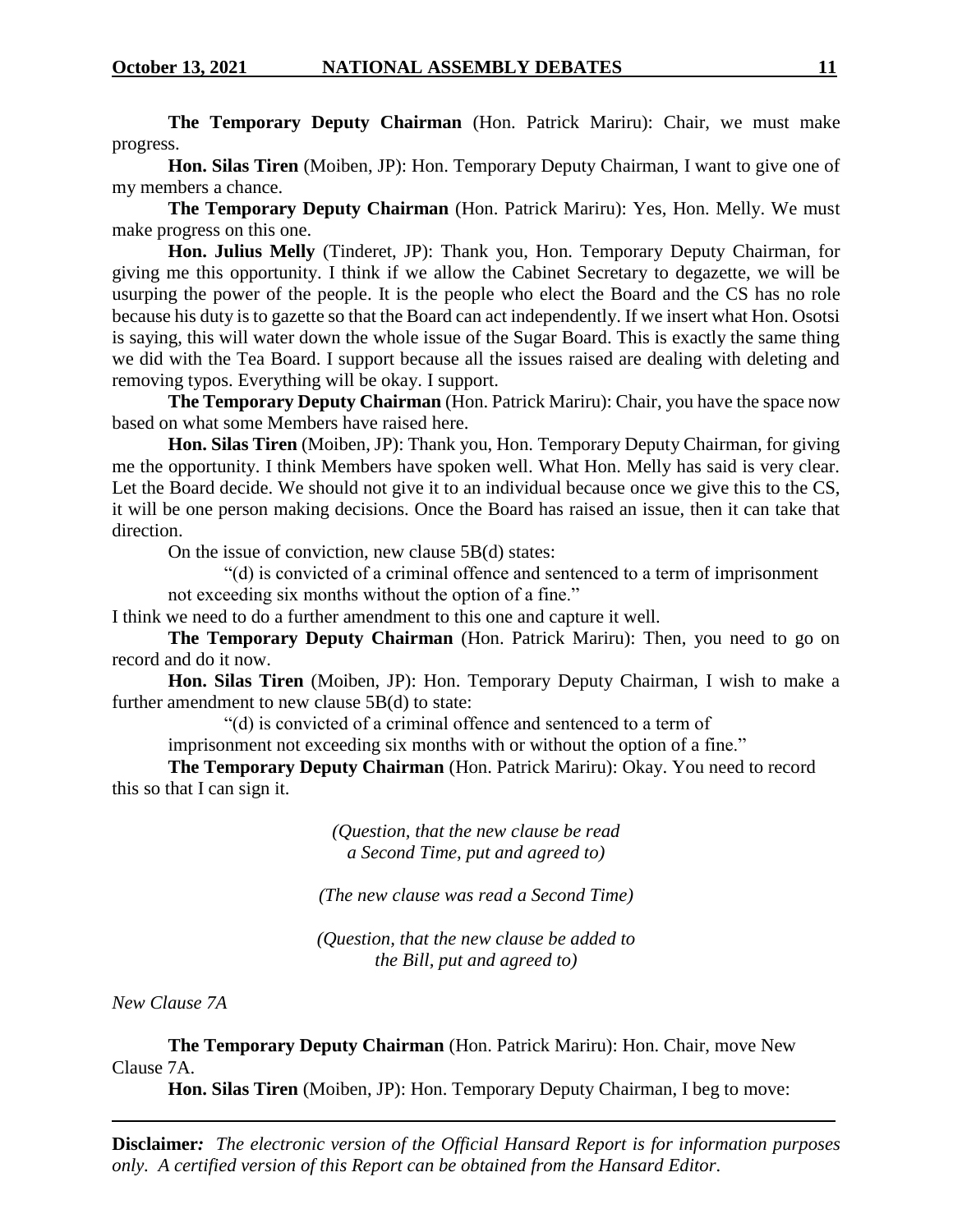THAT, the Bill be amended by inserting the following new clause immediately after clause 7—

| Committees of the<br>Board. |  |  | <b>7A.</b> (1) The Board may establish such committees |
|-----------------------------|--|--|--------------------------------------------------------|
|                             |  |  | as it may consider necessary for the efficient         |
|                             |  |  | performance of its functions and the exercise of its   |
|                             |  |  | powers under this Act.                                 |
|                             |  |  | (2) The Board may co-opt to sit in the committees      |
|                             |  |  | established under subsection (1), such other persons   |
|                             |  |  | whose knowledge and skills are necessary for the       |
|                             |  |  | performance of the functions of the Board.             |

The justification for New Clause 7A is that it gives power to the Board to establish committees for efficiency purposes. It is also in line with the *Mwongozo* guidelines. This is for ease of operation so that matters are considered by the committees before consideration by the Board. Thank you.

*(Question of the new clause proposed)*

*(New clause read the First Time)*

*(Question, that the new clause be read a Second Time, proposed)*

**The Temporary Deputy Chairman** (Hon. Patrick Mariru): I will give Members who have not spoken a chance. There is a Member at the far end. Hon. Emanikor, please. There are Members who are interested and have not spoken. I will give them a chance.

**Hon. (Ms.) Joyce Emanikor** (Turkana (CWR), JP): Thank you, Hon. Temporary Deputy Chairman. I rise to support this amendment, which is very good for ease of work and efficiency because committees will handle specific tasks in detail.

**The Temporary Deputy Chairman** (Hon. Patrick Mariru): Let us have Hon. Oundo.

**Hon. (Dr.) Wilberforce Oundo** (Funyula, ODM): Thank you, Hon. Temporary Deputy Chairman. The amendment is right. It is the normal practise nowadays, but there could be some misuse of the New Clause 7A (2) which states:

"(2) The Board may co-opt to sit in the committees established under subsection (1), such other persons whose knowledge and skills are necessary for the performance of the functions of the Board."

Some of these skills are basically about management. I am not sure what the impact or importance of this is other than getting one's friends and colleagues to come and sit for purposes of earning allowances. Probably, we can leave it as it is but some mischief might arise.

> *(Question, that the new clause be read a Second Time, put and agreed to)*

*(The new clause was read a Second Time)*

*(Question, that the new clause be added to*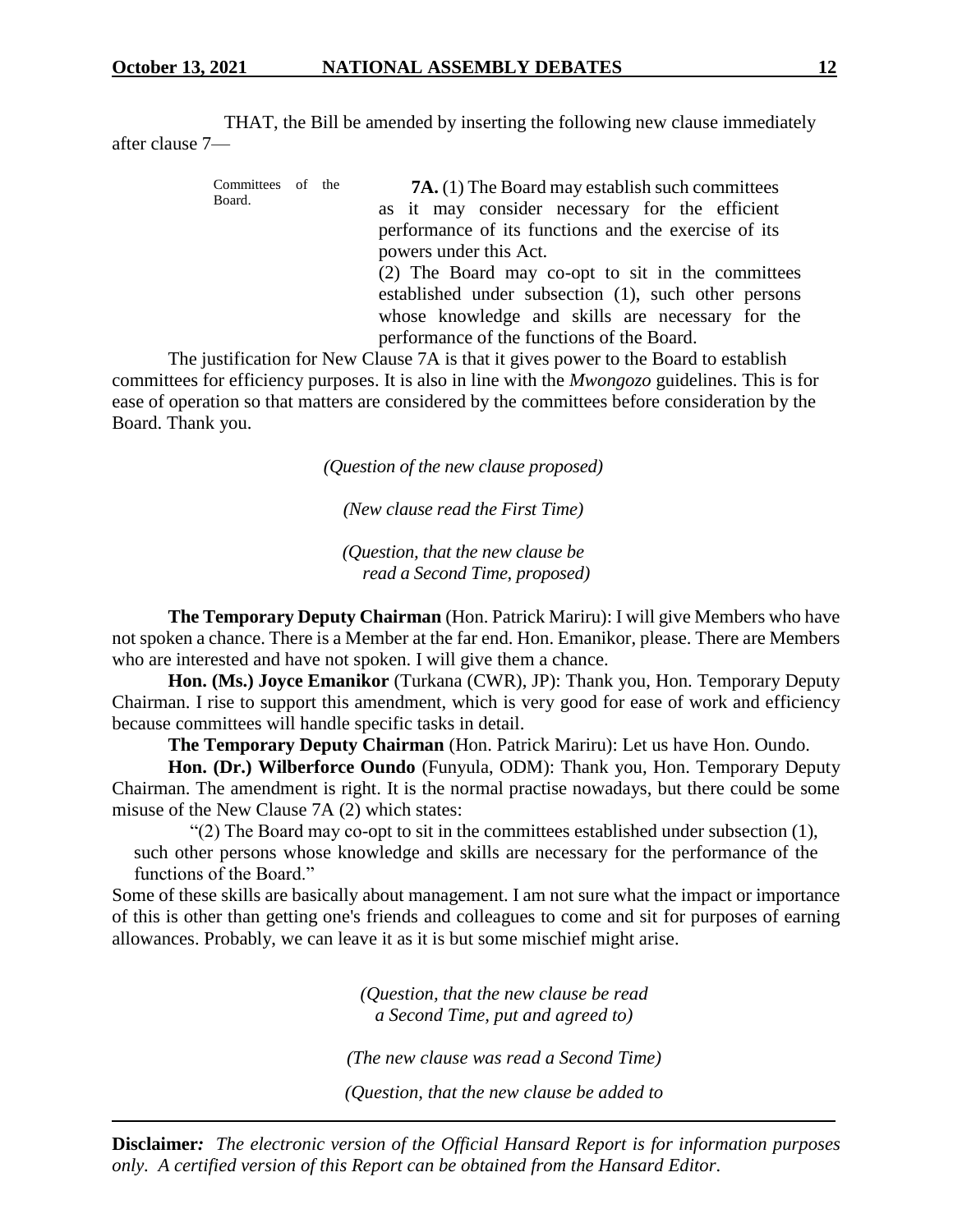*the Bill, put and agreed to)*

**The Temporary Deputy Chairman** (Hon. Patrick Mariru): Hon. Chair, move new clause 9A.

*(Loud consultations)*

Hon. Members, I have confirmed there is no New Clause 9A although it is in the Schedule. It is actually New Clause 15A. I can tell the Members are quite alert, which is very good.

**Hon. Members**: This is sugar.

**Hon. Silas Tiren** (Moiben, JP): Yes, sugar is sweet. **The Temporary Deputy Chairman** (Hon. Patrick Mariru): Chair, please, proceed.

*New Clause 15A*

**Hon. Silas Tiren** (Moiben, JP): Hon. Temporary Deputy Chairman, I beg to move: THAT, the Bill be amended by inserting the following new clauses immediately

after clause 15—

Sugar Import. **15A.** (1) A person who imports sugar into Kenya shall, prior to importation —

- (a) provide evidence that the sugar they intend to import is not available in the local market;
- (b) provide a sample of the sugar to be imported and pre-import verification certificate from the country of origin; and,
- (c) obtain pre-import approval from the Board.

(2) A person who contravenes this section commits an offence and shall, on conviction, be liable to imprisonment for a term not exceeding five years or to a fine not exceeding ten million shillings or to both.

**Industrial** sugar. **15B**. (1) A licenced sugar miller shall be licenced by the board to carry out the business of processing industrial sugar.

> (2) The Board shall regulate the processing of industrial sugar.

The objective of this New Clause 15A is to regulate sugar that is being imported into the country when there is sugar available in the local market. It is also to put conditions to be met before importation is carried out. The conditions must be met before the Board issues a certificate under Clause 15A(1)(c). Thank you.

*(Question of the new clause proposed)*

*(New clause read the First Time)*

*(Question, that the new clause be read a Second Time, proposed)*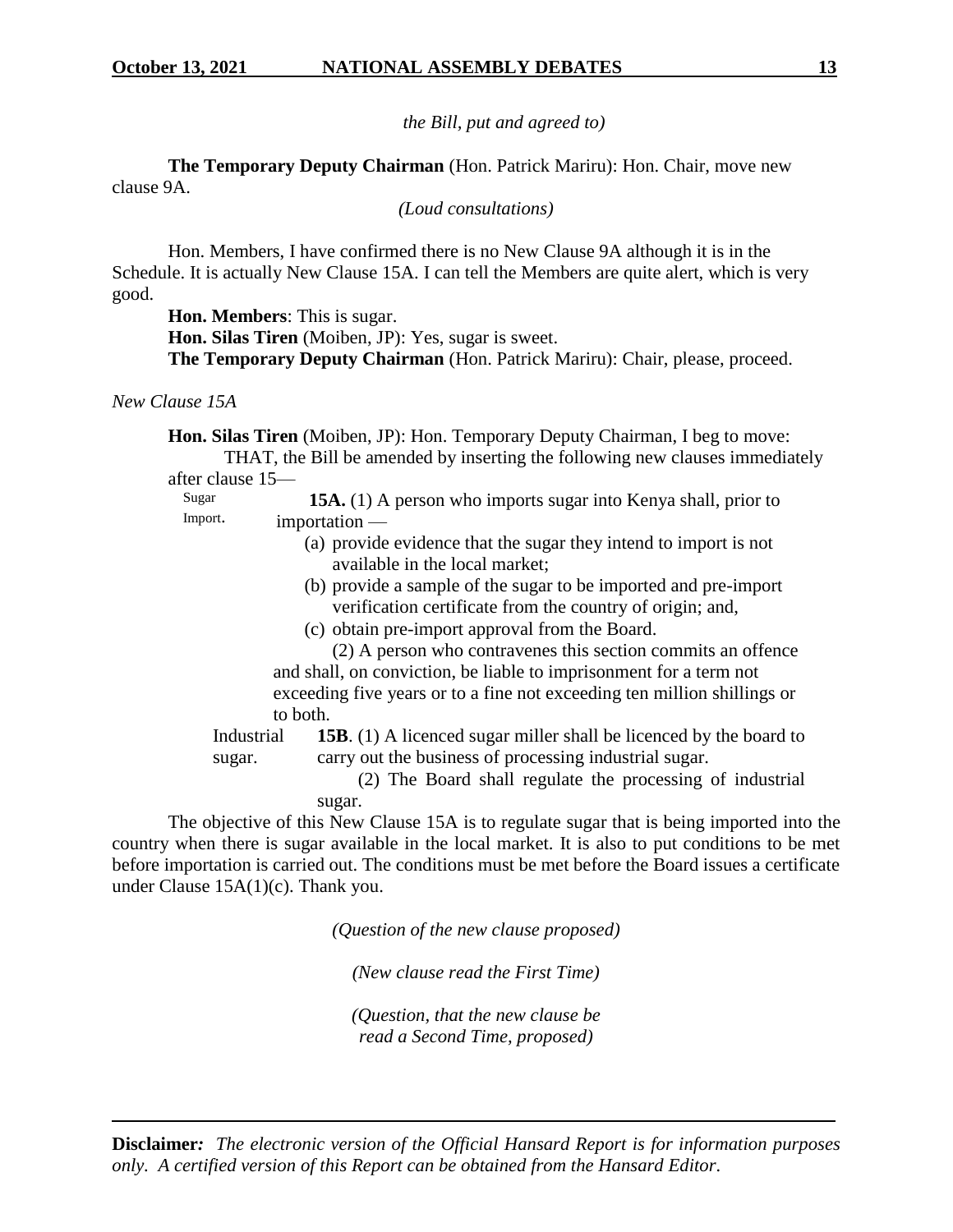**The Temporary Deputy Chairman** (Hon. Patrick Mariru): Let us have the Member at the far end. Yes, Hon. Janet Nangabo.

**Hon. (Ms.) Janet Nangabo** (Trans Nzoia CWR, JP): Thank you, Hon. Temporary Deputy Chairman. I just want to support this amendment. It is very important because we do not want to have middlemen in between there.

**The Temporary Deputy Chairman** (Hon. Patrick Mariru): Next is Hon. Chris.

**Hon. (Dr.) Chris Wamalwa** (Kiminini, FORD-K): Thank you, Hon. Temporary Deputy Chairman. We have seen in this country, particularly when we are approaching elections, many people abuse this privilege. They import sugar for purposes of making money to fund elections. We need some measures to be put in place. I remember we discussed it. When we say they must show evidence that the sugar they intend to import is not available in the local market, then we have a challenge. We discussed the role of the Board which, at times, has been conflicting or competing, for instance, with Treasury or the relevant CS. So, as we move forward, I think we need to clean that particular part so that when we say…

I hope the Chairman of the Departmental Committee on Agriculture and Livestock is listening. When we talk about shortage of sugar, who approves the importation? Is it the Board? Again, when you say 'provide' to whom are you providing the evidence? Is it to the Board? I think there must be clarity because many times, CSs have been abusing this privilege whereby they literally issue permits for importation. I think this clause is going to help cure that problem. We support. Thank you.

**The Temporary Deputy Chairman** (Hon. Patrick Mariru): Next is Hon. Sankok.

**Hon. David ole Sankok** (Nominated, JP): Hon. Temporary Deputy Chairman, it says: "...provide evidence that the sugar they intend to import is not available in Kenya". Does it mean there is a type of sugar that is not available? I do not know if there are several types of sugar. I think we should only say, "...provided that the sugar is not available in Kenya". Otherwise, they may create artificial shortage of a certain category of sugar. In any case, sugar is sugar.

**The Temporary Deputy Chairman** (Hon. Patrick Mariru): Let us hear from Hon. Tum Chebet.

**Hon. (Ms.) Tecla Tum** (Nandi CWR, JP): Hon. Temporary Deputy Chairman, there is need to regulate the sugar which is entering the country. A sample needs to be given so that we do not bring mercury instead. We need to know whether the said sugar is not in Kenya so that we do not kill the sugar industry here. We should not kill our own manufacturers by allowing imported sugar to flood our country.

**The Temporary Deputy Chairman** (Hon. Patrick Mariru): Before I come this way, let me give to Hon. Oyoo one minute.

**Hon. Onyango Oyoo** (Muhoroni, ODM): Thank you very much, Hon. Temporary Deputy Chairman. This is the most controversial part of the Bill. Sugar is always imported at the behest of important people carelessly without evidence that there is shortage of sugar. So, we must make this very difficult for those who intend to import sugar. They must give evidence that sugar is lacking and that must be made public. When and if sugar is imported, there must be evidence of when the importer is bringing it in so that those charged with monitoring can do so. They should be able to tell, say, how much sugar a ship contains when it finally arrives. It is not something you can just leave carelessly in the hands of the Sugar Board.

**The Temporary Deputy Chairman** (Hon. Patrick Mariru): Let us hear Hon. Pukose. Chair, I am sure you are taking note of what the Members are raising. Hon. Members, I am lingering a bit here because it is important.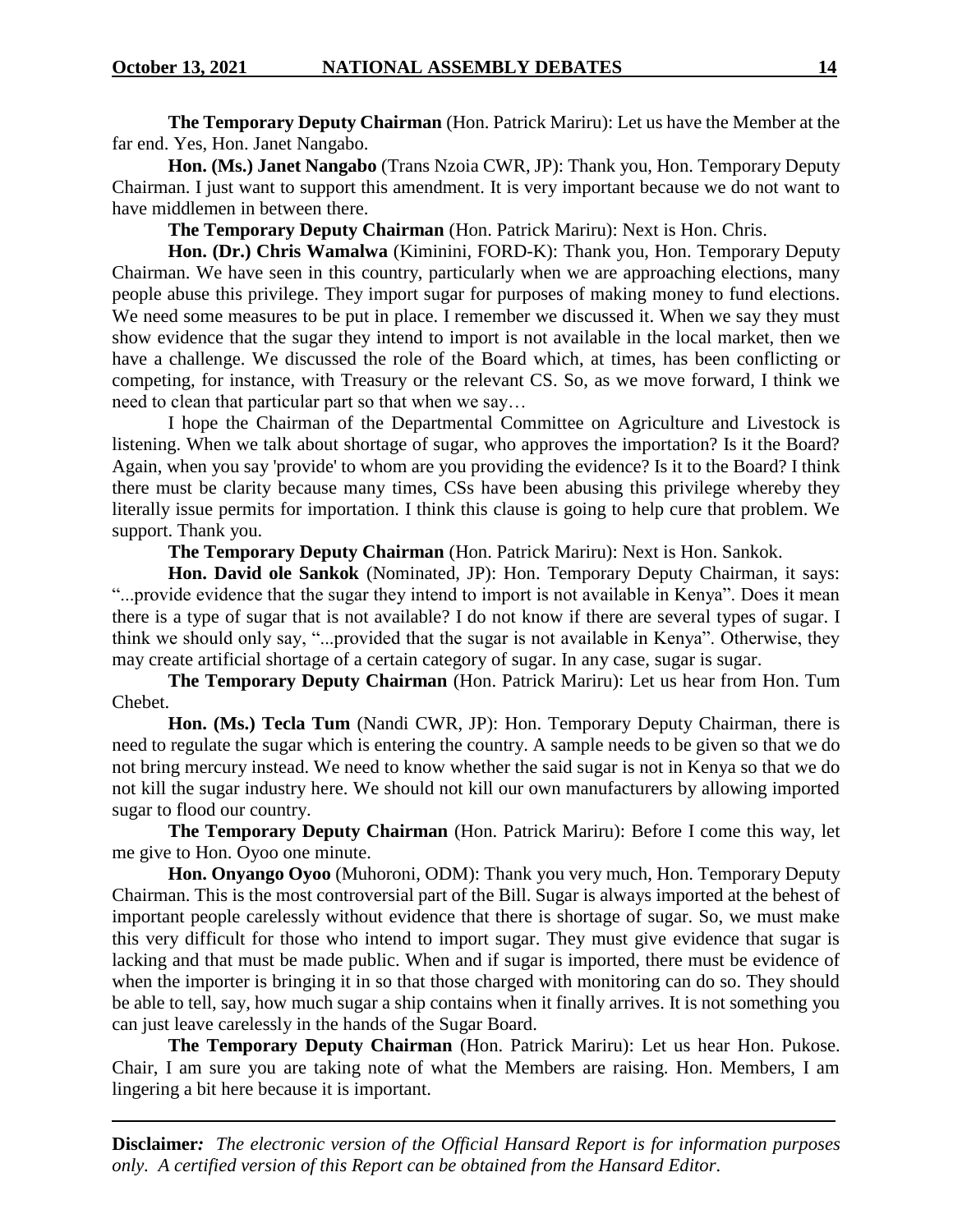**Hon. (Dr.) Robert Pukose** (Endebess, JP): Thank you, Hon. Temporary Deputy Chairman. I want to persuade the Chair to make a further amendment because New Clause 15A(b) says, "...provide a sample of the sugar". Whom are you providing the sample to? I would want him to say, "provide a sample to KEBS" because KEBS is the one that keeps the standards. It will say, "...provide a sample of the sugar to be imported to KEBS and pre-import verification certificate from the country of origin". To whom are you giving that pre-import certificate? It has to be clear. You remember the issue of the mercury sugar. Is KEBS the one which is responsible or the government chemist? That has to come out very clearly. I would want the sample to go to KEBS because it is the one that gives all the standardisation. The sugar can then be deemed to be standard sugar fit for importation.

**The Temporary Deputy Chairman** (Hon. Patrick Mariru): Let us hear from Hon. Mwirigi. We have not heard from him.

**Hon. John Paul Mwirigi** (Igembe South, Independent): Thank you, Hon. Temporary Deputy Chairman. I rise to support this amendment. It is important to provide evidence with regard to importation of sugar because some of the importers bring sugar into our market even when there is enough of it. Secondly, I would like to concur with my fellow Members. We ought to strengthen subclauses (b) and (c) to provide that samples of the imported sugar must be given to KEBS or whichever body that is supposed to standardise. Sub-clause (c) talks about obtaining pre-import approval from the country of origin. The pre-import approval is supposed to be given and verified.

**The Temporary Deputy Chairman** (Hon. Patrick Mariru): Let us hear from Hon. Wafula Wamunyinyi. I can see the Chair is still consulting. I am giving him time to consult

**Hon. Wafula Wamunyinyi** (Kanduyi, FORD-K): Hon. Temporary Deputy Chairman, importation of sugar has not been properly regulated in the past. You saw the last report on investigations done by the Government Chemist on imported sugar. It was said to be unfit for human consumption. It is all because of the failures... It is important that this is dealt with at this time so that we prevent such things from happening. In fact, the only thing which I think we may have to do is to make a provision clearly expressing where testing should be done. If it is KEBS, let it be KEBS; it can also be the Government Chemist or both. There is no harm so long as any department of Government is tasked to do that assignment.

Thank you, Hon. Temporary Deputy Chairman.

**The Temporary Deputy Chairman** (Hon. Patrick Mariru): Let us have the Whip.

**Hon. Emmanuel Wangwe** (Navakholo, JP): Thank you, Hon. Temporary Deputy Chairman. I agree with the amendments as proposed by the Chair and also the further amendment sought by Hon. (Dr.) Pukose. It is very important to be specific to which body we are going to submit. I want to insist on New Clause 15A(a) which is about giving evidence that the sugar they intend to import is not available in the local market.

There is this habit where unscrupulous business people create a vacuum in form of sugar not being available. It is important that we tighten that loophole. They should not import sugar yet when you go to Nzoia and Butali Sugar factories, you find the stores are full of sugar. Let us ask them to produce evidence that the sugar they want to import is not available.

**The Temporary Deputy Chairman** (Hon. Patrick Mariru): Hon. Washiali.

**Hon. Benjamin Washiali** (Mumias East, JP): Thank you Hon. Temporary Deputy Chair. You will agree with me that New Clause 15 A is attracting a lot of reaction and I think this is where we have had a very big problem from the previous experience. Therefore, I want to request the Chair to be very careful on what he puts here because it will determine how we handle this subsector. We have also had an issue with the way sugar is imported and the manner in which it is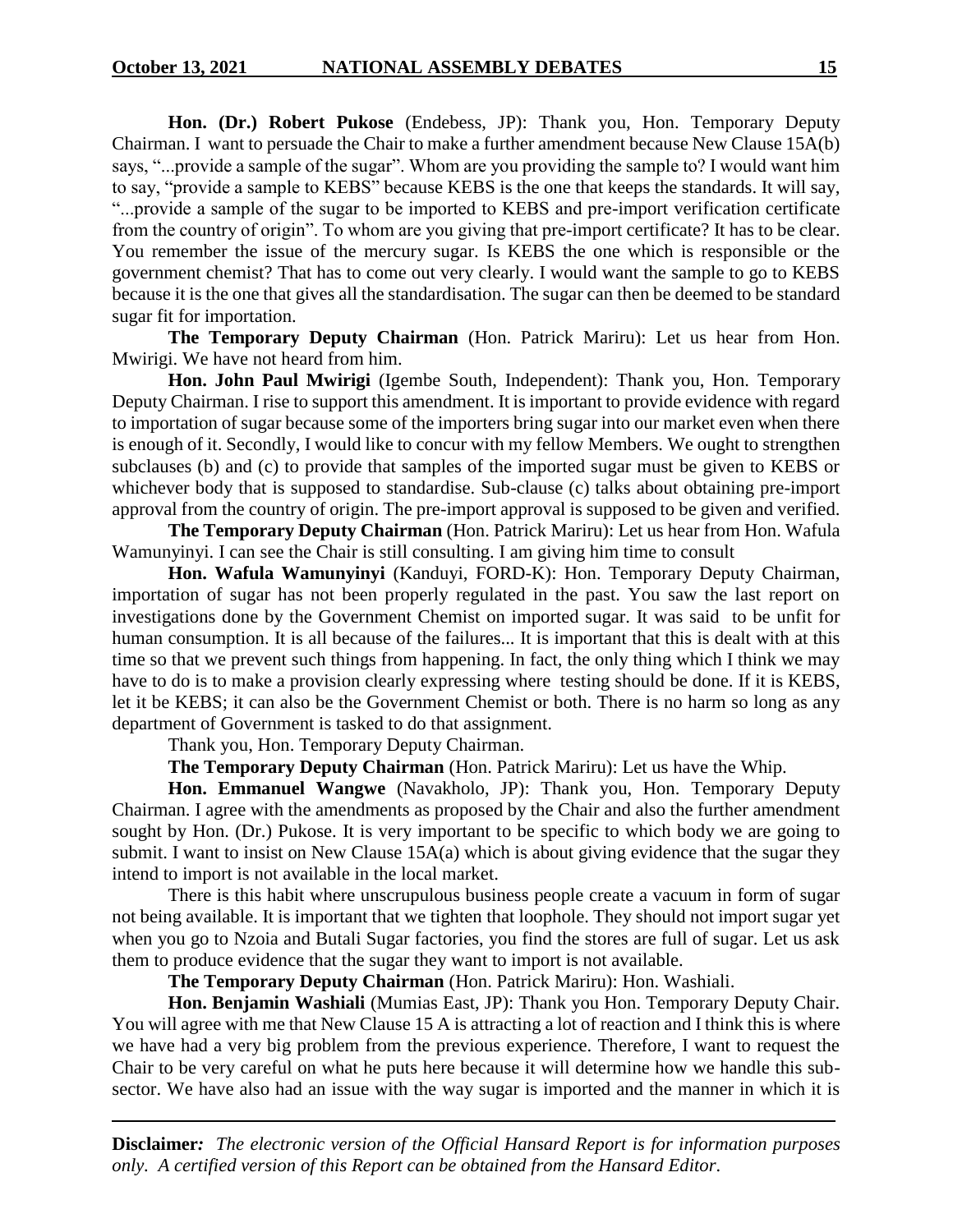handled. Sometimes, we import bulk sugar which is exposed to moisture in the ocean. In the process, even if it would have met the standards at the point of origin, it gets contaminated. That is how we got mercury in sugar.

We must be very specific that sugar must be imported in bags that are marked by the manufacturing company. This clause must be very clear. We should not leave the statement on Kenya Bureau of Standards (KEBS) hanging. I have heard what Hon. Pukose has said. It must be approved by KEBS. It should not be a matter of issuing certificates or whatever. It should be approved by the KEBS before it is imported.

**The Temporary Deputy Chairman** (Hon. Patrick Mariru): Hon. Chair, let me know when you have consulted enough. We cannot be on this clause forever. Let us hear from this side. Hon. Oundo

**Hon. (Dr.) Wilberforce Oundo** (Funyula, ODM): Hon. Temporary Deputy Chairman. I also want to join my colleagues in expressing reservations on 15A (1) (a). I think (b), has already been indicated. Ordinarily, one of the mandates or the functions of the Board is to monitor the sugar industry. Before anybody is allowed to import, there must be a report indicating the sugar shortage in this country. That way, we can then have a different approach of inviting bidders, that is, sugar importers, to import based on the recorded or published shortage. That is why I want to request the Chair, if you could allow, that, probably, we recommit this particular new clause so that we do a further amendment to tighten the loopholes that had been exploited and abused in the past.

We should also try to make it clear that a miller should never be given a license to import sugar. That is because that process kills the sugar-cane farmer. Since it is cheaper to import, they will leave the sugar-cane to rot in the farms as they import sugar.

Thank you, Hon. Temporary Deputy Chair.

**The Temporary Deputy Chairman** (Hon. Patrick Mariru): Let us hear Hon. Mutunga. He has not spoken.

**Hon. John Mutunga** (Tigania West, JP): Thank you very much, Hon. Temporary Deputy Chair. I am a member of the Committee and I want to reflect on the past year when we discussed matters about sugar and the kind of experience we went through.

There are different types of sugar depending on the purpose or the user of that particular sugar when it lands in this country. Before importation, there must be pre-export and pre-import inspection on the other side. We must be satisfied that the sugar meets the required conditions of this country. Secondly, bulk importation and bagging are two issues we need to be very careful about when we legislate. Bulk importation can bring sugar to the port of entry without any contamination. I want to repeat that Chair. Internationally approved vessels for transportation of sugar have the capacity to land sugar in Mombasa or whatever port of entry without any form of contamination. If we block that out, we will be interfering with the international trading system and we shall also make sugar very costly. If you do bagging at the port of export and on the other side, at the source, then you bring in a lot of other issues in terms of increasing the handling aspect of it. That is an issue we need to consider.

The other issue is that it is okay the way the clause is worded in terms of declaring evidence. However, evidence is not given by those individuals; it is given by the Government. Somebody has spoken to the fact that the authority must be monitoring. One of the functions of the authority is to monitor the sugar supply chain so that we are sure that the supplies management meets the records that can probably inform importation.

Thank you, Hon. Temporary Deputy Chair.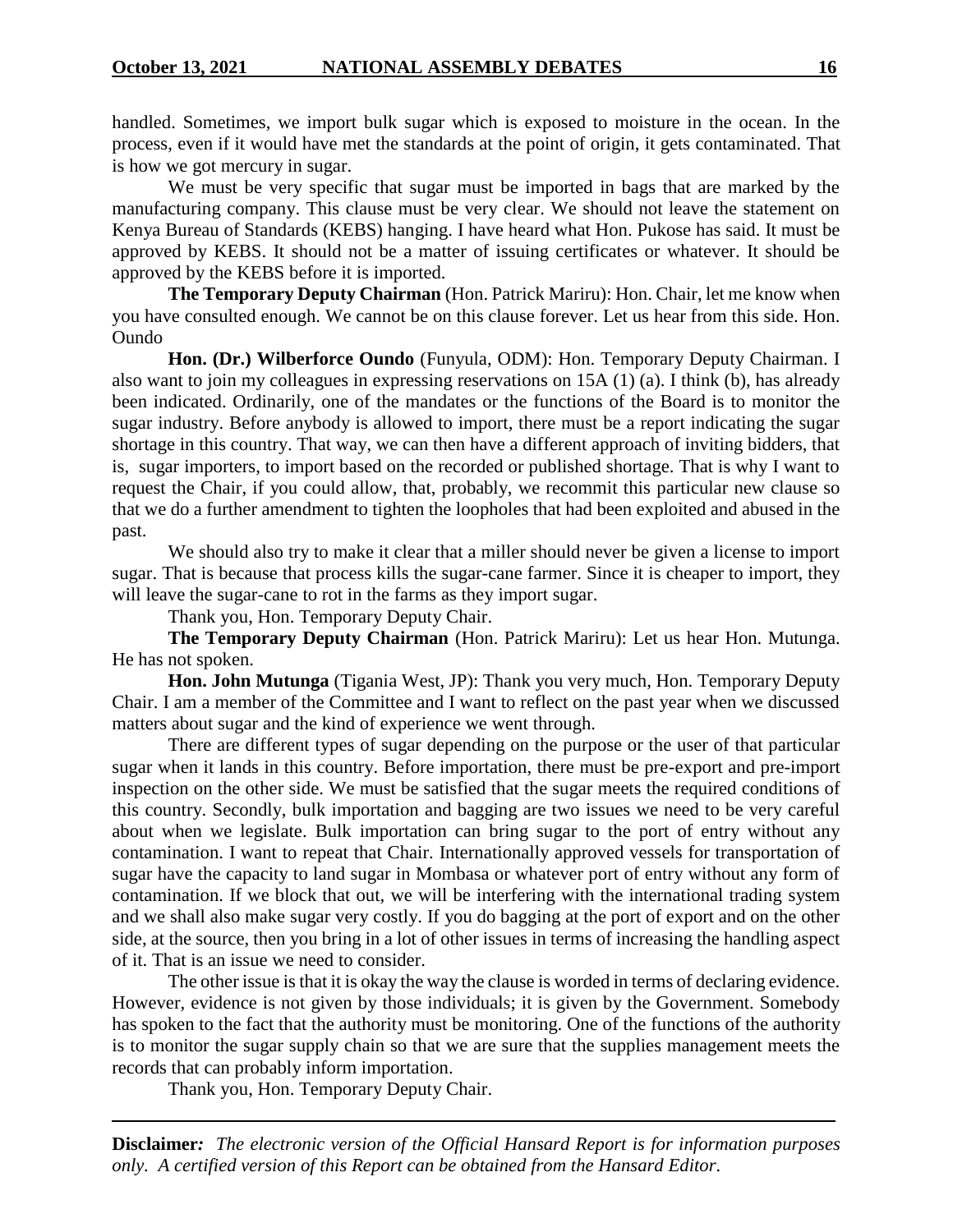**The Temporary Deputy Chairman** (Hon. Patrick Mariru): Hon. Kioni has not gotten a chance. Hon. Members, I have lingered on this one.

**Hon. Jeremiah Kioni** (Ndaragwa, JP): Hon. Temporary Deputy Chairman, just before you put the question. I speak as a person coming from a non-sugar growing area. The concern that needs to be factored, and I am sure it has slightly been captured on the Bill, is the cost of production. It does not matter what kind of law we put in place. If the cost of production is such that the sugar from outside is cheaper than the one from inside, then it beats the purpose of everything that we do. So, we must also address the cost of production of sugar in our country. I believe that the drafters of the Bill should have paid attention to that. Indeed, that alone would negate the whole exercise of doing a Bill. If we do a Bill to protect a product that is more expensive here than it is when it comes from outside the country, then it beats the purpose.

**The Temporary Deputy Chairman** (Hon. Patrick Mariru): Hon. Melly, you have a minute.

**Hon. Julius Melly** (Tinderet, JP): Hon. Temporary Deputy Chair, at the outset, I support this amendment. But I want to ask my ranking Member, Hon. Kioni that, as much as our local sugar is expensive, in other parts of the world, governments protect the interest of the citizens. It is not about this country being a market for other countries.

I will just go straight to the point of what Hon. Oundo just indicated. I want to ask the Chair that we do a further amendment stating that a miller should not be allowed to import. I come from a sugar-cane growing area. I know of a number of millers who just build very small factories. They will pick about 600 tonnes of sugar-cane only. Their business is to import sugar. At the end of the day… I think you saw something that went viral in the media a few weeks ago. It was actually in my constituency. There was a fleet of tractors queuing along the road. The miller was picking 150 tonnes of sugar-cane per day!

Hon. Temporary Deputy Chair, Chemilil Sugar Company used to get 4,000 tonnes per day. Now, an individual says he is a miller and yet he only takes 150 tonnes of sugar-cane per day. Another one takes 400 tonnes of sugar-cane per day then he says he controls 40 per cent of the market! How?

So, in this case, we must stop the miller from importing and have somebody else to do so. If we allow millers to import, they will stop the business of manufacturing and now engage in what Hon. Kioni was saying, that is, import cheap sugar. So, I ask that the Committee Chair to look into this and then we can tighten the loopholes in order to save the farmer.

**The Temporary Deputy Chairman** (Hon. Patrick Mariru): Hon. Chair, you have your space now.

**Hon. Silas Tiren** (Moiben, JP): Thank you, Hon. Temporary Deputy Chair. I just want to add one or two things on what Members have raised. If Members can remember clearly, in the Sugar Board that we formed, we have made sure that all stakeholders are included. We thought that it was going to check some of these issues because it is the Board that will make decisions on what should be imported and who should import. Also, when millers are being licensed, they give their quantities of milling. It is so that where a miller is not able to buy or mill a particular percentage and yet sugar-cane is available locally, then the miller should be checked. The millers are not allowed to mill and import.

On what Members have said, if they feel we need to look into it again, I shall be willing to do so because I want to make sure that we tighten all areas of importation. That is a challenge our farmers are faced with.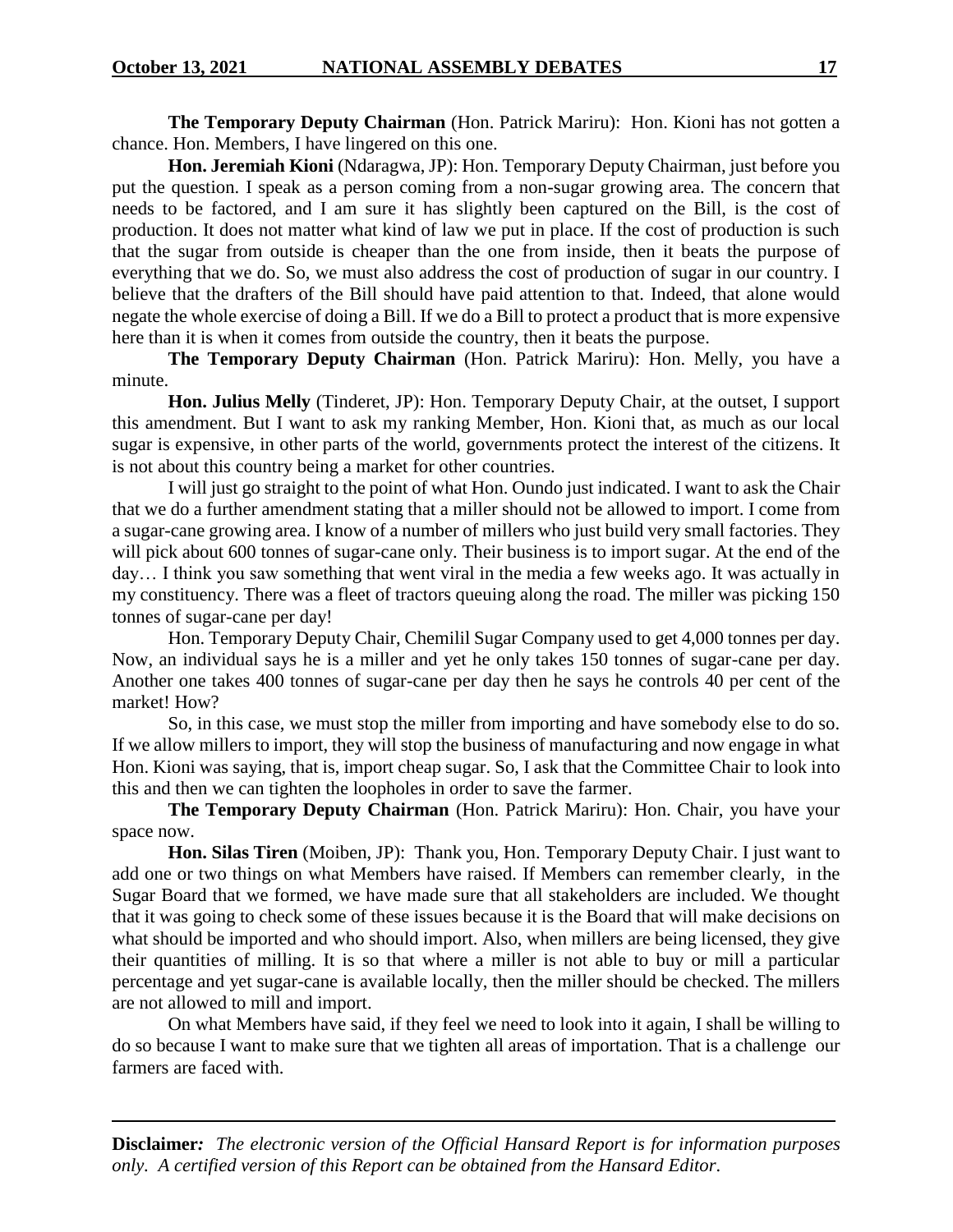*(An Hon. Member stood up in his place)*

**The Temporary Deputy Chairman** (Hon. Patrick Mariru): Order! The Chairman is on his feet. Proceed, Hon. Chairman.

**Hon. Silas Tiren** (Moiben, JP): Thank you, Hon. Temporary Deputy Chairman. I wanted to touch on the issues that were raised about the standards by KEBS. It is very clear. I want to ask Members to read Clause 26 that we passed the other day. I may just touch a little bit on the old Clause 26:

THAT, the Bill be amended by deleting Clause 26 and substituting therefore with the following New Clause—

26. (1) All sugar millers and importers shall ensure that all sugar produced locally or imported into the country meets—

(a) Safety and quality standards as set by the body for the time being responsible for setting standards;

I thought KEBS and all the other agencies would be included there. This clause is going to cover all those issues. There is also the issue of safety, health standards, food handlers and so on. Clause 26 (1) (a), (b) and (c) will cover the issues that you wanted to go to KEBS, that is, the area of standards. The Committee sorted out that issue and it should remain as it is.

Thank you, Hon. Temporary Deputy Chairman.

**The Temporary Deputy Chairman** (Hon. Patrick Mariru): Very well. Order! Members, I will now put the Question. We must make progress. What is out of order, Majority Whip?

**Hon. Emmanuel Wangwe** (Navakholo, JP): Thank you, Hon. Temporary Deputy Chairman, for giving me this chance.

The amendments suggested by Hon. Tiren go to the root of the problems in the sugar industry. It is important that the Chairman expresses himself on that because he is the leader of this Bill. That way, we will all endorse it. The problem that was brought to our attention in this House is that millers import sugar on behalf of others. Therefore, let us gag the millers from importing sugar. That way, our farmers will enjoy the benefits of their sweat.

**The Temporary Deputy Chairman** (Hon. Patrick Mariru): Order! Hon. Members. Let me advise so that we make progress.

Majority Whip, you know that in the Standing Orders, there is nothing that stops you from recommitting so that you get a bit of space to talk, negotiate and agree. Nothing stops us from doing a recommittal at some point so that Members can get an opportunity to discuss this even further. Even when the Clause is approved now, you can do a recommital when we are reporting; which means we revisit all that. We must make progress.

> *(Question, that the new clause be read a Second Time, put and negatived)*

In that case, I will not put the Question to the final part to be part of the Bill because there is a nay.

Hon. Members, I want us to revisit New Clause 9A.

*(Loud consultations)*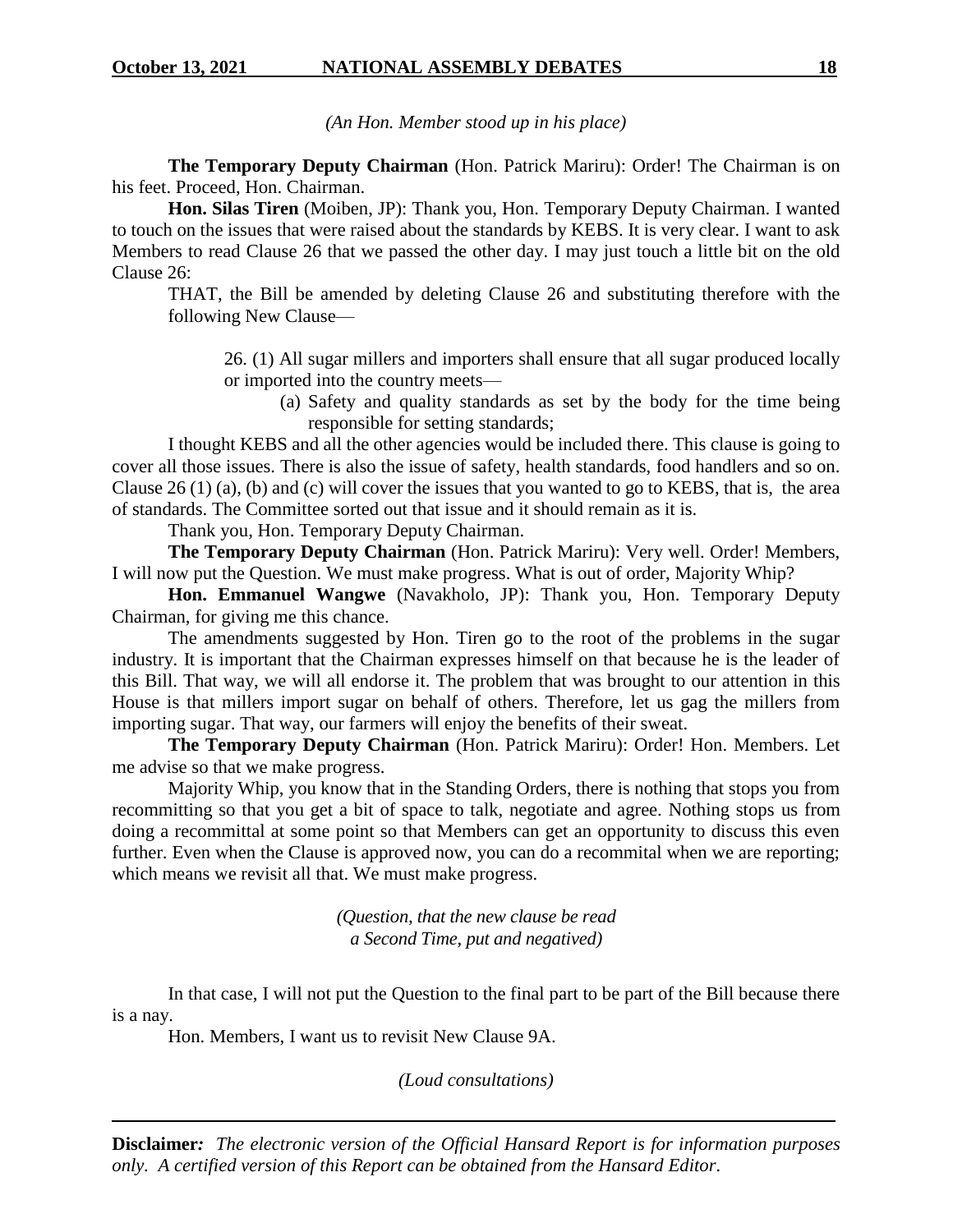Order! Members.

Hon. Ole Sankok, you are the one who had said that there was no New Clause 9 (A) and the Members seemed to have agreed with you. Actually, there is a New Clause 9 (A). What happened is that the New Clause 9 (A) came much later in the Order Paper. Actually, it is on Page 1277. The proposed amendment is not by the Chairman but by Hon. Wafula Wamunyinyi. In that case, it is fair enough to revisit New Clause 9 (A). We shall revisit that and I will now give an opportunity to Hon. Wafula Wamunyinyi.

*New Clause 9 (A)*

**Hon. Wafula Wamunyinyi** (Kanduyi, FORD-K): Thank you, Hon. Temporary Deputy Chairman. For Members who have not spotted it, the proposed amendment is on Page 1277.

**The Temporary Deputy Chairman** (Hon. Patrick Mariru): Proceed with the import.

**Hon. Wafula Wamunyinyi** (Kanduyi, FORD-K): Hon. Temporary Deputy Chairman, I beg to move:

THAT, the Bill be amended by inserting the following New Clause immediately after Clause 9—

9. (A) (i) the headquarters of the Boards shall be in Kisumu County;

(ii) the Board may establish offices in other parts of the country as the Board may determine.

Hon. Temporary Deputy Chairman, I came up with this proposed amendment after I was convinced by a number of Members and stakeholders that I consulted. In the spirit of devolution and decentralisation of functions in the country, and for purposes of ensuring effective management and delivery of service to the people, stakeholders and partners within the sector, the headquarters be placed in Kisumu because that is where the major stakeholders and sugar-cane farmers are located. They are in Kakamega, Bungoma, Nyanza and in other parts in that area. Why should we, for instance, have headquarters of maize or the Managing Director of National Cereals and Produce Board (NCPB) sitting in Industrial Area in Nairobi when we know maize is grown in Eldoret, Kitale and Nakuru? Those areas are the granary of the country.

I would also like to request Members to support this amendment so that the headquarters are easily accessible by the players.

Thank you.

*(Question of the new clause proposed)*

*(New clause read the First Time)*

*(Question, that the new clause be read a Second Time, proposed)*

**The Temporary Deputy Chairman** (Hon. Patrick Mariru): I will only give two Members, particularly those who have not spoken on this matter.

Hon. Makali.

**Hon. Makali Mulu** (Kitui Central, WDM-K): Thank you, Hon. Temporary Deputy Chairman. While I support the New Clause, I have reservations about the Board having offices in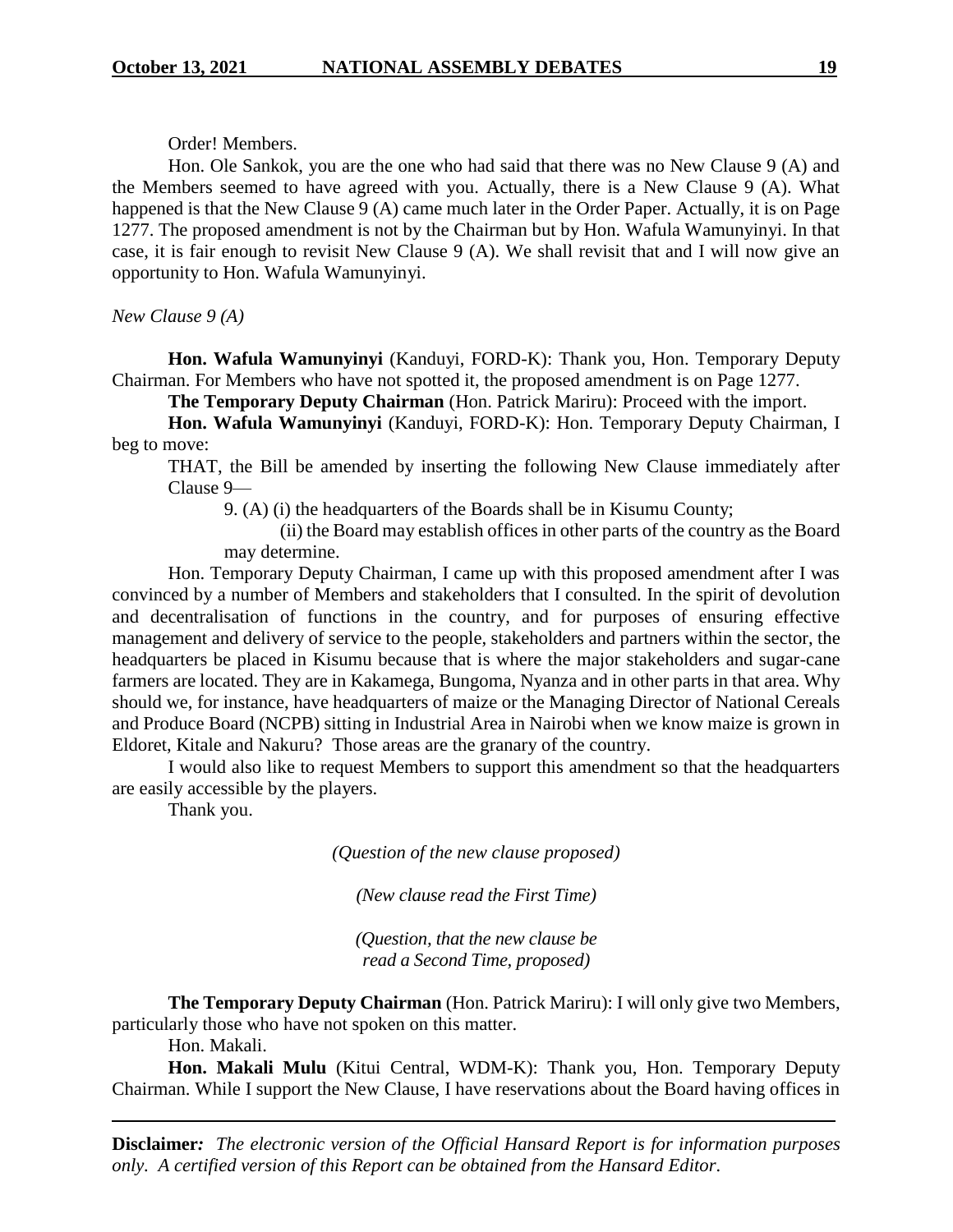other regions. The work of a Board is to offer strategic direction to the organization. I have no problem with it being in Kisumu, but I have a problem with it being given a chance to introduce other offices. So, let us just say that there will be a Board which will be headquartered in Kisumu and we stop it at that. The Board is just for strategic and policy direction and nothing more.

**The Temporary Deputy Chairman** (Hon. Patrick Mariru): Hon. Nangabo Janet.

**Hon. (Ms.) Janet Nangabo** (Trans Nzoia CWR, JP): Hon. Temporary Deputy Chairman, I support the amendment. It is true that the headquarters must go to Kisumu because it will be easy for the farmers from Trans Nzoia County to go to Kisumu. It is also important because we want to devolve each and every issue so that the growers can benefit from that.

I thank you.

**The Temporary Deputy Chairman** (Hon. Patrick Mariru): Hon. Members, let us make progress. We must balance between all Members wanting to speak and making progress.

Hon. ole Sankok and Hon. Washiali, I know that you can speak. You will each have a minute because we must make progress. We have to do a balance.

**Hon. David ole Sankok** (Nominated, JP): Thank you, Hon. Temporary Deputy Chairman. One, what is the rationale of having the headquarters in Kisumu and yet, we have 47 counties? Does it mean that Kisumu is a designated headquarter of a certain region?

Two, some of us from Transmara Sugar Factory will not accept to go all the way to Kisumu or be answerable to Kisumu. Lastly, we only have one capital city, that is, Nairobi. As far as we are still one country, our Capital City is Nairobi.

**The Temporary Deputy Chairman** (Hon. Patrick Mariru): Hon. Washiali, have a minute.

**Hon. Benjamin Washiali** (Mumias East, JP): Thank you, Hon. Temporary Deputy Chairman. Quickly, I want to state that the headquarters only handle administrative matters. The Board does not only deal with production, but also the supply of sugar; thus covering the entire country. It will be a very big mistake for us to take the headquarters of Kenya Sugar Board to Kisumu. Let it remain in Nairobi so that it can also access the Government headquarters. Remember, the Ministry is here. For quicker consultations, we would not need to have the headquarters of Kenya Sugar Board in Kisumu. Let it remain in Nairobi where we already have facilities. We do not want to condemn those facilities because we want them to go to the farmers.

**The Temporary Deputy Chairman** (Hon. Patrick Mariru): I will let the Members decide.

*(Question, that the new clause be read a Second Time, put and agreed to)*

*(The new clause was read a Second Time)*

*(Question, that the new clause be added to the Bill, put and agreed to)*

*New Clause 15B*

**The Temporary Deputy Chairman** (Hon. Patrick Mariru): Hon. Chairman, on New Clause 15B, you have the Floor. Hon. Chairman, please, proceed.

**Hon. Silas Tiren** (Moiben, JP): Thank you, Hon. Temporary Deputy Chairman. We are on New Clause 15B.

Hon. Temporary Deputy Chairman, I beg to move: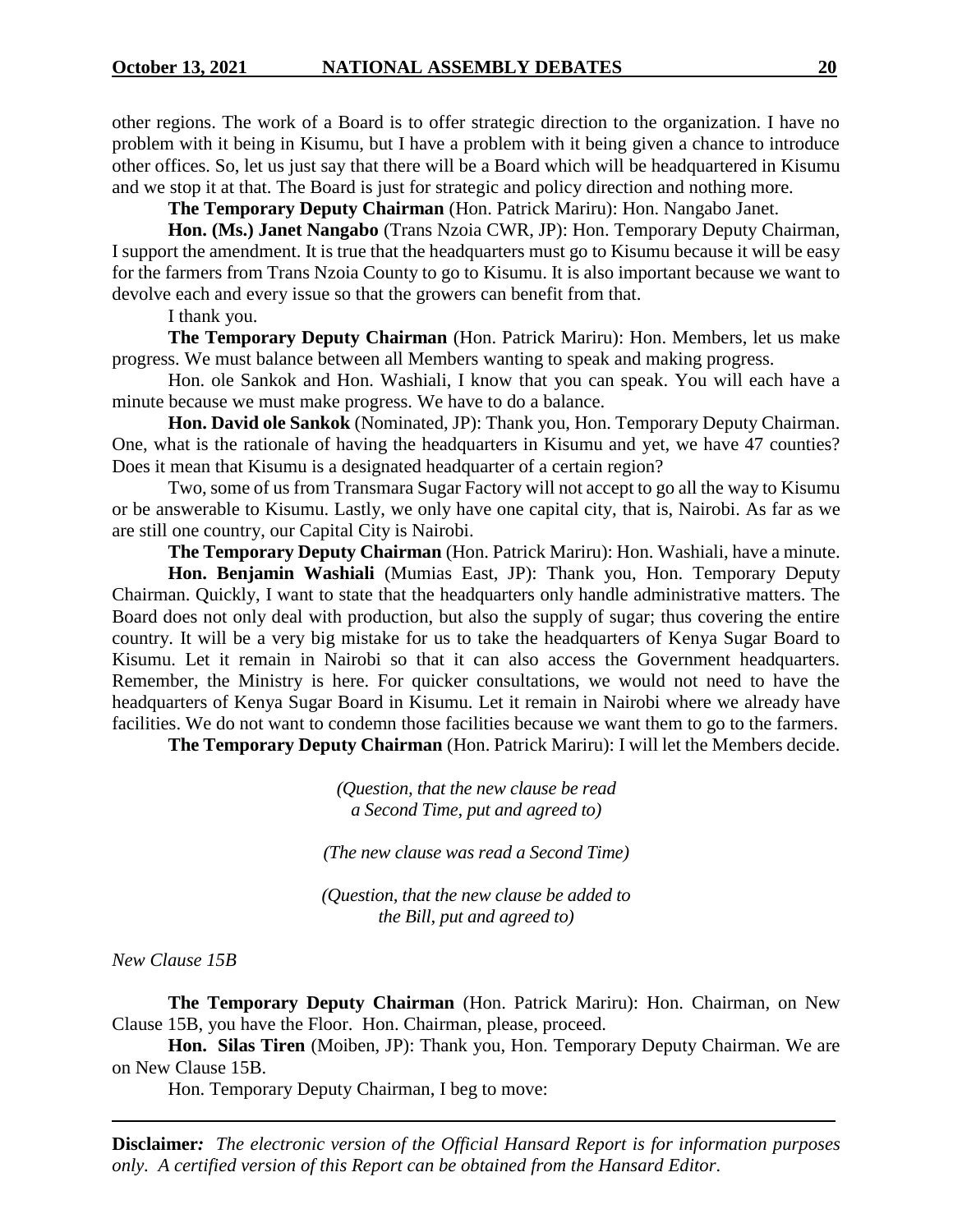THAT**,** the Bill be amended by inserting the following new clause immediately after Clause 15—<br>Industrial sugar.

**15B.** (1) A licenced sugar miller shall be licenced by the board to carry out the business of processing industrial sugar.

(2) The Board shall regulate the processing of industrial sugar.

The purpose of this amendment is to ensure that industrial sugar is regulated through licensing by the Board to avoid instances where it is found in consumers' homes.

*(Question of the new clause proposed)*

*(New clause read the First Time)*

*(Question, that the new clause be read a Second Time, proposed)*

*(Question, that the new clause be read a Second Time, put and agreed to)*

*(The new clause was read a Second Time)*

 **The Temporary Deputy Chairman** (Hon. Patrick Mariru): What is out of order, Hon. Kilonzo?

 **Hon. Charles Kilonzo** (Yatta, Independent): Hon. Temporary Deputy Chairman, in as much as we want to finish this business, we also need time to look at the amendments. There are so many errors. For example, New Clause 15B(1) states that a licensed sugar miller shall be licensed by the Board. They are already licensed. I appeal to you to give us more time, so that we can iron out this Bill and not end up with a product which has too many typos and errors. I ask the Chairman to rule that this is a typo. We cannot have someone licensed being licensed again.

 **The Temporary Deputy Chairperson** (Hon. Patrick Mariru): Very good. That is a typo. Hon. Kilonzo, it is good that you have noted that. I will balance between having Members speak and making progress.

> *(Question, that the new clause be added to the Bill, put and agreed to)*

## NEW PART IIIA- ESTABLISHMENT OF THE KENYA SUGAR RESEARCH INSTITUTE

*New Clause 16A* 

 **Hon. Silas Tiren** (Moiben, JP): Thank you, Hon. Temporary Deputy Chairman. New Part IIIA is on the establishment of the Kenya Sugar Research Institute.

Hon. Temporary Deputy Chairman, I beg to move: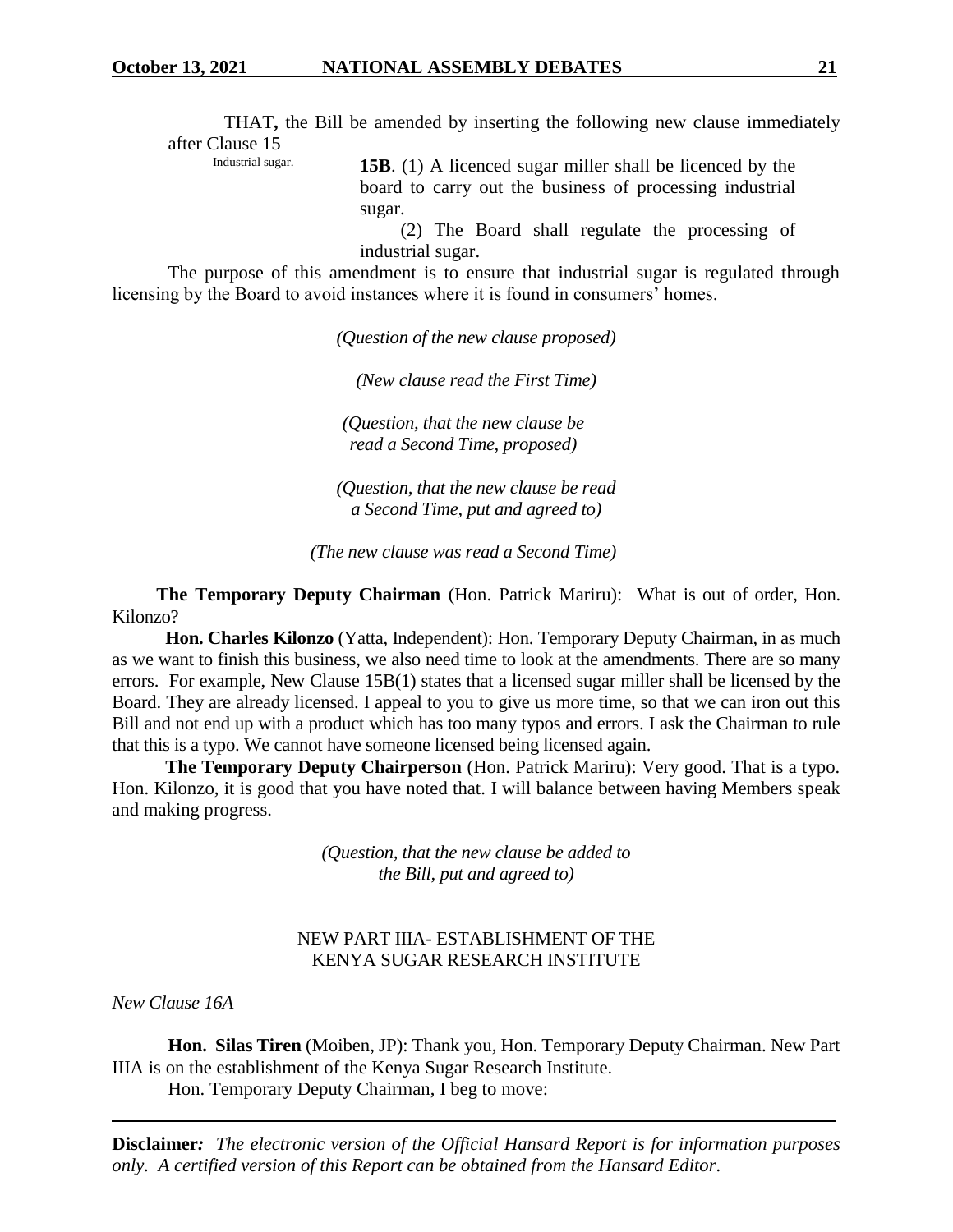THAT, the Bill be amended by inserting the following new clause in the New Part IIIA immediately after Part III— Establishment

**16A**. (1) There is hereby established a body to be known as the Kenya Sugar Research Institute.

of the Kenya Sugar Research **Institute** 

> (2) The Institute is a body corporate with perpetual succession and a common seal and shall, in its corporate name, be capable of—

- (a) suing and being sued;
- (b) taking, purchasing or otherwise acquiring, holding, charging and disposing of movable and immovable property;
- (c) borrowing and lending money;
- (d) entering into contracts; and,
- (e) doing or performing all other things or acts necessary for the proper performance of its functions under this Act, which may lawfully be done or performed by a body corporate.

*(Loud consultations)*

 **The Temporary Deputy Chairperson** (Hon. Patrick Mariru): Hon. Chairman, do not be distracted by Hon. Sankok's consultations. Just proceed.

**Hon. Silas Tiren** (Moiben, JP): The justification for this one is that it seeks to provide for the establishment of the Kenya Sugar Board Research Institute. Sugar-cane is an important cash crop which has been neglected over time. There is need for a lot of scientific research to be done on the crop and the general ecology that supports the crop such as the soil. Thus, the Committee is of the view that there is need to establish an institute that will carry out research, specifically for the sugar-cane crop and its final products.

*(Question of the new clause proposed)*

*(New clause read the First Time)*

*(Question, that the new clause be read a Second Time, proposed)*

**The Temporary Deputy Chairman** (Hon. Patrick Mariru): Let us have Hon. Wamunyinyi.

**Hon. Wafula Wamunyinyi** (Kanduyi, FORD-K): Hon. Temporary Deputy Chairman, you heard Hon. Kioni make reference to the cost of production of sugar. One of the things that we must do is to enhance research and come up with varieties that will mature within a short time. That will ensure that we get more sucrose and, therefore, more sugar. Most important is to ensure that technology is also taken into account as we maintain and service factories.

This is an important amendment that we all agree to support.

**The Temporary Deputy Chairman** (Hon. Patrick Mariru): Hon. Melly, you have one minute.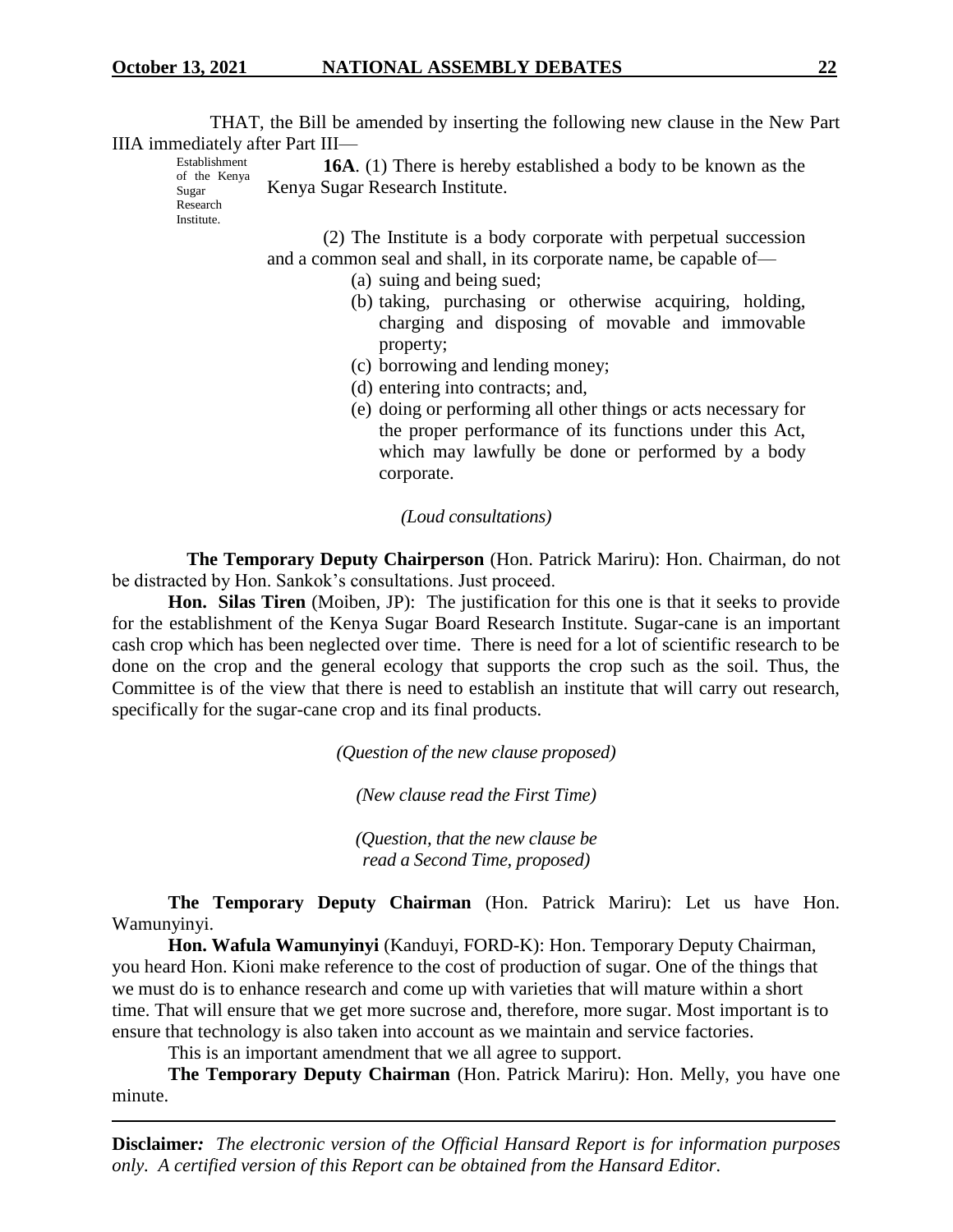**Hon. Julius Melly** (Tinderet, JP): Thank you, Hon. Temporary Deputy Chairman. This is a very important amendment, especially on the establishment of the Kenya Sugar Research Institute. It is very important that we have the right variety that matures early and that has a higher sucrose content, as the Hon. Member has said. That means that we shall be able to fight the issue of cheap and imported sugar.

Just like any other, this Institute will deal with the issue of research and development which is vital in any body or institution in the country. Without research and development, we cannot do much. As the Bill shows, the Institute is supposed to run semi-autonomously from the Board, so that it is more efficient to carry out its duties.

Hon. Temporary Deputy Chairman, I support the amendment.

*(Question, that the new clause be read a Second Time, put and agreed to)*

*(The new clause was read a Second Time)*

*(Question, that the new clause be added to the Bill, put and agreed to)*

*New Clause 16B*

**Hon. Silas Tiren** (Moiben, JP): Hon. Temporary Deputy Chairman, I beg to move: THAT, the Bill be amended by inserting the following new clause in the New Part IIIA immediately after Part III—

| Functions of<br>the Institute. | <b>16B.</b> (1) The Institute shall—                                                                                                                                                                                            |
|--------------------------------|---------------------------------------------------------------------------------------------------------------------------------------------------------------------------------------------------------------------------------|
|                                | (a) promote, co-ordinate and regulate research in sugar and<br>sugar diseases; and,                                                                                                                                             |
|                                | (b) expedite equitable access to research information,<br>resources and technology and promote the application of<br>research findings and technology in the development of<br>sugar.                                           |
|                                | (2) For the purpose of carrying out its functions, the Institute                                                                                                                                                                |
|                                | shall-                                                                                                                                                                                                                          |
|                                | (a) formulate policy and make policy recommendations to                                                                                                                                                                         |
|                                | the Cabinet Secretary on sugar research;                                                                                                                                                                                        |
|                                | (b) prioritise areas for, and co-ordinate, sugar research in<br>Kenya in line with the national policy on sugar;                                                                                                                |
|                                | (c) determine and advise the Government on the resource<br>requirements for sugar research in Kenya both at the<br>national and county level;                                                                                   |
|                                | (d) regulate, monitor and ensure that all sugar research<br>undertaken by other institutions or persons undertaking<br>sugar research is consistent with the national priorities<br>specified in the relevant policy documents; |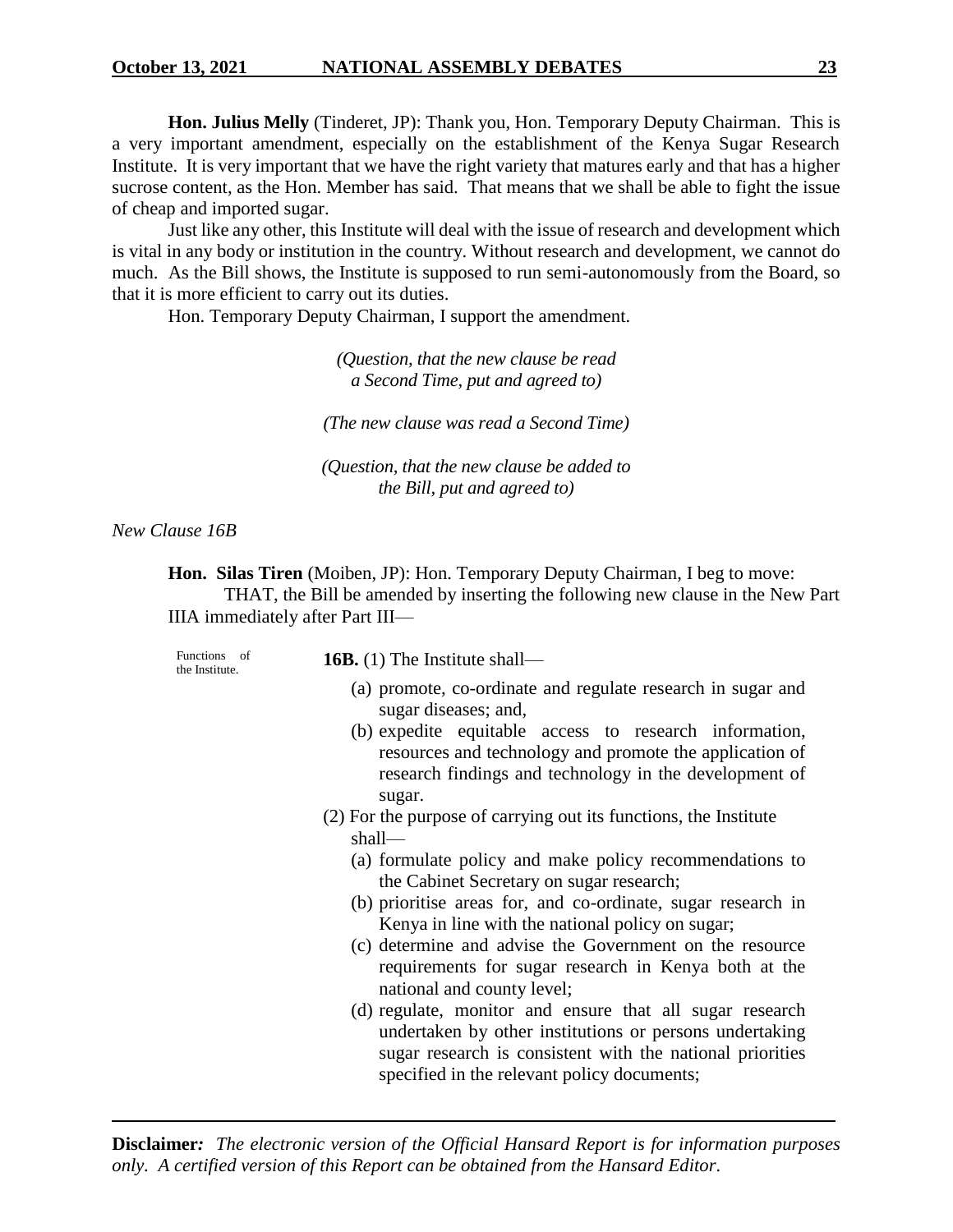| (e) formulate or approve medium and long term research     |
|------------------------------------------------------------|
| plans, strategies and budgets of the Institute;            |
| (f) provide grants to institutions or persons desirous of  |
| carrying out research and training programs which are      |
| consistent with the national research priorities and plans |
| of the Institute;                                          |
| (g) support and promote the training and capacity          |
| building in relation to agricultural research;             |
| (h) liaise with and ensure the coordination of             |
| institutions, agencies and persons involved in sugar       |
| research <sup>.</sup>                                      |

- (i) establish platforms for the purposes sharing of research information, advancing research and transfer of technology and dissemination of information relating to advancements made in sugar research;
- (j) conduct training in industry best practice and valueaddition;
- (k) ensure continuance of performance improvement in the field of sugar research;
- (l) breed sugarcane varieties suited for various agro-ecological areas of Kenya;
- (m) conduct research on nutritional requirements of sugarcane in order to provide recommendations on the appropriate fertilizers;
- (n) appraise technologies on land preparation, drainage and water management for economical cane production;
- (o) study and monitor of pests and diseases that affect sugarcane and recommending appropriate control strategies;
- (p) develop agronomic packages for sugarcane maintenance and management;
- (q) institute socio-economic investigations to improve human resource management and enhance development of the sugar industry as an agribusiness;
- (r) test, design and evaluate farm machinery and factory equipment for efficient sugar production;
- (s) promote the transfer of sugar technology based on applied research through relevant extension mechanisms;
- (t) foster research on sustainable productivity, environmental issues, human safety at field and factory levels;
- (u) collaborate with the Government, the industry, universities and other national and international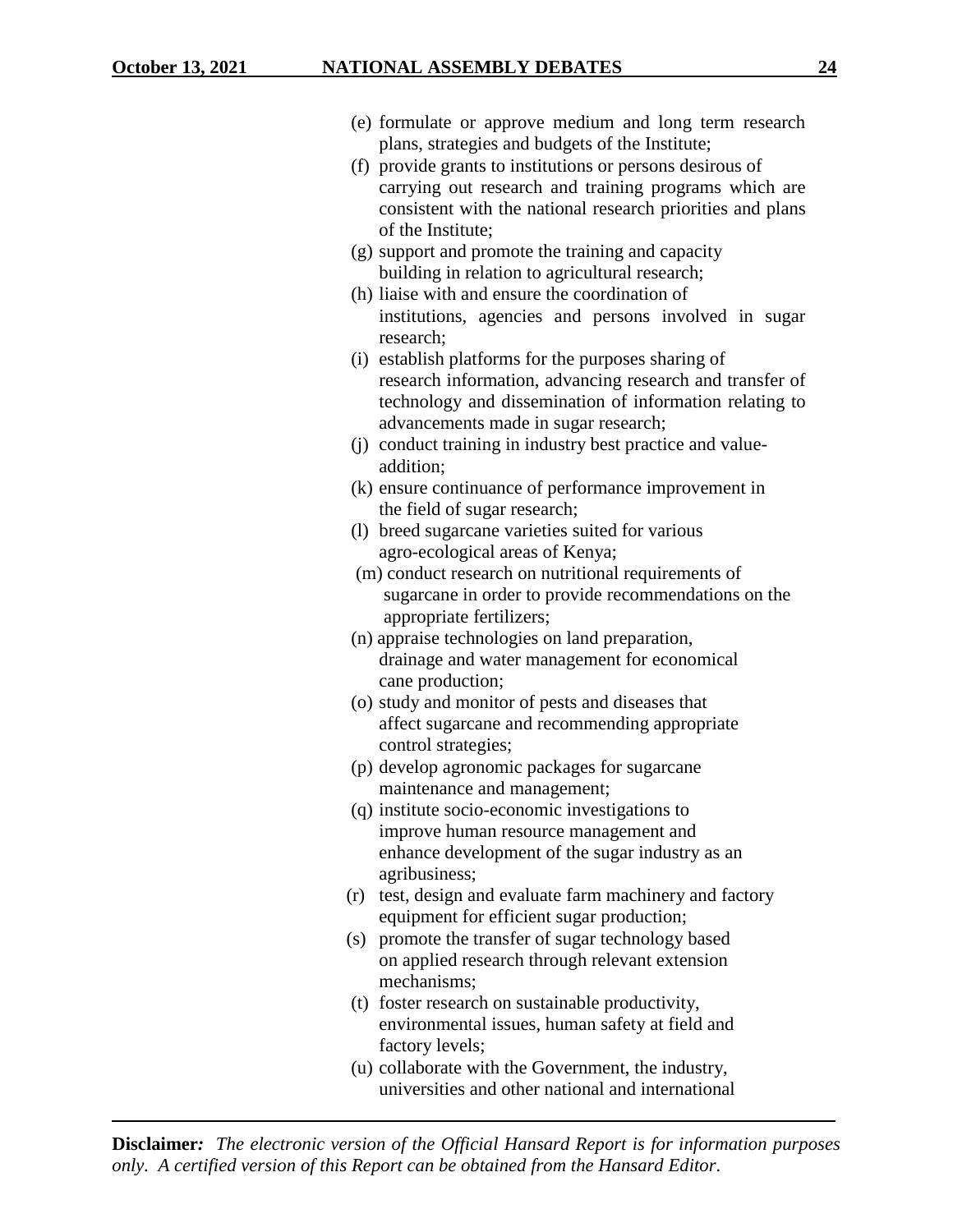organizations for the purpose of furthering the Institute's mission;

- (v) analyse soil and plant samples for advisory purposes;
- (w)offer modular courses on various aspects of cane management and practices; and
- (x) perform such other function as may be conferred on it by this Act or any other written law.

This has to do with the functions of the Institute. The justification for it is that it provides for functions of the Institute as listed in (a) to  $(x)$ 

*(Question of the new clause proposed)*

*(New clause read the First Time)*

*(Question, that the new clause be read a Second Time, proposed)*

*(Question, that the new clause be read a Second Time, put and agreed to)*

*(The new clause was read a Second Time)*

*(Question, that the new clause be added to the Bill, put and agreed to)*

*New Clause 16B*

**The Temporary Deputy Chairperson** (Hon. Patrick Mariru): Let us have the Hon. Chairman.

**Hon. Silas Tiren** (Moiben, JP): I beg to move:

THAT, the Bill be amended by inserting the following new clause in the New Part IIIA immediately after Part III—

Management of the **Institute** 16C. The Management of the Institute shall vest in a Board which shall consist of—

- (a) a chairperson appointed by the Cabinet Secretary who shall have a background in agricultural research or related field;
- (b) three persons nominated by the farmers from each of the sugar catchment regions under the Second Schedule;
- (c) two persons nominated by the farmers from each of the sugar catchment regions under the Second Schedule;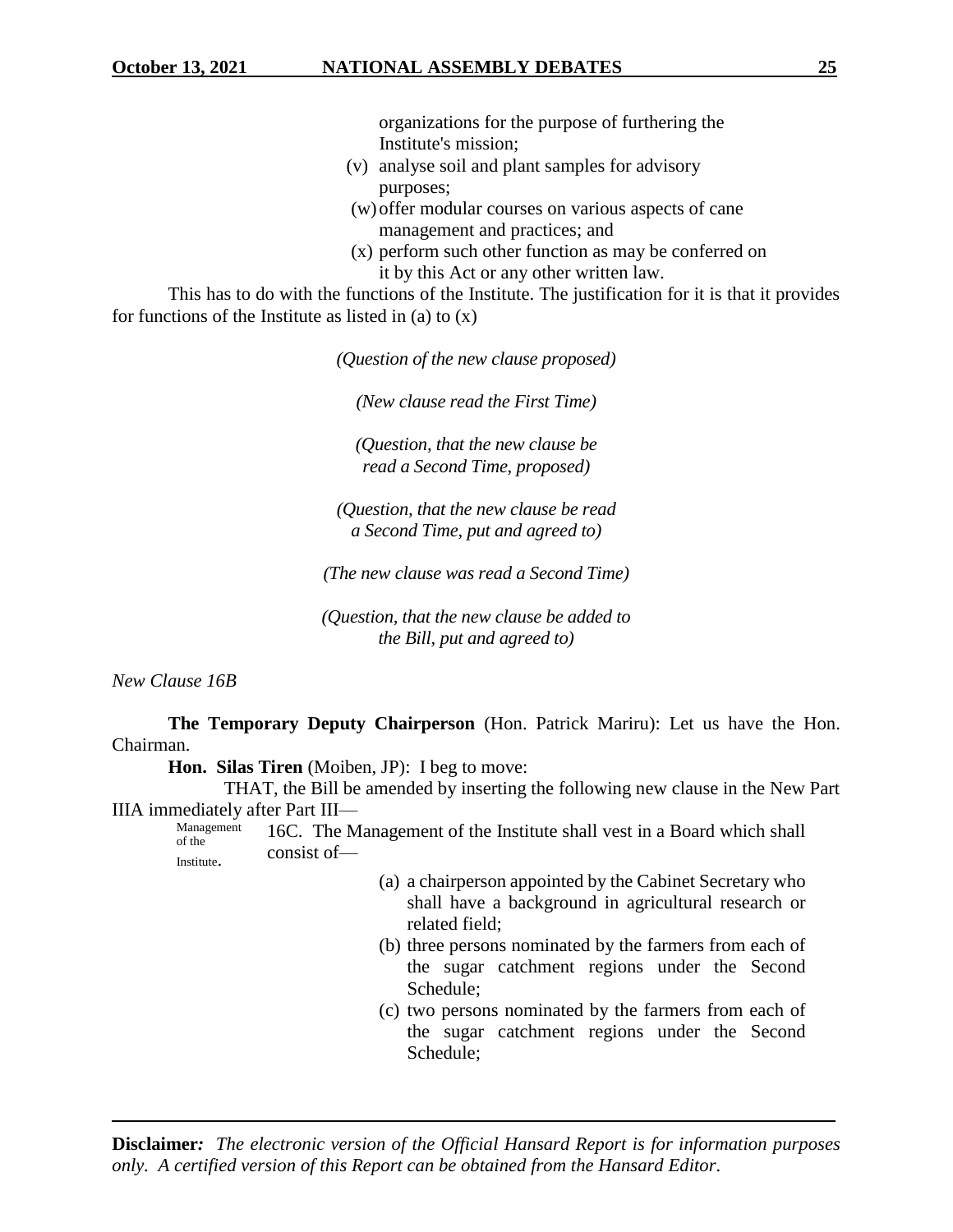- (d) the Principal Secretary for the time being responsible for the National Treasury or a representative appointed in writing;
- (e) the chief executive officer of the Board;
- (f) the chief executive officer of the Kenya Agricultural Livestock and Research Organization; and
- (g) the Director-General who shall be an *ex officio* member.

This is mainly on the management of the Institute. The justification is that it provides for the management of the Institute and the provisions to establish the Board of the Institute and its composition.

*(Question of the new clause proposed)*

*(New clause read the First Time)*

*(Question, that the new clause be read a Second Time, proposed)*

**The Temporary Deputy Chairman** (Hon. Patrick Mariru): Let us have Hon. Oundo. It is still related to what we have just passed. I will give you one minute.

**Hon. (Dr.) Wilberforce Oundo** (Funyula, ODM): Hon. Temporary Deputy Chairman, New Clause 16B(b) states that the management of the Institute shall consist of three persons nominated by the farmers from each of the sugar catchment regions under the Second Schedule. New Clause 16B(c) states that the management shall also consist of two persons nominated by the farmers from each of the sugar catchment regions under the same Schedule. What are we saying? Why not just say five members instead of having two separate parts?

Probably, the Chairperson can explain so that we can understand and it does not become another typo or misstatement.

**The Temporary Deputy Chairman** (Hon. Patrick Mariru): That is actually a fair note. Hon. Chair, what is the difference between (b) and (c)? Why not just say five persons?

**Hon. Silas Tiren** (Moiben, JP): Thank you. I think it was repeated. It should be five persons and then we cancel one of the parts.

**The Temporary Deputy Chairman** (Hon. Patrick Mariru): Is that a notice of a further amendment on your part to rectify that?

**Hon. Silas Tiren** (Moiben, JP): Yes.

**The Temporary Deputy Chairman** (Hon. Patrick Mariru): Okay. we will consider that. Let us have Hon. Nyikal. Do you want half a minute to contribute to that?

**Hon. (Dr.) James Nyikal** (Seme, ODM): Just a little bit on that. Maybe, I do not have the details but we may also need to know how many catchment regions are there. It is good to know how many catchment regions are there, so that we can see the equity in the distribution that will take place.

**The Temporary Deputy Chairman** (Hon. Patrick Mariru): Let us have Hon. Melly so that we can move forward.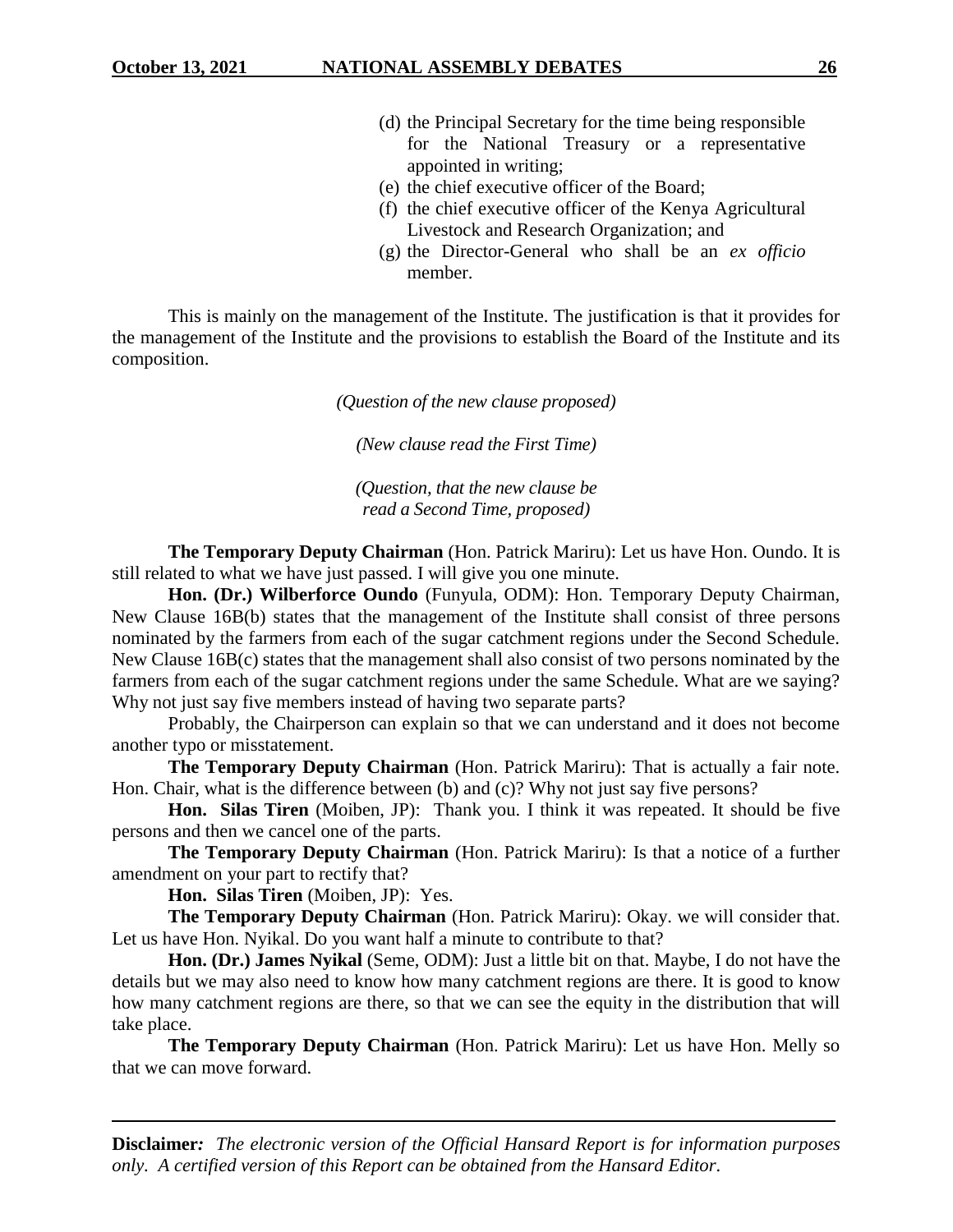**Hon. Julius Melly** (Tinderet, JP): Hon. Temporary Deputy Chairman, I agree with Hon. Oundo that we should have five persons from the catchment areas. We are talking about nominations. The Board members are elected competitively. On this issue, we are saying that they should be nominated because they are persons with knowledge of the sugar industry. In competitive elections, you may have different ideas and knowledge and then they elect somebody who does not have the knowledge. In this case, we are asking that they be nominated, but from the five regions. The Institute will have its board. Previously, the Sugar Board used to mismanage the Sugar Research Foundation, which is almost next to my constituency in Kibos. When the research foundation gets its own board, it will be semi-autonomous. It will run its affairs efficiently, free from interference from the Sugar Board.

I support.

**The Temporary Deputy Chairman** (Hon. Patrick Mariru): Hon. Chair.

**Hon. Silas Tiren** (Moiben, JP): He has spoken very well on that. Since we had sugar catchment areas, namely, the upper region, the lower region and the coastal region, two will be from the upper region, two from the lower region, and one from the coastal region. That will work.

**The Temporary Deputy Chairman** (Hon. Patrick Mariru): So, are you moving that in an amended version?

**Hon. Silas Tiren** (Moiben, JP): Yes. It might be a typo, because we had said five and not three.

*(Question of the new clause proposed)*

*(New clause read the First Time)*

*(Question, that the new clause be read a Second Time, proposed)*

*(Question, that the new clause be read a Second Time, put and agreed to)*

*(The new clause was read a Second Time)*

*(Question, that the new clause be added to the Bill, put and agreed to)*

*New Clause 16D*

**Hon. Silas Tiren** (Moiben, JP): Hon. Temporary Deputy Chairman, I beg to move: THAT, the Bill be amended by inserting the following new Parts immediately after Part III—

Application. 16D. The provisions of Section 5A, 5B, 7, 8 and 9 shall apply to the Board of the Institute with necessary modification.

The justification is that it provides for the application for some of the provisions that govern the Board to govern the Institute. These are provisions such as conduct of business among others. Thank you.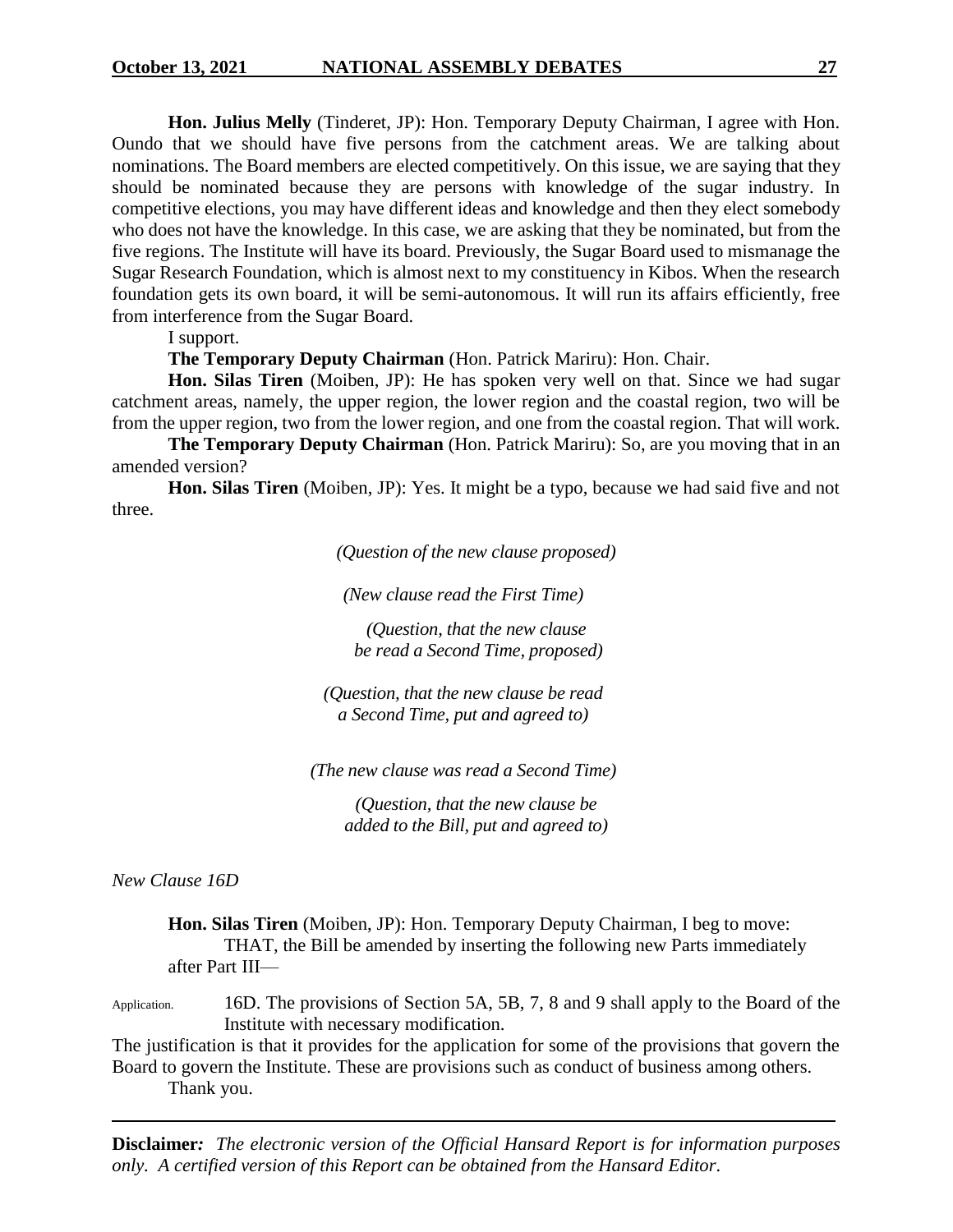*(Question of the new clause proposed)*

*(New clause read the First Time)*

*(Question, that the new clause be read a Second Time, proposed)*

*(Question, that the new clause be read a Second Time, put and agreed to)*

*(The new clause was read a Second Time)*

*(Question, that the new clause be added to the Bill, put and agreed to)*

*New Clause 16E*

**Hon. Silas Tiren** (Moiben, JP): Hon. Temporary Deputy Chairman, I beg to move: THAT, the Bill be amended by inserting the following new Parts immediately after Part III—

The funds of the Institute shall consist of-

(a) monies remitted by the Board from the sugar development levy; (b) any monies received by the Institute from grants and donations; and (c) monies from any other source as approved by the

responsible ministry.

It provides for the source of funds for the Institute.

*(Question of the new clause proposed)*

*(New clause read the First Time)*

*(Question, that the new clause be read a Second Time, proposed)*

**The Temporary Deputy Chairman** (Hon. Patrick Mariru): Let us have two Members to comment on this one. Hon. Whip.

**Hon. Emmanuel Wangwe** (Navakholo, JP): Thank you, Hon. Temporary Deputy Chairman. I want to understand the English applied in new Part 16E(a), which talks about monies remitted by the Board. We have two boards, namely, the Board of the Institute and the Sugar Board. I would want us to be very specific that the money we are talking about is from the Sugar Board to the Institute. We have to clarify that because the Institute also operates under a board and we are talking about money from the Kenya Sugar Board.

**The Temporary Deputy Chairman** (Hon. Patrick Mariru): Hon. Oundo?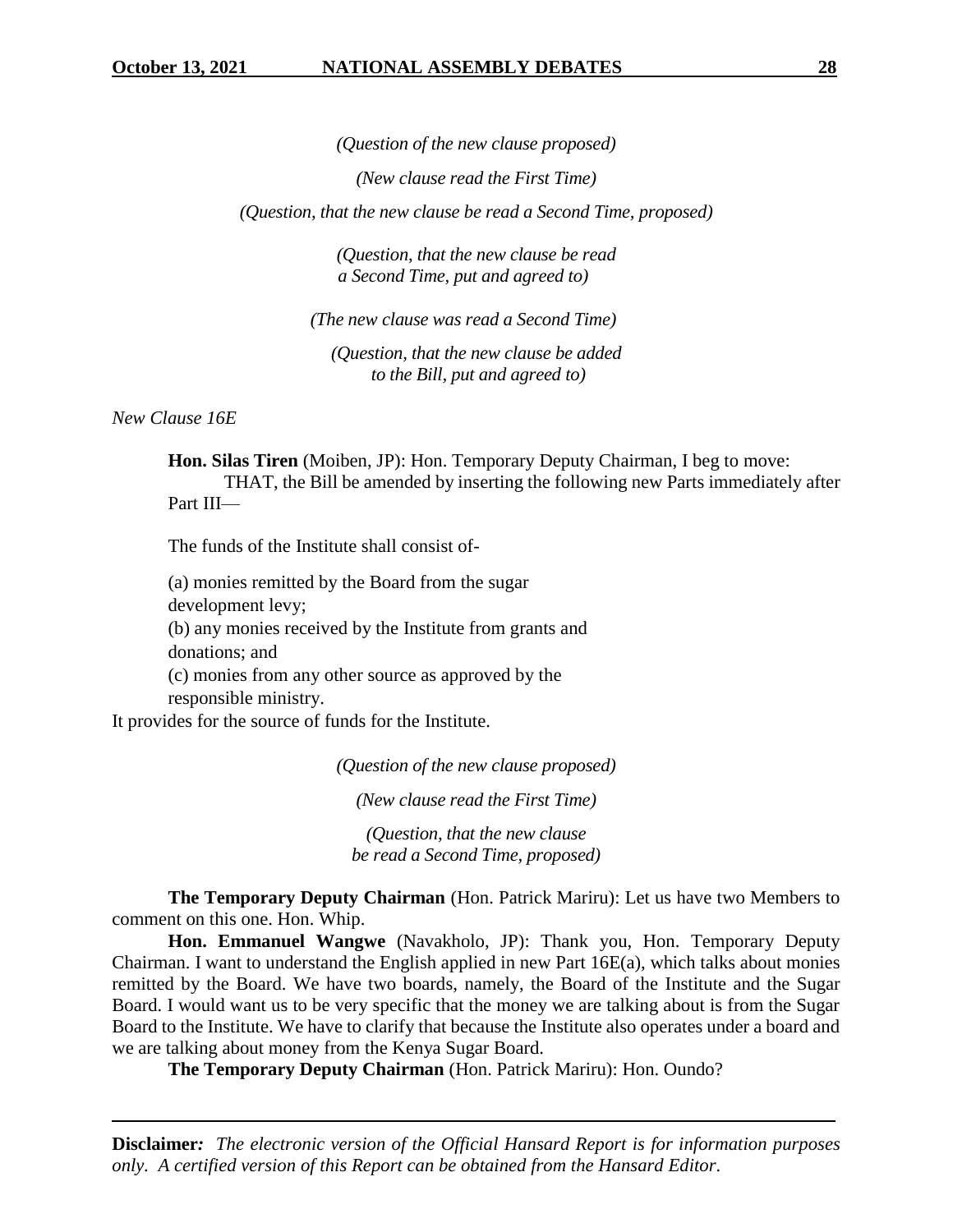**Hon. (Dr.) Wilberfoce Oundo** (Funyula, ODM): Further to that clarification, currently, the Kenya Agricultural, Livestock and Research Organisation is heavily funded to undertake research. Will it not be in order to ask them to give a percentage of that funding to the KEFRI since they sit on the Board? They are heavily funded and are a premier research organisation under agricultural matters. They should be compelled or required to give part of their funding to KEFRI.

**The Temporary Deputy Chairman** (Hon. Patrick Mariru): Hon. Nyikal?

**Hon. (Dr.) James Nyikal** (Seme, ODM): The research is basically in the sugar industry. It would not be proper to leave it to be funded from the industry only, yet the Board should be a Semi-Autonomous Government Agency (SAGA) in the Ministry of Agriculture. I do not see why we should not make provision that the Ministry should fund it. Take, for example, the Kenya Medical Research Institute (KEMRI), it is a SAGA in the Ministry of Health, and it is one of the bodies that receive money from the Ministry. It looks like it is being left to be purely funded from the industry. Should the industry get into problems, the research institute will also get into problems. We may need to ask if it should not get money from Parliament through the parent ministry.

**The Temporary Deputy Chairman** (Hon. Patrick Mariru): Is it not there under New Part 16E(c)?

**Hon. (Dr.) James Nyikal** (Seme, ODM): It is weak.

**The Temporary Deputy Chairman** (Hon. Patrick Mariru): Under New Part 16E(c), monies from any other source as approved by the… I see what you mean.

Departmental Committee Chair, let us make progress. There is something that the Whip, Hon. Nyikal and other Members have raised. Do you want to respond to them?

**Hon. Silas Tiren** (Moiben, JP): I want to touch on what Hon. Wangwe raised. The definitions are also in Clause 2 of the Bill where it defines the "Board," among other definitions. I thought that will be captured there.

**The Temporary Deputy Chairman** (Hon. Patrick Mariru): Hon. Melly, you have had a stub on this one. Have one minute.

**Hon. Julius Melly** (Tinderet, JP): Thank you, Hon. Temporary Deputy Chairman. What Hon. Nyikal said is very important. It is covered in (d), namely, any monies received by the Institute from grants and donations. This talks about the Research Fund. In this country, it is supposed to be 2 per cent of the GDP. So, in this case, it means that it can be from the Sugar Levy and at the same time from grants like the Sugar Research Fund.

Thank you.

*(Question, that the new clause be read a Second Time, put and agreed to)*

*(The new clause was read a Second Time)*

*(Question, that the new clause be added to the Bill, put and agreed to)*

*New Clause 16F*

**Hon. Silas Tiren** (Moiben, JP): Hon. Temporary Deputy Chairman, I beg to move: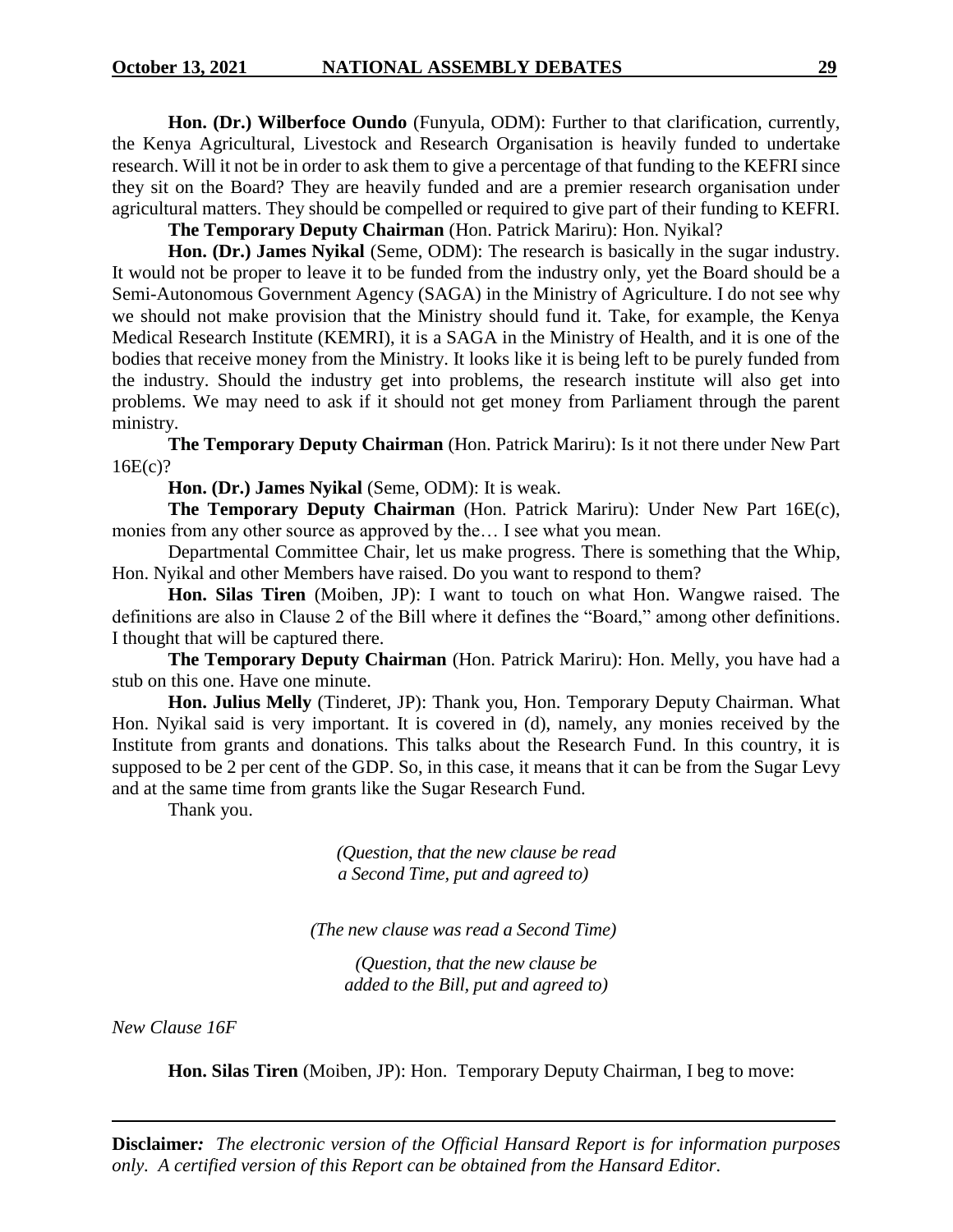Part III—

THAT, the Bill be amended by inserting the following new Parts immediately after

Director General of the **Institute**.

> 16F. (1) There shall be a Director General of the Institute who shall be appointed by the Board of the Institute whose terms and conditions of service shall be determined by the Board of the Institute in the instruments of appointment or otherwise in writing from time to time.

(2) A person shall be qualified for appointment under this section if the person-

(a) holds a degree from a university recognized in Kenya in agricultural research, soil and seed research, soil science or related field;

(b) has at least five years' experience in managerial capacity; and

(c) meets the provisions of Chapter six of the Constitution.

The part provides for the Director-General of the Institute. The Director-General of the Institute creates the office of the Director-General of the Institute to be in charge of the day-to-day operations of the Institute.

*(Question of the new clause proposed)*

*(New clause read the First Time)*

*(Question, that the new clause be read a Second Time, proposed)*

*(Question, that the new clause be read a Second Time, put and agreed to)*

*(The new clause was read a Second Time)*

*(Question, that the new clause be added to the Bill, put and agreed to)*

*(New Part IIIA agreed to)*

*NEW PART IIIB – APPOINTMENT OF CROP INSPECTORS*

*New Clause 16G*

**Hon. Silas Tiren** (Moiben, JP): Hon. Temporary Deputy Speaker, I beg to move:

THAT, the Bill be amended by inserting the following new Parts immediately after Part III—

Appointment of crop inspectors

> 16G. (1) The Board may appoint qualified persons to be crop inspectors for the purposes of this Act.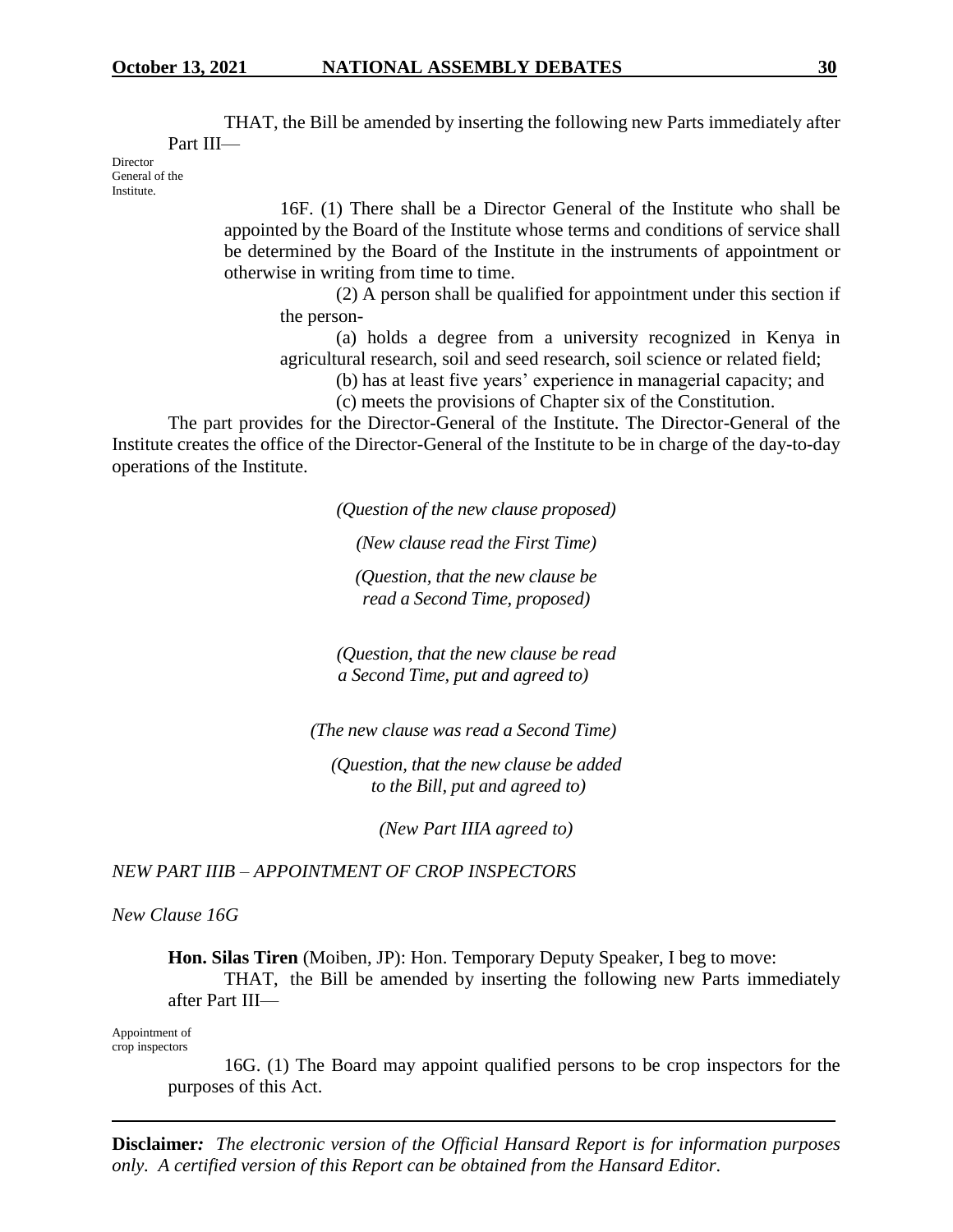(2) For purposes of subsection (1), the Board may, by regulations, prescribe the qualifications for appointment as a crop inspector

This is appointment of crop inspectors. It gives the power to the board to appoint crop inspectors.

*(Question of the new clause proposed)*

*(New clause read the First Time)*

*(Question, that the new clause be read a Second Time, proposed)*

*(Question, that the new clause be read a Second Time, put and agreed to)*

*(The new clause was read a Second Time)*

*(Question, that the new clause be added to the Bill, put and agreed to)*

*New Clause 16H* 

**Hon. Silas Tiren** (Moiben, JP): Hon. Temporary Deputy Speaker, I beg to move:

THAT, the Bill be amended by inserting the following new Parts immediately after Part III -

#### Entry and inspection

16H. An inspector or a person duly authorized in writing in that behalf by the Board may, at all reasonable times and upon production of such authority to any person so requesting—

(a) enter any land or buildings occupied by the holder of a licence issued under this Act, or a person registered under this Act;

(b) make such inspection and enquiries as the person may deem necessary for ascertaining whether the provisions of this Act or the terms and conditions of the respective licence are being complied with; and

(c) may require any person found thereon to give such information as the person may require.

It provides for the entry of the inspectors.

**Hon. Charles Kilonzo** (Yatta, Independent): On a point of order, Hon. Temporary Deputy Chairman.

**The Temporary Deputy Chairman** (Hon. Patrick Mariru): What is your point of order, Hon. Kilonzo?

**Hon. Charles Kilonzo** (Yatta, Independent): I do not know if I am the one out of order or whether there is an omission. I did not see us go through 16F. We went to New Part 16G.

**The Temporary Deputy Chairman** (Hon. Patrick Mariru): We did Part 16F after New Part 16E.

**Hon. Silas Tiren** (Moiben, JP): We did it. He is a ranking Member. He must have been thinking.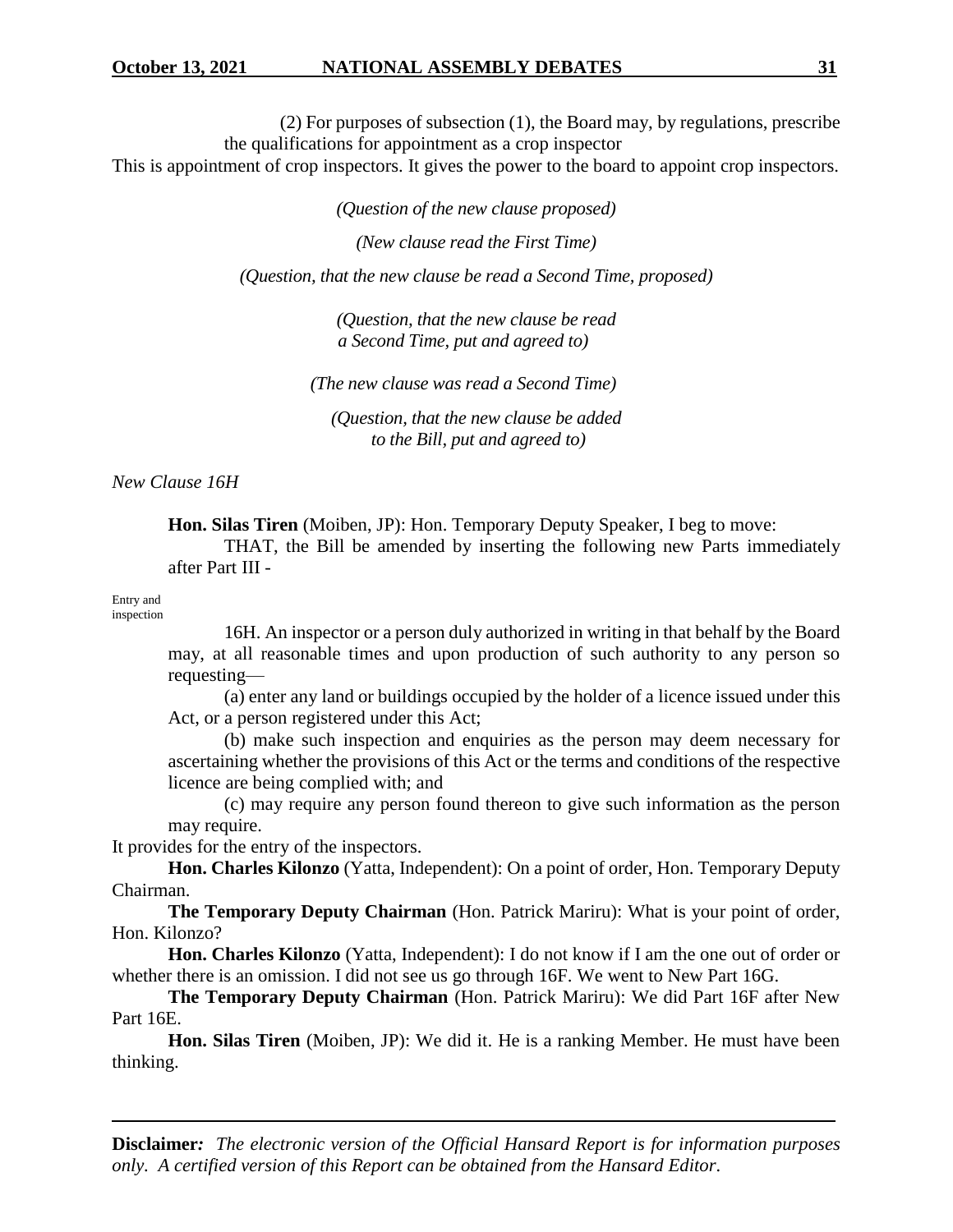**The Temporary Deputy Chairman** (Hon. Patrick Mariru): Hon. Kilonzo is a hard working Member of this House. He was working on something different at that time.

Proceed.

**Hon. Silas Tiren** (Moiben, JP): He must have been very busy, but we will explain to him. The entry and inspection gives powers of entry into premises, land and vehicle to crop inspectors for inspection purposes.

Thank you.

*(Question of the new clause proposed)*

*(New clause read the First Time)*

*(Question, that the new clause be read a Second Time, proposed)*

*(Question, that the new clause be read a Second Time, put and agreed to)*

*(The new clause was read a Second Time)*

*(Question, that the new clause be added to the Bill, put and agreed to)*

*New Clause 16I*

**The Temporary Deputy Chairman** (Hon. Patrick Mariru): Hon. Chairperson. **Hon. Silas Tiren** (Moiben, JP): Hon. Temporary Deputy Chairman, I beg to move: THAT, the Bill be amended by inserting the following new Parts immediately after Part

III-

- Powers of entry 16I. (1) For the purposes of this Act, an inspector who has reasonable grounds maymay-
	- (a) at any reasonable time, enter upon any land, premises or vehicle;
	- (b) take such persons and things as the inspector considers necessary;
	- (c) perform the functions or exercise the powers conferred by this Act or any other written law;
	- (d) make enquiries or carry out a search to ascertain if this Act is being complied with;
	- (e) demand the production by a licence holder of the licence for examination;
	- (f) seize and remove any article or thing in respect of which the inspector has reasonable grounds for believing that an offence under this Act is being or has been committed; or
	- (g) do any other thing authorized under this Act.

(2) The owner or occupier of any land or a person in control of any premise or a vehicle which an inspector has entered under subsection (1) shall render such reasonable assistance as may be required by the inspector.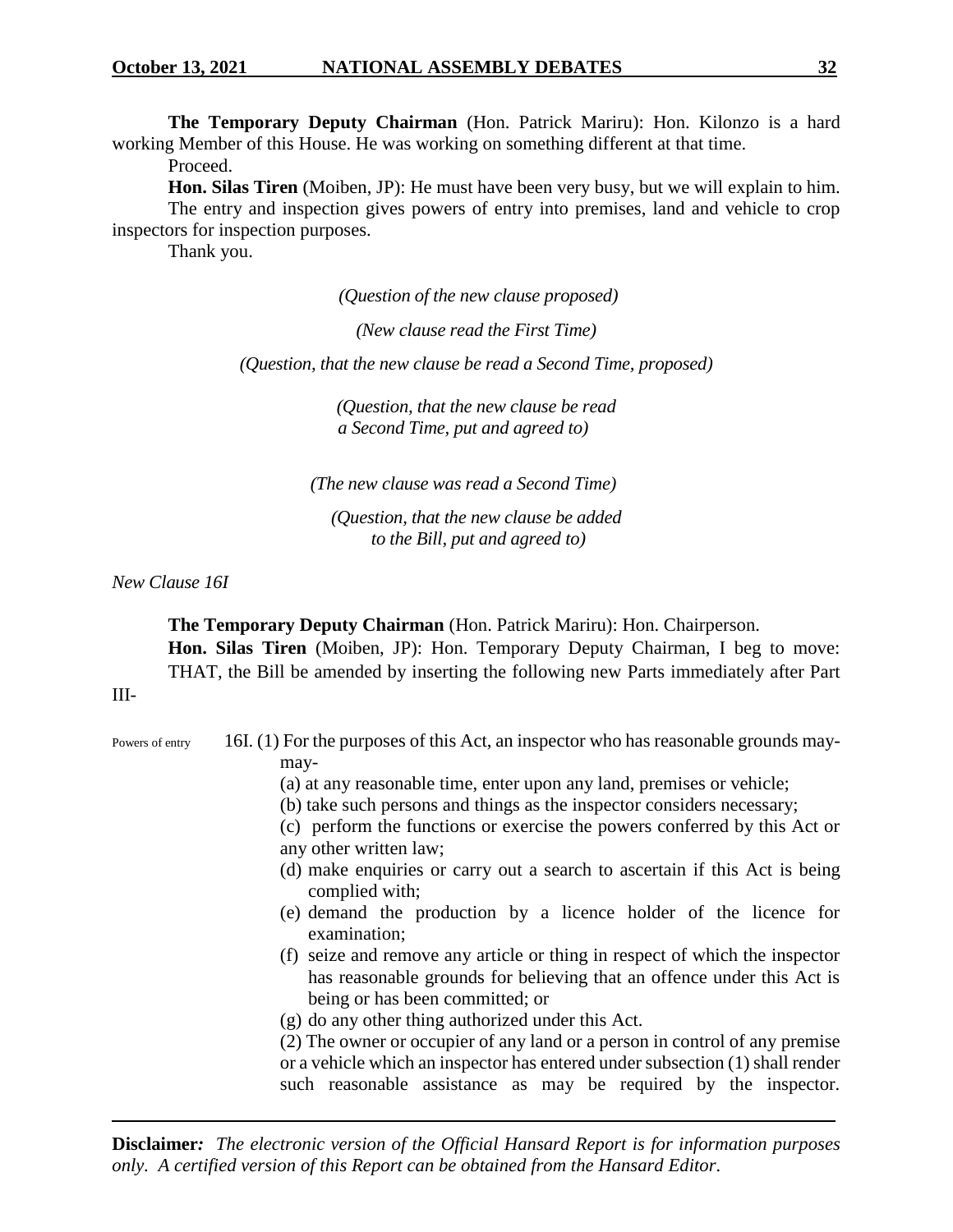(3) A person who refuses, unreasonably delays or fails to comply with a requirement under subsection (2) commits an offence.

It gives crop inspectors powers of entry to the premises, land or vehicle for inspection purposes.

*(Question of the new clause proposed)*

*(New clause read the First Time)*

*(Question, that the new clause be read a Second Time, proposed)*

*(Question, that the new clause be read a Second Time, put and agreed to)*

*(The new clause was read a Second Time)*

*(Question, that the new clause be added to the Bill, put and agreed to)*

#### *New Clause 16J*

**The Temporary Deputy Chairman** (Hon. Patrick Mariru): Hon. Chairperson. **Hon. Silas Tiren** (Moiben, JP): Hon. Temporary Deputy Chairman, I beg to move: THAT, the Bill be amended by inserting the following new Parts immediately after Part

III-

Obstruction of

inspectors. 16J. (1) A person shall not prevent, hinder or obstruct an inspector in performance of the functions, and duties or exercise of powers conferred by this Act.

> (2) A person who contravenes subsection (1) commits an offence and shall be liable, on conviction, to a fine not exceeding one million shillings, or to imprisonment for a term not exceeding two years, or both.

The justification is that the provision creates penalties for acts of obstruction of crop inspectors when they go for inspection.

*(Question of the new clause proposed)*

*(New clause read the First Time)*

*(Question, that the new clause be read a Second Time, proposed)*

*(Question, that the new clause be read a Second Time, put and agreed to)*

*(The new clause was read a Second Time)*

*(Question, that the new clause be added to the Bill, put and agreed to)*

**The Temporary Deputy Chairman** (Hon. Patrick Mariru): What is out of order, Hon. Oundo?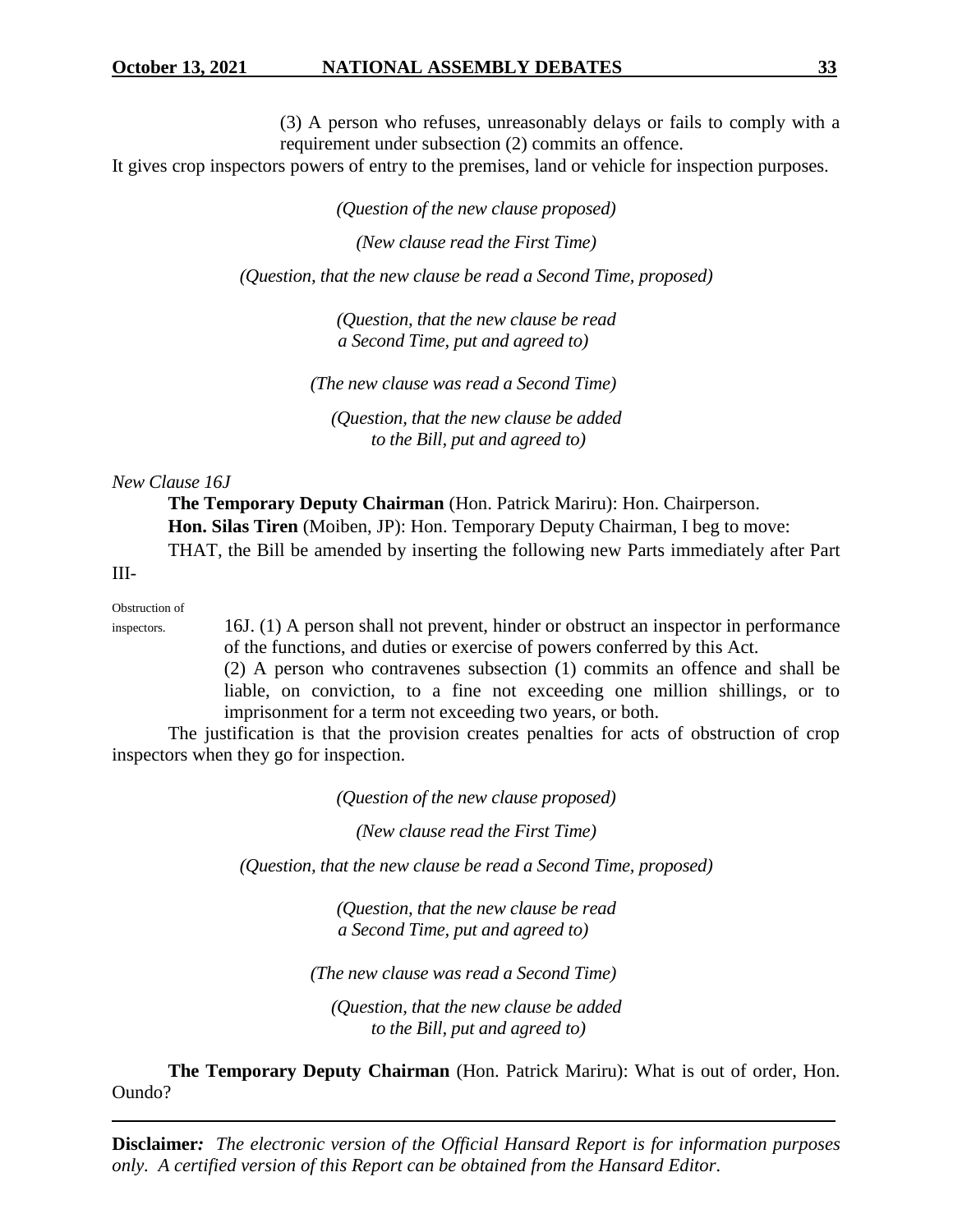**Hon. (Dr.) Wilberforce Oundo** (Funyula, ODM): Hon. Temporary Deputy Chairman, there is nothing out of order. I just feel that the penalty prescribed under 16J(2) is fairly punitive. The Kshs1 million for a peasant farmer is an overkill. This is probably something that the Chairperson and the Committee can start ventilating on as we proceed.

**The Temporary Deputy Chairman** (Hon. Patrick Mariru): That is noted. I am sure the Chairperson has noted.

> *(Question, that the new clause be read a Second Time, put and agreed to)*

*(The new clause was read a Second Time)*

*(Question, that the new clause be added to the Bill, put and agreed to)*

NEW PART IVA – ESTABLISHMENT OF THE SUGAR ARBITRATION TRIBUNAL

*New Clause 24A*

**The Temporary Deputy Chairman** (Hon. Patrick Mariru): Hon. Chairperson. **Hon. Silas Tiren** (Moiben, JP): Hon. Temporary Deputy Chairman, I beg to move: THAT, the Bill be amended by inserting the following new Part immediately after Part IV-PART IVA – ESTABLISHMENT OF THE SUGAR TRIBUNAL

| Establishment of the<br><b>Sugar Arbitration</b> |                                                                                                                                       |  |  |  |  |
|--------------------------------------------------|---------------------------------------------------------------------------------------------------------------------------------------|--|--|--|--|
| Tribunal.                                        | 24A. (1) There is hereby established Tribunal to be known as the Sugar                                                                |  |  |  |  |
|                                                  | <b>Arbitration Tribunal.</b>                                                                                                          |  |  |  |  |
|                                                  | $(2)$ The Tribunal shall consist of —                                                                                                 |  |  |  |  |
|                                                  | (a) a chairperson appointed by the Chief Justice who shall be a person<br>qualified to be appointed as a judge of the High Court; and |  |  |  |  |
|                                                  | (b) four other members, being persons with expert knowledge of the matters                                                            |  |  |  |  |
|                                                  | likely to come before the Tribunal and who are not persons with a direct                                                              |  |  |  |  |
|                                                  | material interest in the sugar industry, all of who shall be appointed by the                                                         |  |  |  |  |
|                                                  | Chief Justice in consultation with the Attorney-General and the Council of                                                            |  |  |  |  |
|                                                  | County Governors.                                                                                                                     |  |  |  |  |
|                                                  | (3) The Chairperson and members of the Tribunal shall serve on a part-time                                                            |  |  |  |  |
|                                                  | basis.                                                                                                                                |  |  |  |  |
|                                                  | (4) The members of the Tribunal appointed under subsection (2) shall hold                                                             |  |  |  |  |
|                                                  | office for such period, not exceeding three years, on such terms and conditions as                                                    |  |  |  |  |
|                                                  | shall be specified in the instrument of appointment but shall be eligible for re-                                                     |  |  |  |  |
|                                                  | appointment for one further term of a period not exceeding three years.                                                               |  |  |  |  |
|                                                  | (5) A person shall not be qualified to be appointed as a member of the                                                                |  |  |  |  |
|                                                  | Tribunal if that person is a public servant or takes an active part in the activities of                                              |  |  |  |  |

**Disclaimer***: The electronic version of the Official Hansard Report is for information purposes only. A certified version of this Report can be obtained from the Hansard Editor.*

a political party.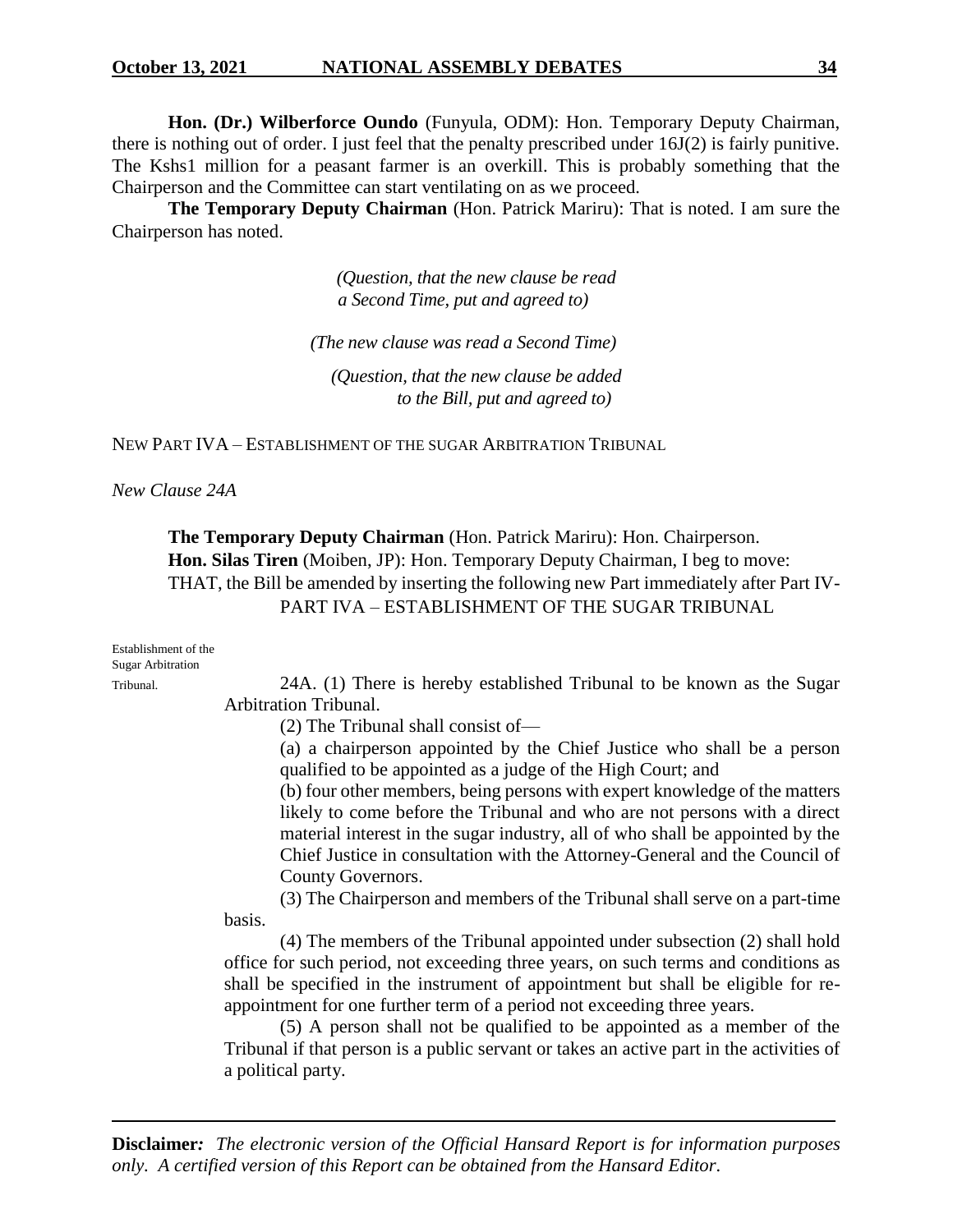(6) A person shall not qualify for appointment under this section unless the person has met the requirement of Chapter Six of the Constitution.

(7) The provisions set out in the Third Schedule shall have effect with respect to the meetings and procedure of the Tribunal.

(8) Except as provided in the Third Schedule, the Tribunal shall regulate its own procedure as to the conduct of meetings.

This is about establishment of the Sugar Arbitration Tribunal. The justification is that it seeks to establish the Sugar Arbitration Tribunal, whose functions will be resolving disputes in matters relating to sugar at the first instance before the party proceeds to court. This is one of the other ones that had issues that needed a replacement, and it is the reason why it has come now. It was in the miscellaneous part, but now it has been put into the main part of the Act.

Thank you.

*(Question of the new clause proposed)*

*(New clause read the First Time)*

*(Question, that the new clause be read a Second Time, proposed)*

*(Question, that the new clause be read a Second Time, put and agreed to)*

*(The new clause was read a Second Time)*

*(Question, that the new clause be added to the Bill, put and agreed to)*

*New Clause 24B*

**The Temporary Deputy Chairman** (Hon. Patrick Mariru): Hon. Chairperson.

**Hon. Silas Tiren** (Moiben, JP): Hon. Temporary Deputy Chairman, I beg to move: THAT, the Bill be amended by inserting the following new Part immediately after Part

#### IV— Jurisdiction of the

Tribunal. 24B. (1) The Tribunal shall determine—

(a) disputes between sugarcane farmers;

- (b) disputes between sugarcane farmers and the following:
- (i) out grower institutions;
- (ii) millers;

(iii) growers; or

(iv) other interested party;

- (c) disputes relating to cane pricing;
- (d) disputes relating to contract farming.

The justification is that it provides for the jurisdiction of the Tribunal. These are matters that the Tribunal will be handling.

Thank you.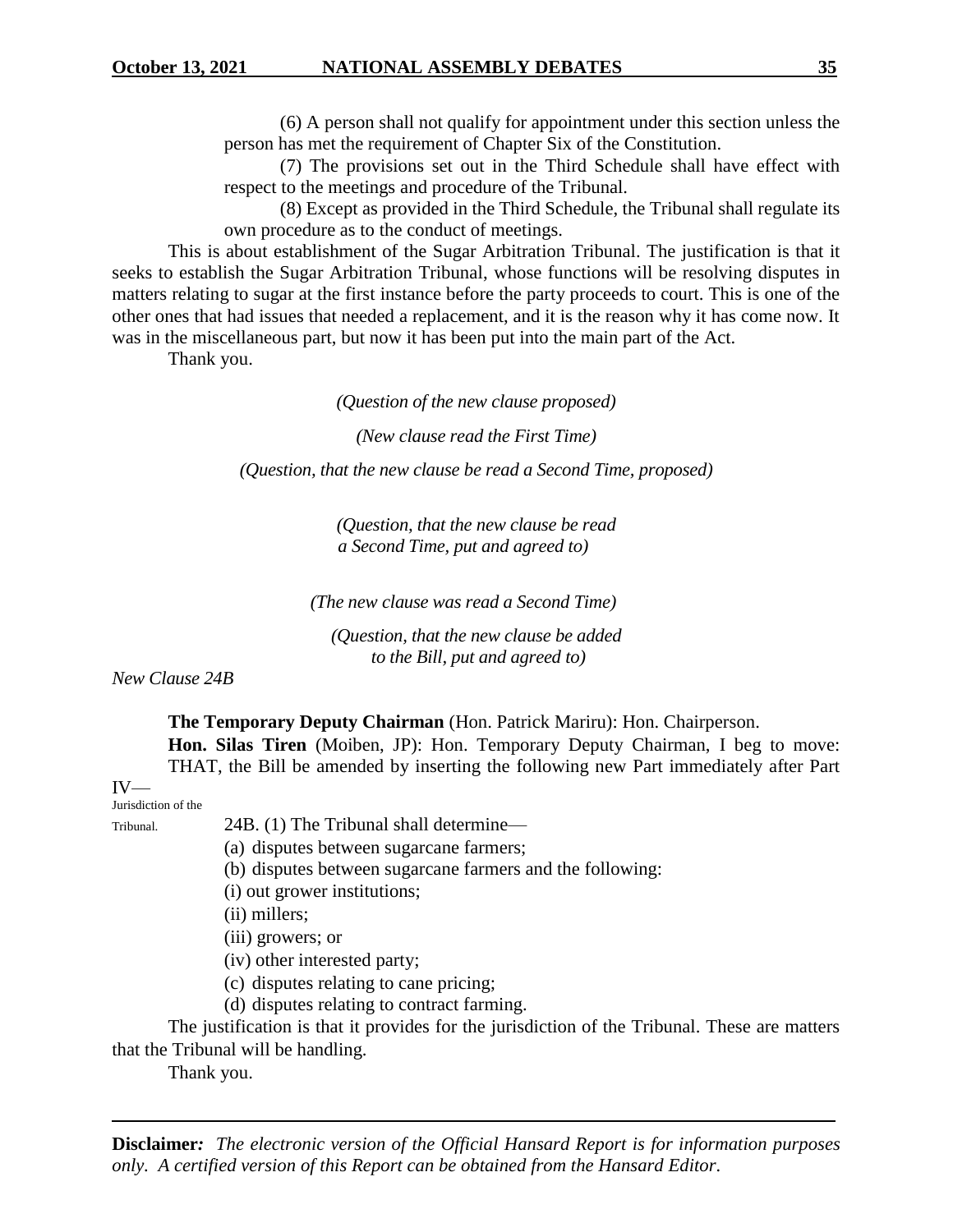*(Question of the new clause proposed)*

*(New clause read the First Time)*

*(Question, that the new clause be read a Second Time, proposed)*

**The Temporary Deputy Chairman** (Hon. Patrick Mariru): Hon. Wafula Wamunyinyi.

**Hon. Wafula Wamunyinyi** (Kanduyi, FORD-K): Thank you, Hon. Temporary Deputy Chairman. It is good that we remind ourselves that during the last sitting, there was an issue with Clause 31, and Members who were here can remember. We were debating Clause 31, which was in relation to this and we were saying that if it was to be deleted and these New Clauses 24A and 24B do not go through, then we will have a problem. However, if these New Clauses 24A and 24B are carried, then there will be no issue with the deletion of Clause 31.

Thank you.

**The Temporary Deputy Chairman** (Hon. Patrick Mariru): Okay.

**Hon. Silas Tiren** (Moiben, JP): Hon. Temporary Deputy Chairman, I support that. He has actually put it very clearly. It was an issue with Clause 30, which I was trying to explain the other time that it was under miscellaneous, which is not substantive. We have now put it on the substantive part of the Act, which is going to be Part IVA, which will deal with the tribunal.

Thank you.

*(Question, that the new clause be read a Second Time, put and agreed to)*

*(The new clause was read a Second Time)*

*(Question, that the new clause be added to the Bill, put and agreed to)*

*New Clause 24C*

**The Temporary Deputy Chairman** (Hon. Patrick Mariru): Hon. Chairperson.

**Hon. Silas Tiren** (Moiben, JP): Hon. Temporary Deputy Chairman, I beg to move: THAT, the Bill be amended by inserting the following new Part immediately after Part IV—

Determination of

disputes. 24C. (1) The Tribunal shall determine any dispute before it expeditiously, but in any case, shall determine a dispute within a period of three months from the date the dispute is lodged.

> (2) An Appeal shall lie from the decision of the Tribunal to the High Court on points of law and facts and on points of law to the Court of Appeal.

> (3) A decision of the Tribunal shall be enforced in the same manner as a decision of a Magistrates Court.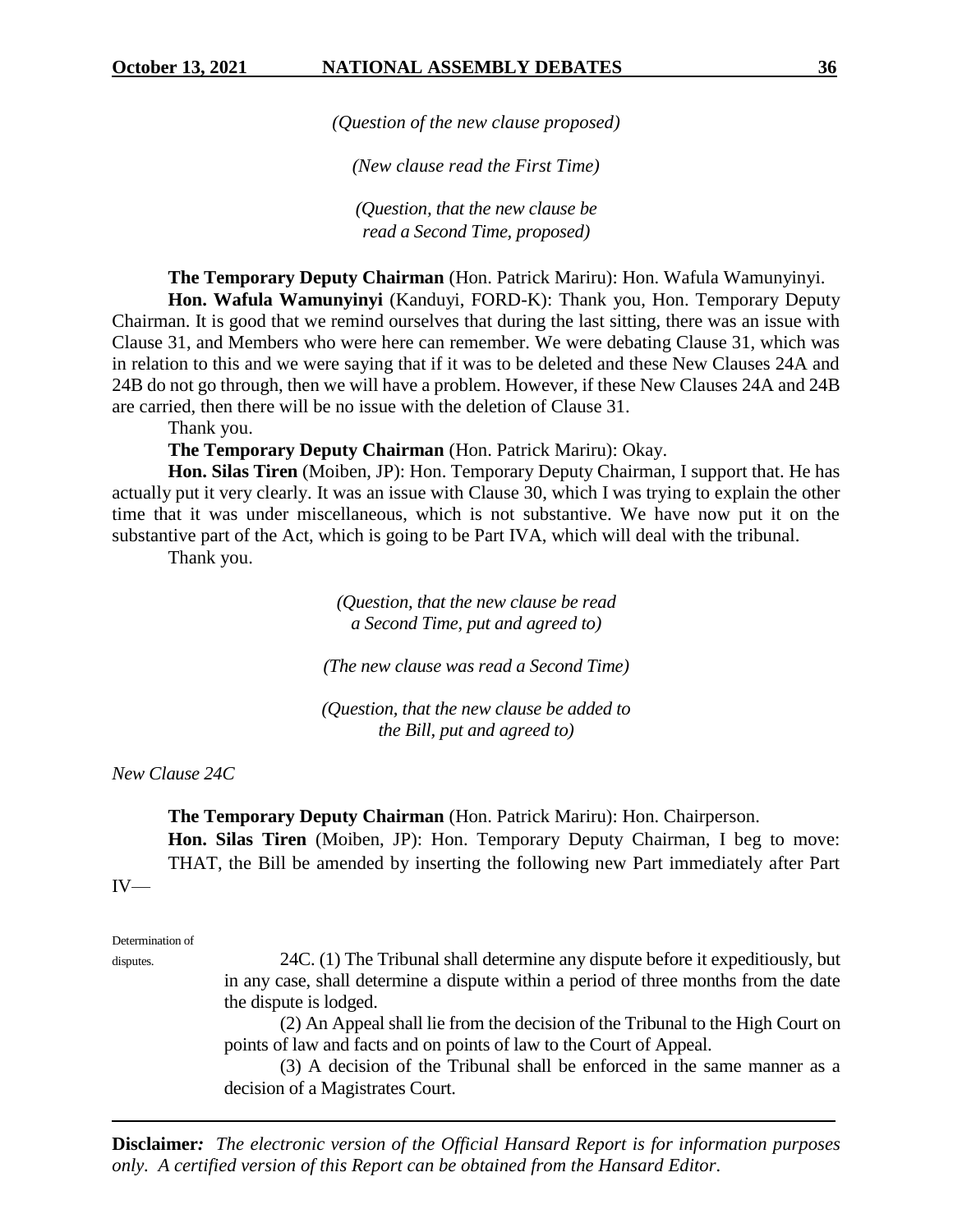(4) The Tribunal shall apply the rules of evidence and procedure under the Evidence Act (Cap. 80) and the Civil Procedure Act (Cap. 21), with the necessary modifications, while ensuring that its proceedings do not give undue regard to procedural technicalities.

The justification is that it provides for the determination of disputes. Sub-clause (1) provides for timelines within which disputes can be determined. Sub-clause (2) provides for appeals to the High Court. Sub-clause (3) provides for the enforcement mechanisms by the magistrate courts. The Committee settled on the magistrate courts since these are the courts that are close and easily accessible to the farmers as opposed to the High Court. Sub-clause (4) provides for rules of procedure at the tribunal.

Thank you.

*(Question of the new clause proposed)*

*(New clause read the First Time)*

*(Question, that the new clause be read a Second Time, proposed)*

*(Question, that the new clause be read a Second Time, put and agreed to)*

*(The new clause was read a Second Time)*

*(Question, that the new clause be added to the Bill, put and agreed to)*

*New Clause 24D*

IV—

**The Temporary Deputy Chairman** (Hon. Patrick Mariru): Hon. Chairperson.

**Hon. Silas Tiren** (Moiben, JP): Hon. Temporary Deputy Chairman, I beg to move: THAT, the Bill be amended by inserting the following new Part immediately after Part

Powers of the Tribunal. 24D. The Tribunal shall have the powers of the High Court—

(a) to administer oaths to the parties and witnesses to the proceedings;

(b) to summon witnesses and to require the production of documents;

(c) to order the payment of costs; and the provisions of the law relating to commissions of inquiry in Kenya with respect to—

- (i) the protection of the members of the Tribunal from suit;
- (ii) the form of summonses to witnesses;
- (iii) to giving or fabricating of false evidence;

(iv) the duty and indemnity of witnesses, and the penalty for contumacy, insult or interruption of proceedings; and

(v) the appearance of advocates; shall with any necessary adaptations or modifications, apply to the members of, the witnesses before, and the proceedings before, the Tribunal in like manner as they apply to Commissions of Inquiry.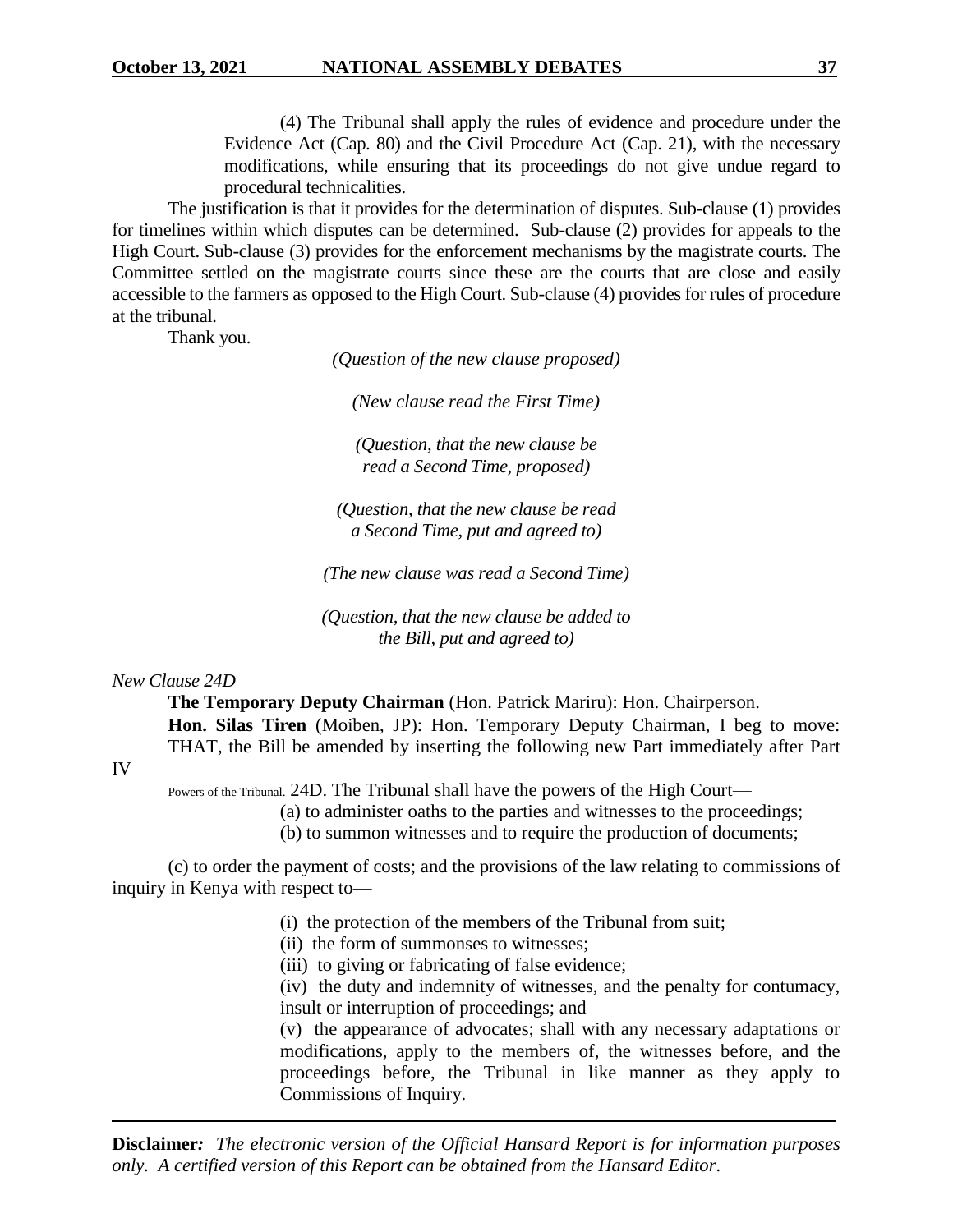The justification is that it provides for the powers of the tribunal which are:

(a) To administer oaths to the parties and witnesses to the proceedings.

(b) To summon witnesses and to require the production of documents.

(c) To order the payment of costs and the provisions of the law relating to commissions of inquiry in Kenya with respect to:

(i) the protection of the members of the tribunal from suit;

(ii) the form of summonses to witnesses; and,

(iii) to giving or fabricating of false evidence.

*(Question of the new clause proposed)*

*(New clause read the First Time)*

*(Question, that the new clause be read a Second Time, proposed)*

**The Temporary Deputy Chairman** (Hon. Patrick Mariru): Yes, Hon. Oundo.

**Hon. (Dr.) Wilberforce Oundo** (Funyula, ODM): Hon. Temporary Deputy Chairman, number (c) looks a bit untidy because it talks of different things. We have (a), (b) and (c) in 24D. The first (c) talks about "to order the payment of costs". Then, there is "and the provisions of the law relating to commissions of inquiry in Kenya with respect to…" Is it relating to the cost or should it have been (d), to specifically cover areas relating to the Commissions of Inquiry Act in Kenya? It is a bit untidy. It needs to have been cleaned up. I am sure Members must have been looking at it. It needs to be cleaned up.

**The Temporary Deputy Chairman** (Hon. Patrick Mariru): So, it looks like the "and" should be a "d", but it is now captured as under "c". It is a typo.

**Hon. (Dr.) Wilberforce Oundo** (Funyula, ODM): Yes; I think it is a typo. It is something that we can clean up without anything.

**The Temporary Deputy Chairman** (Hon. Patrick Mariru): That needs to be tidied up, really, Hon. Chair.

**Hon. Silas Tiren** (Moiben, JP): Very well. I can still move an amendment to clean up that and put it as "d", if that is okay.

*(Question of the amendment proposed)*

*(Question, that the word to be left out be left out, put and agreed to)*

*(Question, that the word to be inserted be inserted, put and agreed to)*

*(New clause 24D as amended agreed to)*

**The Temporary Deputy Chairman** (Hon. Patrick Mariru): Thank you, Hon. Oundo, for noting that. I think that is important.

> *(Question, that the new clause be read a Second Time, put and agreed to)*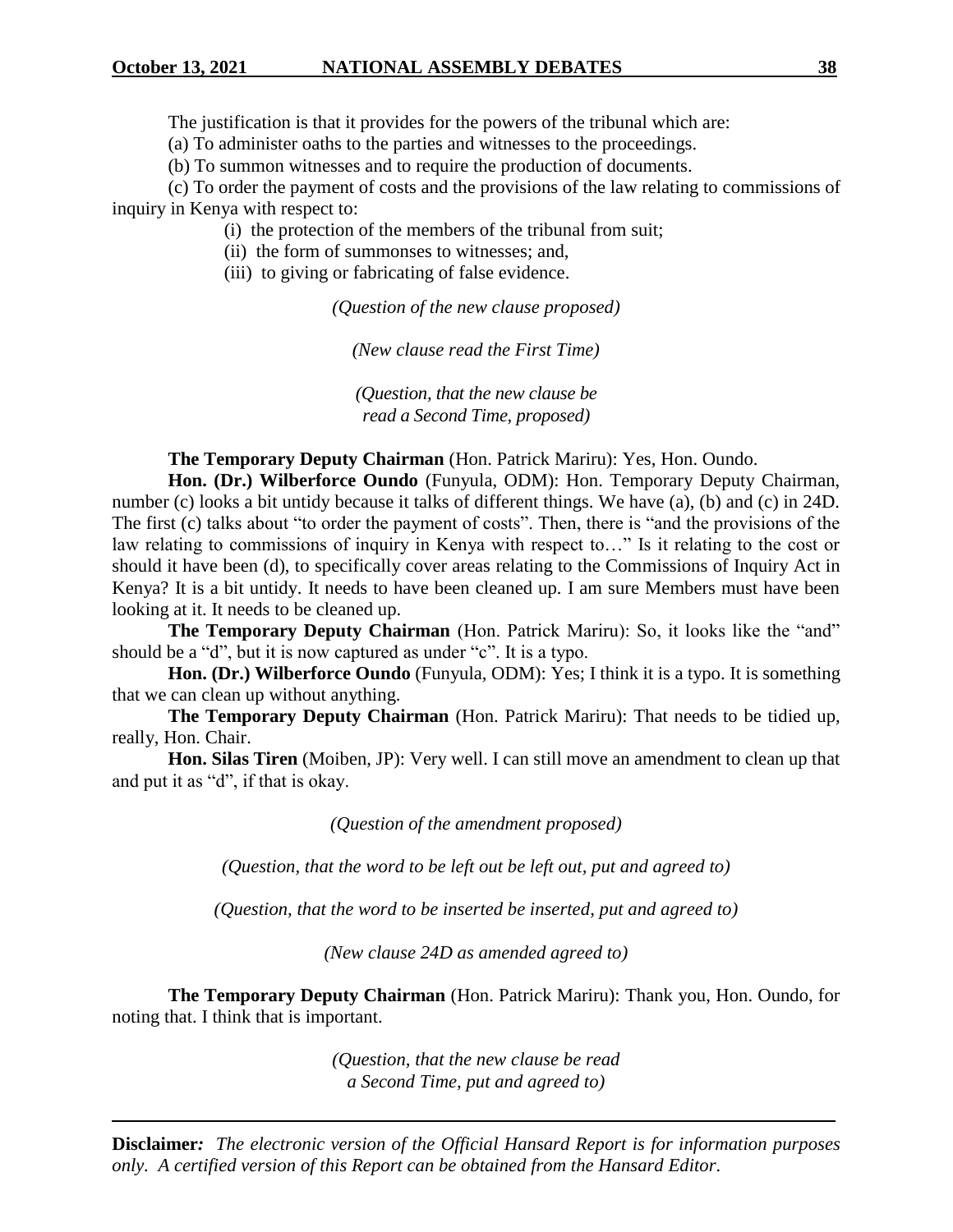*(The new clause was read a Second Time)*

*(Question, that the new clause be added to the Bill, put and agreed to)*

*New Clause 24E*

of the Tribunal.

**Hon. Silas Tiren** (Moiben, JP): Thank you very much, Hon. Temporary Deputy Chairman. I beg to move:

THAT, the Bill be amended by inserting the following new Part immediately after Part IV—

24E. A member of the Tribunal may be removed if the member— Removal of members

(a) becomes an undischarged bankrupt;

(b) is convicted of a criminal offence and sentenced to imprisonment for a period exceeding six months without the option of a fine;

(c) is incapacitated by reason of prolonged physical or mental illness from performing the duties of the office;

- (d) violates the Constitution; or
- (e) is otherwise unable or unfit to discharge the functions of the office.

It provides for the procedure of removal of members of the tribunal with or without the option of fine. I think we might also have to look at the other way with or without an option of fine, so that it captures as we had agreed. I think that is the import. I hope we are together there. I think we will have to do a small amendment there so that it captures "with or without".

**The Temporary Deputy Chairman** (Hon. Patrick Mariru): For that, Hon. Chairman, you have done a further amendment to capture "with or without an option of a fine".

**Hon. Silas Tiren** (Moiben, JP): Yes.

**The Temporary Deputy Chairman** (Hon. Patrick Mariru): It is important to take it on record.

Hon. Sankok, let me first propose that Question.

*(Question of the amendment proposed)*

Hon. Sankok.

**Hon. David ole Sankok** (Nominated, JP): I think the further amendments from the Chair are not very necessary because (b) says if that person is convicted of a criminal offence and sentenced to imprisonment for a period exceeding six months without the option of a fine… We are putting "without" because if there was an option of a fine and then you pay it, he would be able to discharge his duties in the board. When there is a fine, they will pay the fine immediately and come out. If there is no option of a fine, it means they will not discharge their duties for six months. Or are we saying that any criminal, as far as he is a criminal? Then, I accept "with or without a fine" because they are criminals. So, we treat all criminals equally.

Thank you.

*(Question, that the words to be inserted be*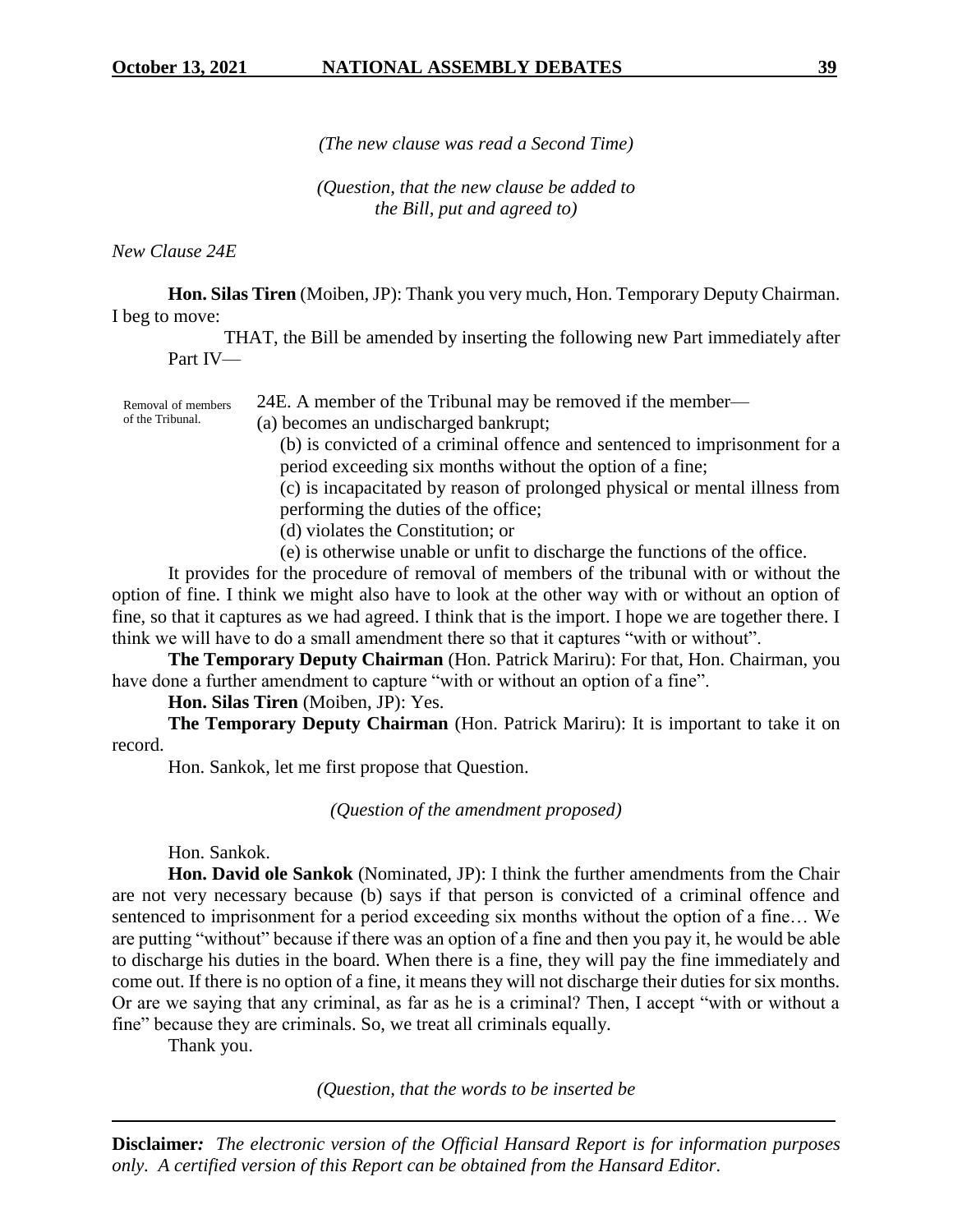*inserted, put and agreed to)*

*(New clause 24D as amended agreed to)*

*(Question of the new clause proposed)*

*(New clause read the First Time)*

*(Question, that the new clause be read a Second Time, proposed)*

*(Question, that the new clause be read a Second Time, put and agreed to)*

*(The new clause was read a Second Time)*

*(Question, that the new clause be added to the Bill, put and agreed to)*

*New Clause 24F*

**Hon. Silas Tiren** (Moiben, JP): Thank you very much, Hon. Temporary Deputy Chairman. I beg to move:

THAT, the Bill be amended by inserting the following New Part immediately after Part IV—

24F. Where the office of any member becomes vacant, whether by death or otherwise, the Chief Justice may appoint another person to be a member of the Tribunal for the remainder of the term of the member whose vacancy cause the appointment. Vacancy.

The justification is to provide for an instance where a vacancy occurs in the membership of the tribunal and how the same is to be filled by the appointing authority.

*(Question of the new clause proposed)*

*(New clause read the First Time)*

*(Question, that the new clause be read a Second Time, proposed)*

Yes, Hon. Oundo?

**Hon. (Dr.) Wilberforce Oundo** (Funyula, ODM): I might just need a clarification from the Chair. The words read "where the office of any member becomes vacant, whether by death or otherwise, the Chief Justice may appoint…" It is not compulsory that the Chief Justice appoints. Does it mean that the Committee contemplated a situation where the Tribunal can sit despite a vacancy, in spite of there being a vacancy? Would it have been fair enough to state "the Chief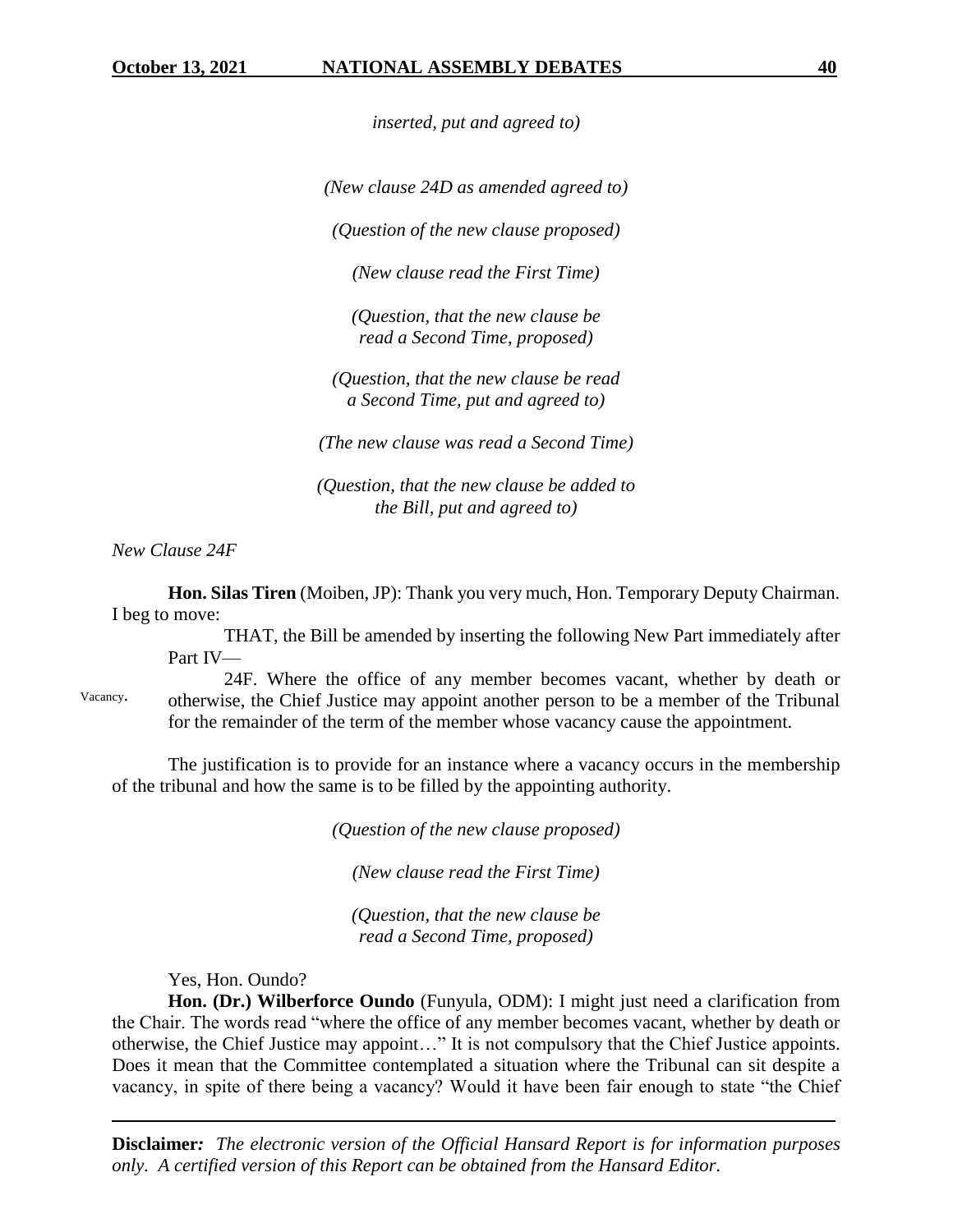Justice shall appoint"? That is so that it becomes mandatory. We should not have a vacancy that remains for unnecessarily too long. That is what I was just wondering about.

**The Temporary Deputy Chairman** (Hon. Patrick Mariru): Yes, Hon. Kilonzo?

**Hon. Charles Kilonzo** (Yatta, Independent): Perhaps the Chair needs to explain to us why it is that the new member who has been appointed to replace the deceased will only serve for the remainder of the term of the deceased. What is the rationale of that? In any case, we expect, after a long time, there is no one time when we shall be forced to have a new board at any time for purposes of historical memory.

**The Temporary Deputy Chairman** (Hon. Patrick Mariru): Yes, Hon. Mutunga? Then we will have the Chair.

**Hon. John Mutunga** (Tigania West, JP): We are talking about a tribunal here. Sometimes the term of the tribunal may be coming to an end. We need to give discretion to the Attorney-General. We do not have to say "must appoint" even if it is a few days remaining. So, "may" there does not necessarily mean that he should not appoint.

**The Temporary Deputy Chairman** (Hon. Patrick Mariru): Hon. Makali?

**Hon. Makali Mulu** (Kitui Central, WDM-K): Thank you, Hon. Temporary Deputy Chairman. I think the issue raised by Hon. Kilonzo also needs to be considered. You know it is important that the members leave the tribunal not at one time, but in a phased out manner so that we have institutional memory in place. That is to be considered. It is important.

**The Temporary Deputy Chairman** (Hon. Patrick Mariru): Yes, Hon. Melly? One minute each.

**Hon. Julius Melly** (Tinderet, JP): Actually, the issue raised by Hon. Kilonzo is quite important. If a member is appointed for a remainder of the term, we said that the board membership shall be staggered to avoid there being no membership at the board at one time. Therefore, if there is a remainder of six months and a member is appointed, then he is appointed as a new member and shall deserve a full cycle, not necessarily serving for the member who had vacated office. So, that is very important.

**The Temporary Deputy Chairman** (Hon. Patrick Mariru): Okay. Hon. Sankok?

**Hon. David ole Sankok** (Nominated, JP): I think there is confusion here from Hon. Kilonzo, Hon. Melly and my good friend from the other side. There is a difference between a board and a tribunal. A tribunal has a limited lifespan. It is only for a certain purpose. Once the purpose is solved, you do not need that tribunal any further. So, it is a board.

*(Loud consultations)*

I accept the information from Hon. Wangwe. He is my Whip.

**The Temporary Deputy Chairman** (Hon. Patrick Mariru): The information is obvious, that this is a permanent organ. It is not a commission of inquiry.

**Hon. David ole Sankok** (Nominated, JP): I accept to be corrected. It is me who has erred. So, the rest were very correct. Hon. Melly, Hon. Kilonzo and Hon. Makali Mulu were correct.

**The Temporary Deputy Chairman** (Hon. Patrick Mariru): Hon. Chair, why do you not speak to the issues raised by the Members?

**Hon. Silas Tiren** (Moiben, JP): Thank you. I think it is a very good observation. But you see, as we had said, we are also supposed to scatter the board of the tribunal so that they do not enter at the same time. I believe it would be better to be given the remainder of the time, so that it does not clash with others. You can imagine having two or three members and you give them a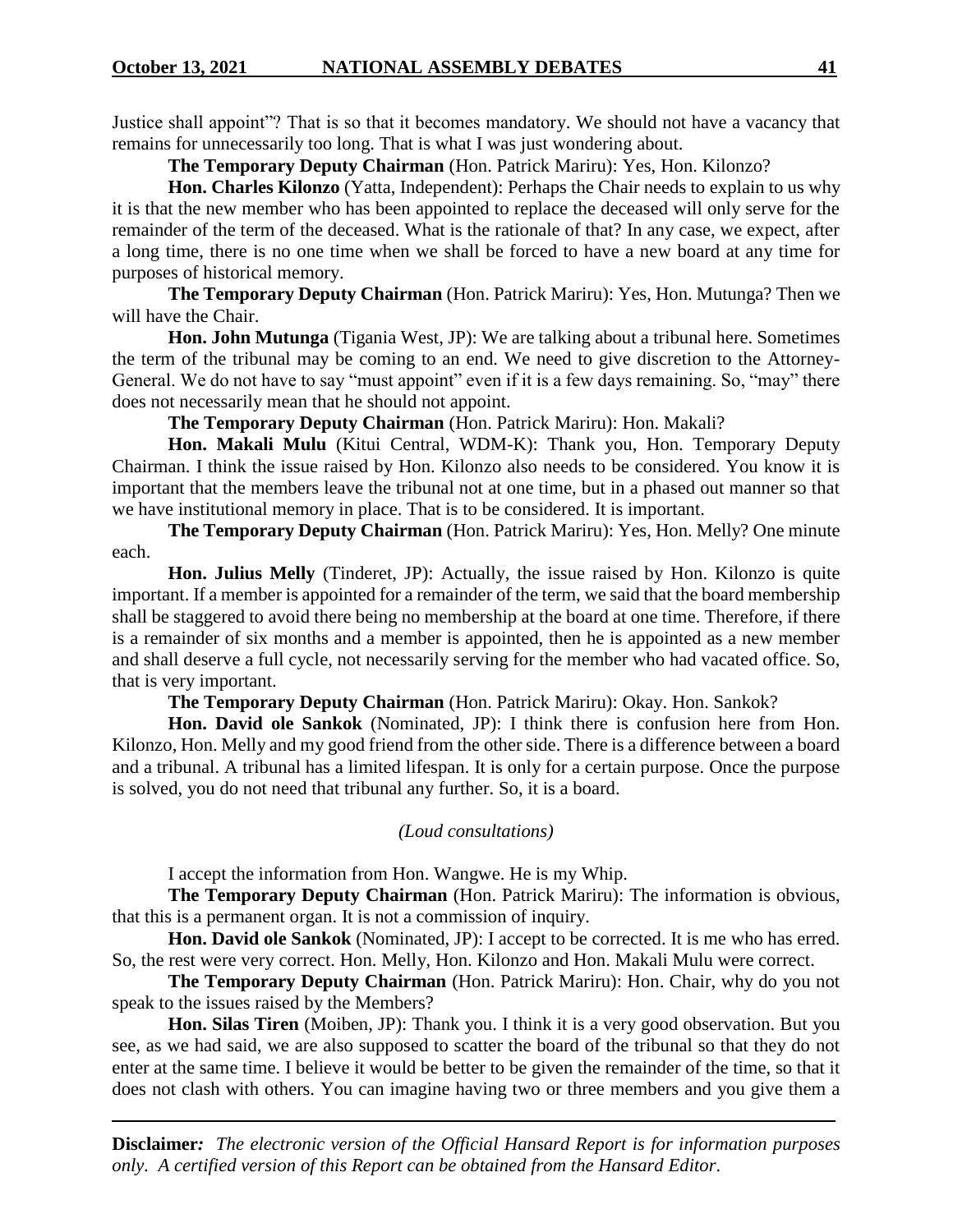full term with the others. Since it is scattered, we should allow just as it is done in other tribunals. I think that is how it is.

**The Temporary Deputy Chairman** (Hon. Patrick Mariru): Okay. I will let Members have a take on this.

> *(Question, that the new clause be read a Second Time, put and agreed to)*

*(The new clause was read a Second Time)*

*(Question, that the new clause be added to the Bill, put and agreed to)*

*New Clause 24G*

**The Temporary Deputy Chairman** (Hon. Patrick Mariru): Hon. Chair? **Hon. Silas Tiren** (Moiben, JP): Hon. Temporary Deputy Chairman. I beg to move: THAT, the Bill be amended by inserting the following new Part immediately after Part IV—

| Secretary of<br>the Tribunal. | 24G. The Chief Justice shall appoint a Secretary and |
|-------------------------------|------------------------------------------------------|
|                               | such other staff of the Tribunal necessary for the   |
|                               | proper functioning of the Tribunal.                  |

This provides for the appointment of the secretary to the tribunal, which is to be done by the Chief Justice. The funds for the management of this tribunal in Kenya under the new constitutional order is factored under the Judiciary funds. Therefore, the officer to administer the tribunal is appointed by the Chief Justice.

*(Question of the new clause proposed)*

*(New clause read the First Time)*

*(Question, that the new clause be read a Second Time, proposed)*

*(Question, that the new clause be read a Second Time, put and agreed to)*

*(The new clause was read a Second Time) (Question, that the new clause be added to*

*the Bill, put and agreed to)*

*New Clause 24H*

**The Temporary Deputy Chairman** (Hon. Patrick Mariru): Hon. Chair.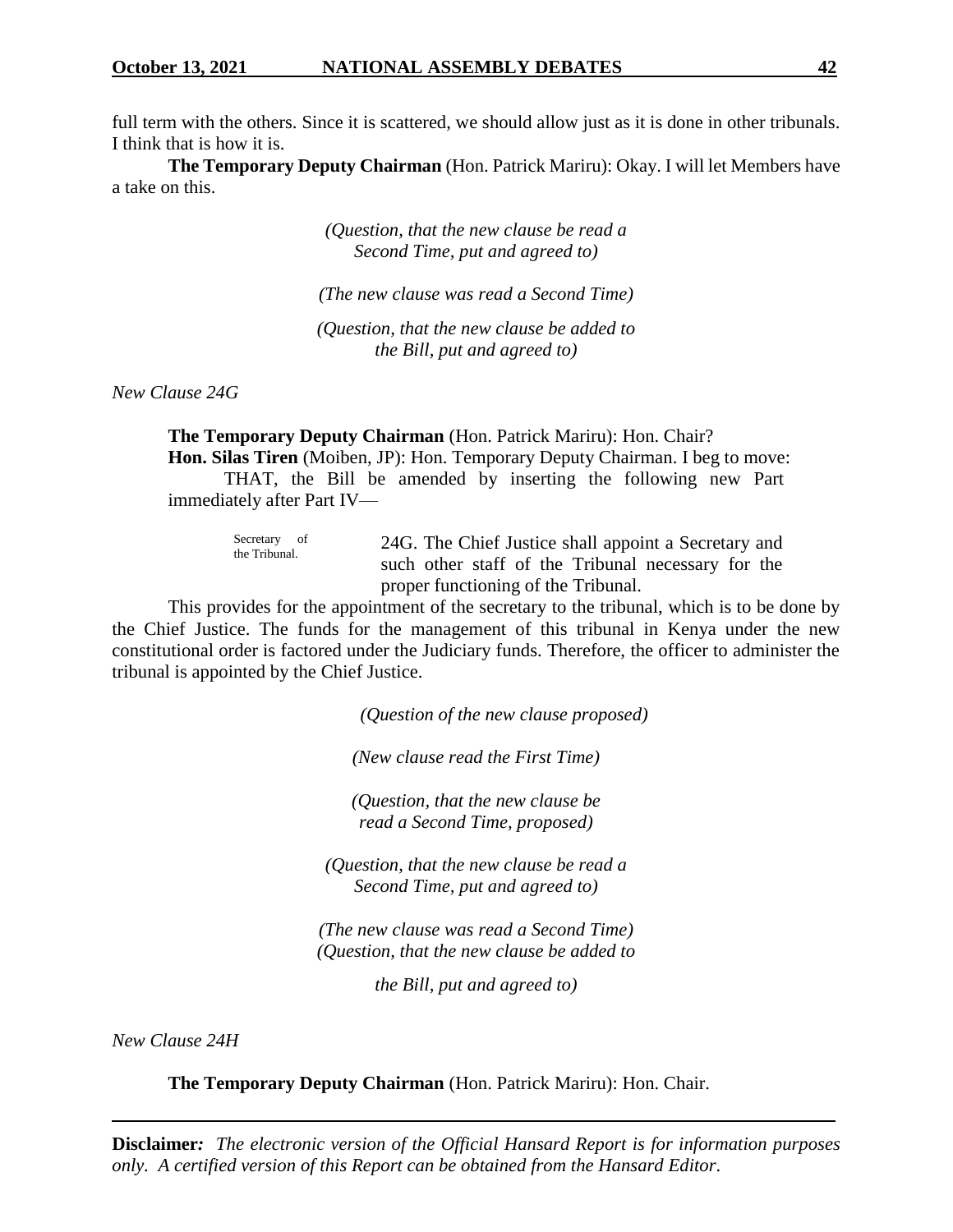**Hon. Silas Tiren** (Moiben, JP): Thank you, Hon. Temporary Deputy Chairman. I beg to move:

THAT, the Bill be amended by inserting the following new Part immediately after Part IV—

Remuneration of members and staff of the Tribunal. 24H. (1) The remuneration of the staff of the Tribunal and the expenses of the Tribunal shall be paid out of monies allocated by the National Assembly to the Judiciary Fund. This provides for remuneration of members of staff of the tribunal.

*(Question of the new clause proposed)*

*(New clause read the First Time)*

*(Question, that the new clause be read a Second Time, proposed)*

*(Question, that the new clause be read a Second Time, put and agreed to)*

*(The new clause was read a Second Time)*

*(Question, that the new clause be added to the Bill, put and agreed to)*

*(New Part IVA agreed to)*

*New Clause 26A*

**The Temporary Deputy Chairman** (Hon. Patrick Mariru): Hon. Chair.

**Hon. Silas Tiren** (Moiben, JP): Thank you, Hon.Temporary Deputy Chairman. I beg to move:

THAT, the Bill be amended by inserting the following new clause immediately after Clause 26-

> Inspection for quality and safety. 26A. (1) The Board shall carry out physical inspection of premises licenced under section 15 quarterly to ensure that safety and health standards are followed. (2) Every person licenced under this Act shall a) not discharge any, affluent dangerous materials, substances, oil, oil mixtures into land, water, air, or aquatic environment;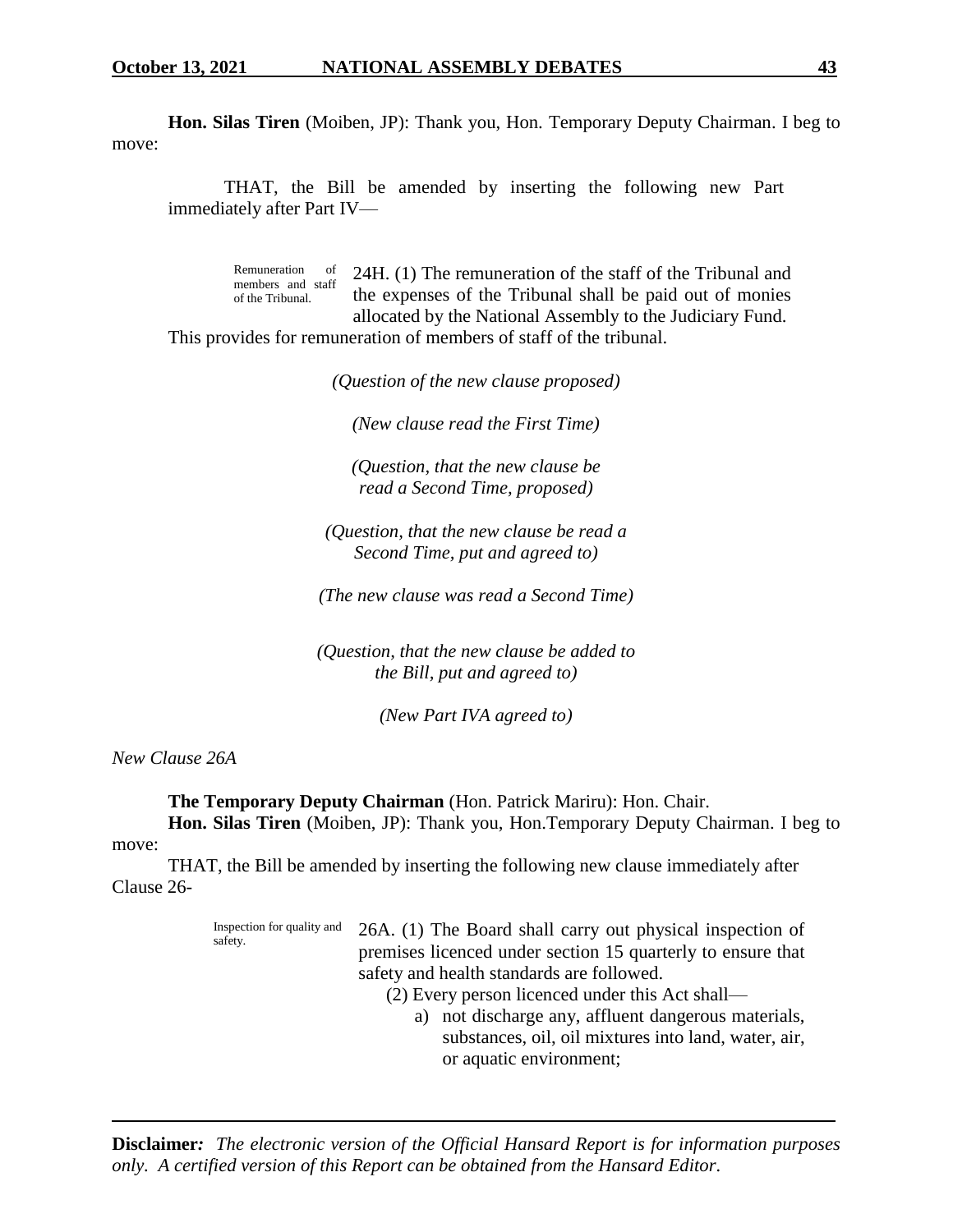- b) not release smoke or any air pollutant to the air that pollutes the environment;
- c) manage any hazardous waste and materials;
- d) not import any hazardous waste;
- e) not mislabel any sugar or jaggery; and
- f) not aid or abet illegal trafficking of sugar or related substances.

(2) When an offence under this section, is committed by a body corporate, the body corporate and every director or officer of the body corporate who ought to have had knowledge of the commission of the offence and who did not exercise due diligence, efficiency and economy to ensure compliance with this Act, commits an offence and shall be liable upon conviction to a fine not exceeding five million shillings or to an imprisonment for a term not exceeding five years.

(3) In addition to the sentence under subsection (2), the Court may order for the revocation of a licence.

- This amendment seeks to protect the environment against the following:
	- a) Discharge of any, affluent dangerous material, substance, oil, oil mixtures into land, water, air or aquatic environment.
	- b) Release of smoke or any other pollutant to the air that pollutes the environment.
	- c) Any hazardous waste and materials.
	- d) Import of any hazardous waste.
	- e) mislabel of any sugar or jiggery…

**The Temporary Deputy Chairman** (Hon. Patrick Mariru): Hon. Chair, why do you want to read all that? It is on the Order Paper? The Members have the Order Paper. The way I see Members, they have really read this Bill.

**Hon. Silas Tiren** (Moiben, JP): I stand guided, Hon. Temporary Deputy Chairman. **The Temporary Deputy Chairman** (Hon. Patrick Mariru): That was the import? **Hon. Silas Tiren** (Moiben, JP): Yes.

*(Question of the new clause proposed)*

*(New clause read the First Time)*

*(Question, that the new clause be*

*read a Second Time, proposed)*

*(Question, that the new clause be read a*

*Second Time, put and agreed to)*

*(The new clause was read a Second Time)*

*(Question, that the new clause be added to the Bill, put and agreed to)*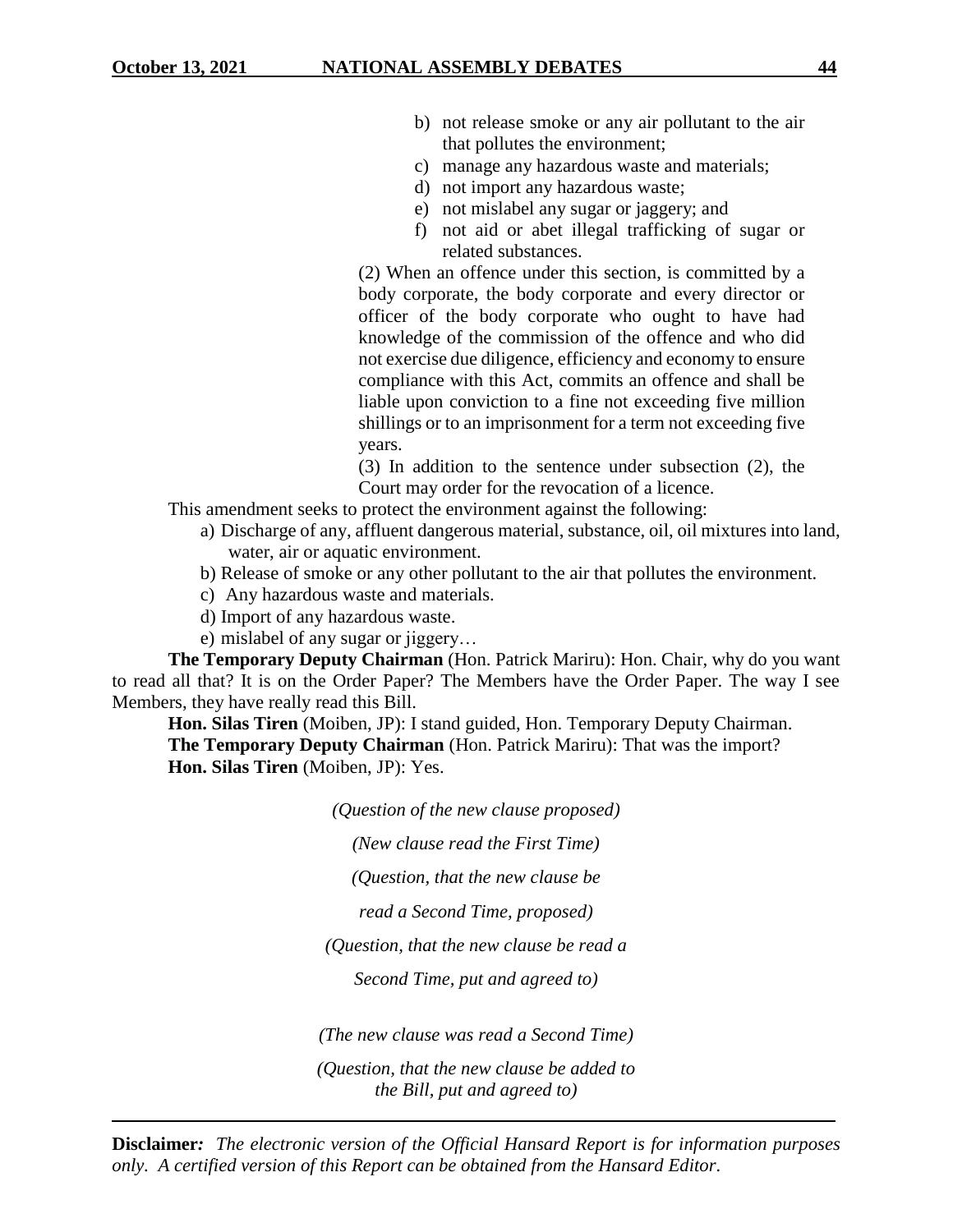*New Clause 30A*

**The Temporary Deputy Chairman** (Hon. Patrick Mariru): Hon. Chair. **Hon. Silas Tiren** (Moiben, JP): Thank you, Hon. Temporary Deputy Chairman. I beg to

move:

THAT, the Bill be amended by inserting the following new clause immediately after Clause 30—

Representative of a grower in a private milling company. "30A. (1) Notwithstanding the provisions of any other Act, each private sugar milling company shall have a representative of the growers in its board of directors.

> (2) In appointing a director representing the growers under subsection (1), the milling company shall consider in the first instance, the leaders of the out-grower institutions within the sugar-cane catchment area in which the sugar mill is located.

(3) A person appointed as a director under subsection (1), shall serve for a term not exceeding two years."

The justification is that this amendment takes care of the interests of growers that are in an area where a miller is operating.

Thank you.

*(Question of the new clause proposed)*

*(New clause read the First Time)*

*(Question, that the new clause be read a Second Time, proposed)*

**The Temporary Deputy Chairman** (Hon. Patrick Mariru): Hon. Makali?

**Hon. Makali Mulu** (Kitui Central, WDM-K): Thank you, Hon. Temporary Deputy Chairman. I want to support this new clause because it is important that growers are represented in some of these boards. It is a progressive amendment and I support it.

**The Temporary Deputy Chairman** (Hon. Patrick Mariru): Very well. Hon. Melly?

**Hon. Julius Melly** (Tinderet, JP): Hon. Temporary Deputy Chairman, this is an important clause. Most of the millers do not have nucleus estates. The farmers form the basis of their crops and they must have a say because they are the owners of the crops and the businessmen of the company. Therefore, their welfare needs to be looked into by having a representative in that board. As much as the businessman owns the mill, the farmer has a vital say. If the farmer is not there, then the miller cannot exist. It is a mutual existence. This Bill is going to make sure that they have a good symbiotic relationship.

I support.

**The Temporary Deputy Chairman** (Hon. Patrick Mariru): Very well.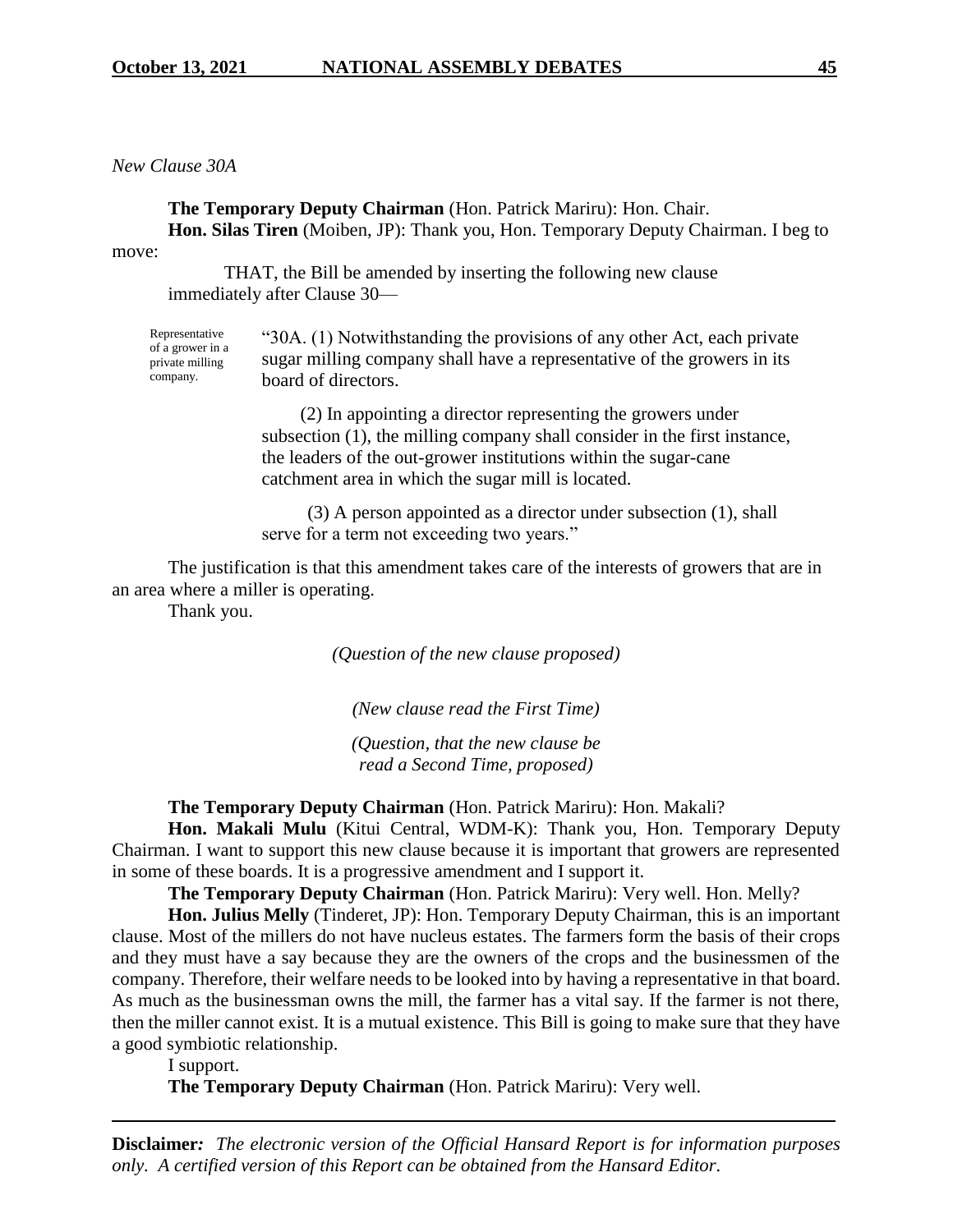#### Hon. (Dr.) Nyikal?

**Hon. (Dr.) James Nyikal** (Seme, ODM): Hon. Temporary Deputy Chairman, I support this. It is necessary for the protection of the growers. However, I have an issue with Sub-clause (3), which states that: "A person appointed as a director under subsection (1), shall serve for a term not exceeding two years." Most of the board directors serve for three years and we are here putting two years without giving an option of doing another term, which is quite brief. In my view, I would propose a further amendment and say three years, but if we insist on two years because we do not want one person to serve for too long, then we say to serve for one further term. In two years, nobody would have picked the nuances of any industry to serve properly. That is my suggestion.

**The Temporary Deputy Chairman** (Hon. Patrick Mariru): Hon. Oundo?

Hon. Chair, I hope you are noting that.

**Hon. (Dr.) Wilberforce Oundo** (Funyula, ODM): Hon. Temporary Deputy Chairman, when I went to my constituency and held a meeting with the sugarcane farmers, this was one of the areas they greatly emphasised on, especially the way the Busia Sugar Factory has been harassing and intimidating them.

On the issue raised by Dr. Nyikal, this is a private company. Private companies have a Memorandum and Articles of Association that details how often they elect directors. So, we are just trying to harmonise. Many of them require one year and we are trying to harmonise on a yearly basis. At every annual general meeting (AGM), there is normally an election of directors. We are trying to harmonise, so that one person serves for two years before he hands over the mantle to the next person to avoid overstaying.

**The Temporary Deputy Chairman** (Hon. Patrick Mariru): Hon. K'Oyoo, do you want to say something? You can have one minute.

**Hon. Onyango Oyoo** (Muhoroni, ODM): Thank you, Hon. Temporary Deputy Chairman. This is in tandem with the Government's aspiration of people serving for a particular time. The elected director serves for a period of three years. We want these directors to serve for a period of three years, renewable through an election.

**The Temporary Deputy Chairman** (Hon. Patrick Mariru): Very well. Hon. Mutunga.

**Hon. John Mutunga** (Tigania West, JP): Hon. Temporary Deputy Chairman, we came up with this provision in view of what happens not only in this industry, but in most of the industries. If you look at the tea industry, most of the directors appointed by farmers become complacent over time. They are bought off. Therefore, we want to prevent that buying off because when they are changed every two years, they will realise that there is need for them to be strong and remain the representatives of the farmers. The farmers must be given an option to change them every two years. They can even take back the same person.

**The Temporary Deputy Chairman** (Hon. Patrick Mariru): Very well. Hon. Chair, do you have anything to say?

**Hon. Silas Tiren** (Moiben, JP): Thank you, Hon. Temporary Deputy Chairman. I want to support what Hon. Oundo and Hon. Mutunga have said. We deliberated on this thing at length during the winnowing process and that is how we arrived at this. It should remain as it is.

> *(Question, that the new clause be read a Second Time, put and agreed to)*

*(The new clause was read a Second Time)*

*(Question, that the new clause be added to*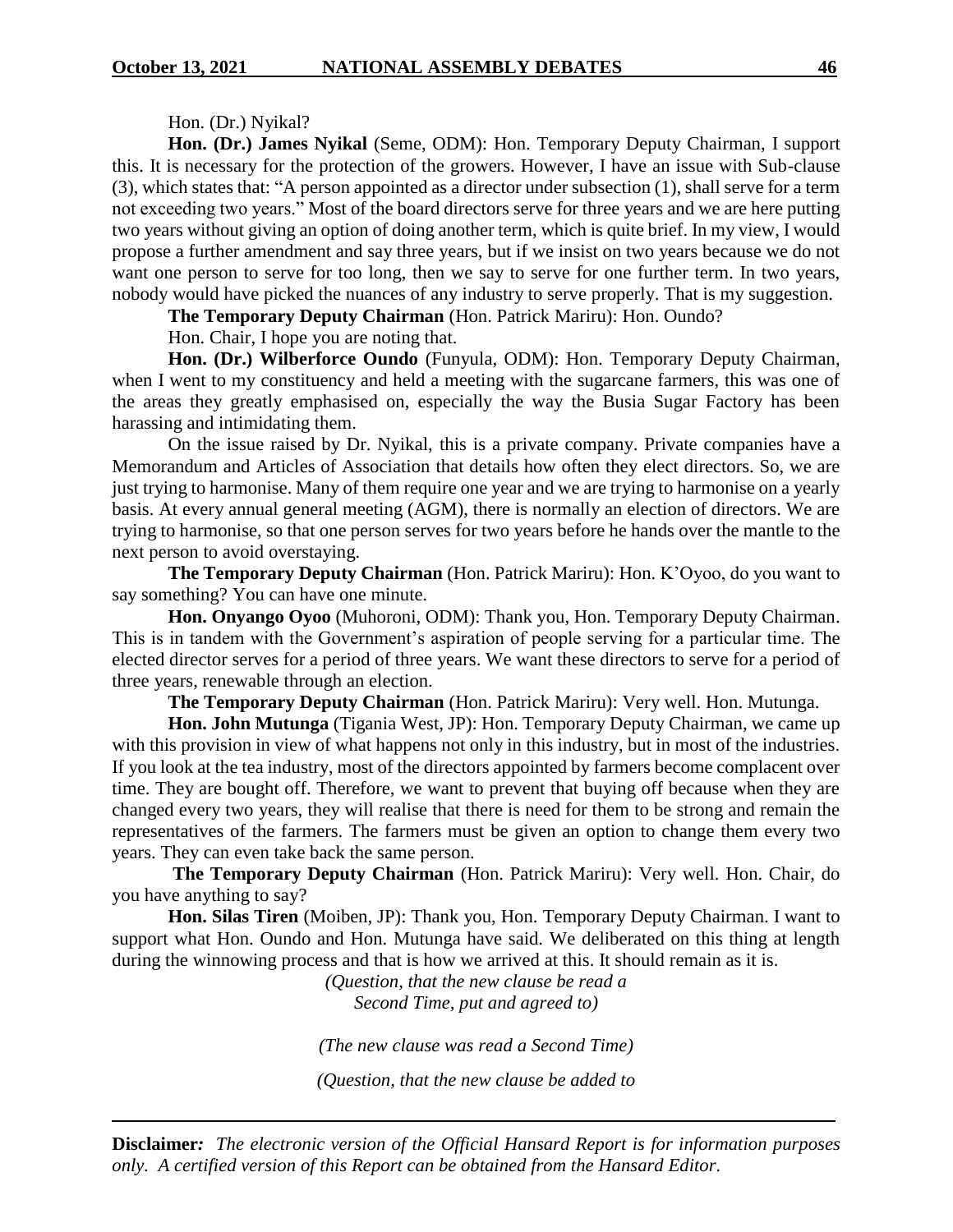*the Bill, put and agreed to)*

#### *First Schedule*

**The Temporary Deputy Chairman** (Hon. Patrick Mariru): The Chairperson has an amendment.

**Hon. Silas Tiren** (Moiben, JP): Thank you very much, Hon. Temporary Deputy Chairman. I beg to move:

THAT, the First Schedule to the Bill be amended—

(a) by inserting the following heading:

# **"PROVISIONS AS TO THE CONDUCT OF BUSINESS AND AFFAIRS OF THE BOARD"**

(b) in paragraph 2 by—

(i) deleting the words "seven members" appearing in sub-paragraph (4) and substituting therefor the words "two thirds of the members of the Board provided that in the case of a tie, the chairperson shall have a casting vote."

(ii) deleting subparagraph (5) and substituting therefor the following new subparagraph—

> (5) The chairperson shall preside at every meeting at which he or she is present but, in his or her absence, the members shall elect one of their members to preside who shall with respect to that meeting and the business transacted thereat have all the powers of the chairperson.

(iii) by deleting subparagraph (6);

(iv) deleting the words "or the vice chairperson" appearing in subparagraph (7) a immediately after the words "the Chairperson"

The reason for this is that the Schedule did not have a title thus the need for inclusion of a

title.

*(Question of the amendment proposed)*

*(Question, that the words to be inserted be inserted, put and agreed to)*

*(Question, that the words to be left out be left out, put and agreed)*

*(Question, that the words to be inserted in place thereof be inserted put and agreed to)*

*(First Schedule as amended agreed to)*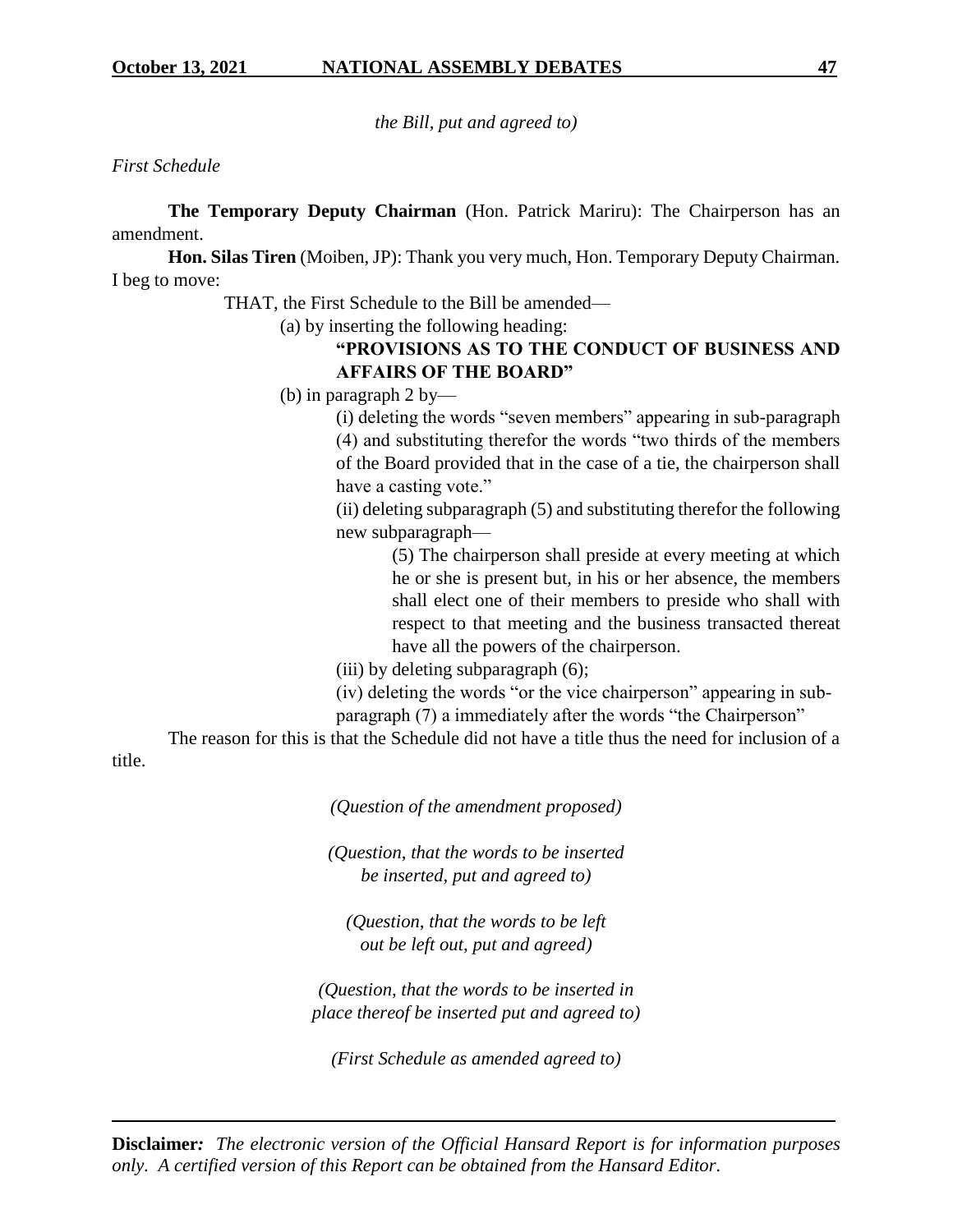# *Second Schedule*

**The Temporary Deputy Chairman** (Hon. Patrick Mariru): The Chairperson has an amendment.

**Hon. Silas Tiren** (Moiben, JP): Thank you, Hon. Temporary Deputy Chairman. I beg to move:

THAT, the Second Schedule to the Bill be amended—

(a) in paragraph 1 by deleting the word "agreements" appearing before the word "define" and substituting therefor the word "guidelines";

(b) in paragraph  $2-$ 

(i) by deleting the word "agreements" appearing at the opening paragraph and substituting therefor the word "guidelines";

(ii) by deleting the definition of the "Kenya Sugar Research Foundation";

(iii) by deleting the definition "Kenya Sugar-cane Growers Association"

(iv) by deleting the definition "Kenya Sugar Research Foundation" and substituting therefor the following new definition—

> Kenya Sugar Research Institute" means the Kenya Sugar Research Institute established under Part IIIA of this Act;

(v) by inserting the following new definition—

"sugar lobby group" means a registered group of people comprising of farmers and growers from the sugar catchment areas championing the rights of sugar stakeholders;

- (c) in paragraph 3 by deleting sub paragraph (f);
- (d) by deleting paragraph 4;

(e) in paragraph 5—

(i) by deleting subparagraph (g) and substituting therefor the following new subparagraph—

(g) make representations to the Sugar Cane Pricing Committee;

(ii) by deleting the words "Kenya Sugar-cane Growers Association" appearing in subparagraph (h) and substituting therefor the words "registered sugar lobby groups"

(f) in paragraph 6—

(i) by deleting the expression "30 days" appearing in subparagraph (d) and substituting therefor the expression "15 days";

(ii) by inserting the following subparagraph immediately after paragraph (f)—

(fa) ensure that mobile weighbridges are closer to growers;" (iii) by deleting paragraph (h)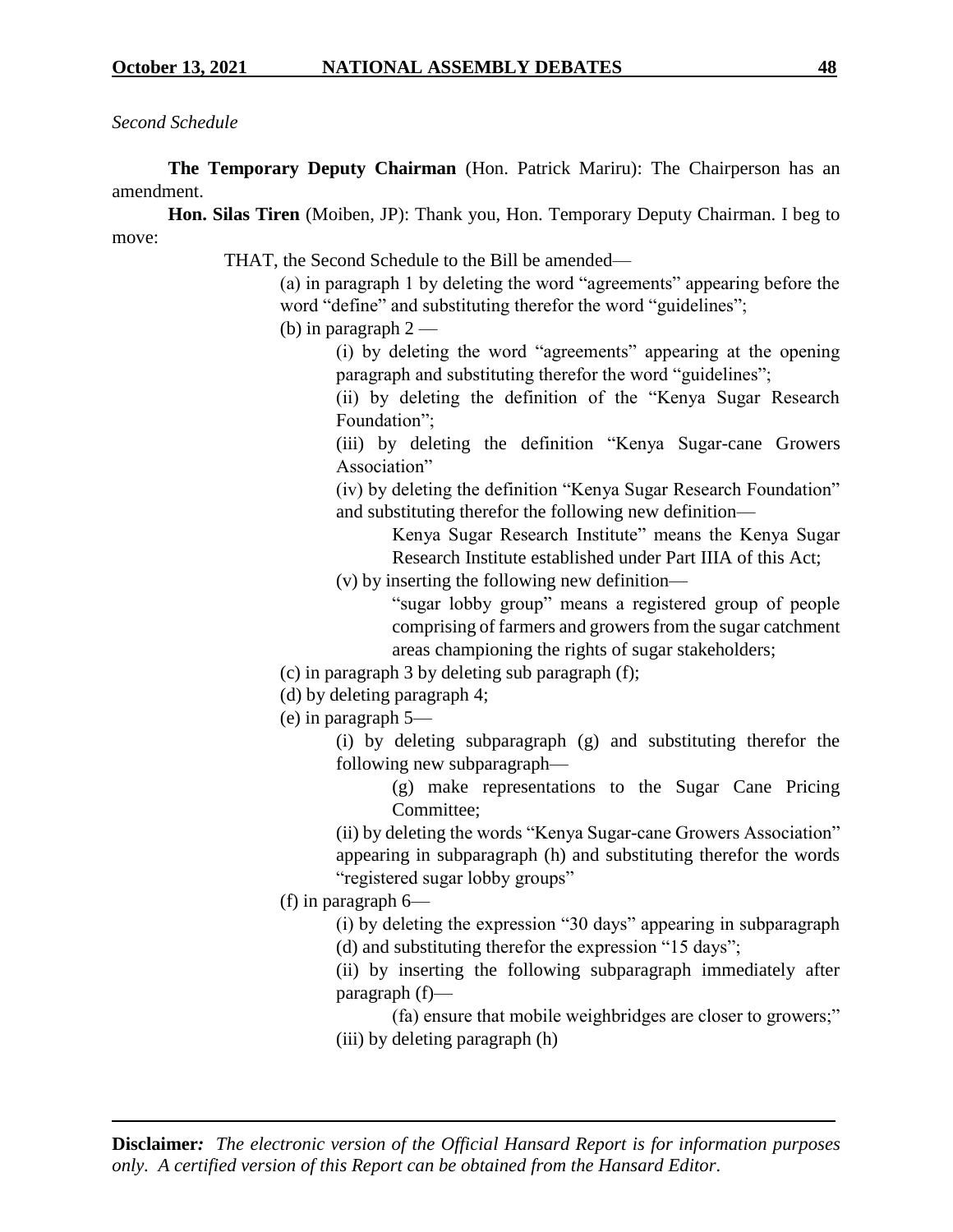(g) in paragraph 7 in subparagraph 2(b) by deleting the word "zones" appearing at the end of the subparagraph and substituting therefor the words "sugar catchment region";

(h) by deleting paragraph 8 and substituting therefor the following new paragraph—

Sugar Cane Pricing Committee.

8. (1) There shall be a Sugar Cane Pricing Committee (hereinafter referred to as "the Committee").

(2) The Committee shall comprise of —

(a) the Chief Executive Officer of the Board;

(b) two persons nominated by the Kenya Sugar Manufacturers Association;

(c) three persons nominated by the sugar cane growers form the sugar catchment region;

(d) one representative from the sugar lobby groups;

(e) the Principal Secretary responsible for matter related to agriculture or a representative appointed in writing;

(f) one representative from county government nominated

by the Council of Governors; and

(3) The main objectives of the Committee shall be to—

(a) review sugar cane prices;

(b) provide a mechanism that remunerates farmers for other products delivered from the processing of cane;

(c) ensure adherence to negotiated cane pricing formula;

(d) transition to payment based on quality; and

(e) enforcement of contracts between farmers and millers.

(4) The Committee shall come up with the pricing formula and in doing so shall take into account the—

> (a) pricing mechanisms for all other cane related charges paid by the farmer; and

> (b) an index that takes into consideration delayed harvesting;

(c) transportation cost per tonne per kilometre of sugar-cane.

(5) The Board shall offer Secretariat services to the Committee

(6) The sugar-cane prices set by the committee under sub paragraph

(2) shall be reviewed after every thirty-six months provided that the Committee may, with the prior approval of the Board, undertake an early review of the sugar-cane pricing.

The intention of this Schedule is to give guidelines of entering into agreements with actors in the sugar sector. The proper word would therefore be 'guidelines' as opposed to 'agreements'.

*(Question of the amendment proposed)*

*(Question, that the words to be left*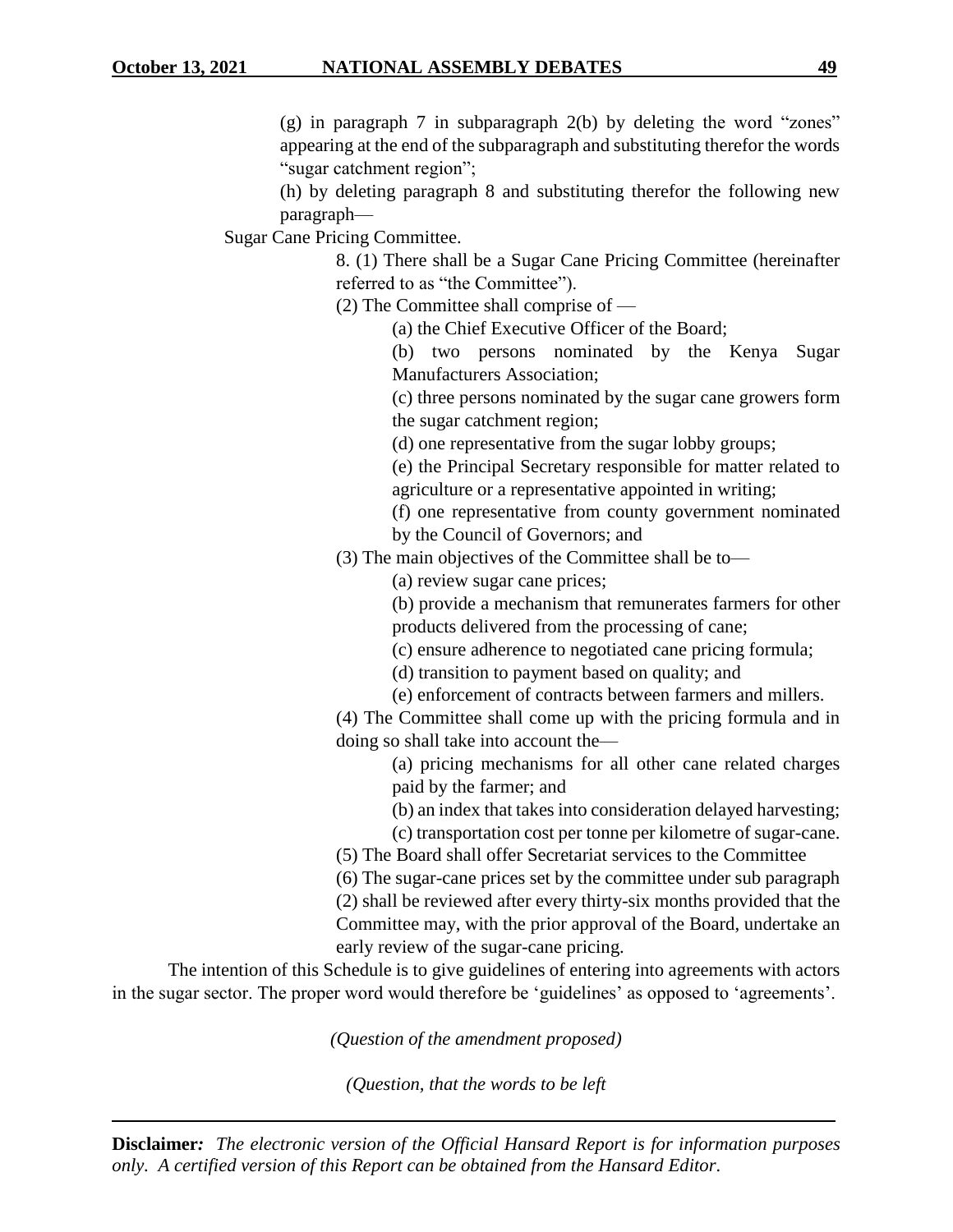*out be left out, put and agreed)*

*(Question, that the words to be inserted in place thereof be inserted put and agreed to)*

*(Second Schedule as amended agreed to)*

*Third Schedule*

**The Temporary Deputy Chairman** (Hon. Patrick Mariru): The Chairperson has an amendment.

**Hon. Silas Tiren** (Moiben, JP): I beg to move:

THAT, the Third Schedule to the Bill be amended by—

(a) deleting paragraph 4 and 5;

(b) inserting the following new paragraph immediately after paragraph 6— (6A) The quorum of the Tribunal shall be three members"; and

(c) deleting paragraph 8.

*(Question of the amendment proposed)*

*(Question, that the words to be left out be left out, put and agreed)*

*(Question, that the words to be inserted be inserted put and agreed to)*

*(Third Schedule as amended agreed to)*

*New First Schedule*

THAT, the Bill be amended by inserting the following new schedule immediately as the First Schedule—

# **FIRST SCHEDULE [s. 2] DELINEATION OF SUGAR CATCHMENT AREAS SUGAR CATCHMENT AREA COUNTIES**

Rift Region Kericho, Nandi and Uasin Gishu Upper Western Bungoma, and Trans Nzoia Lower Western Region Busia, Kakamega, Siaya and Vihiga Southern Region Homa Bay, Kisumu, Migori and Narok Coastal Region Kwale, Lamu, and Tana River

**The Temporary Deputy Chairman** (Hon. Patrick Mariru): Chairperson, please move the Second Reading of the new schedule.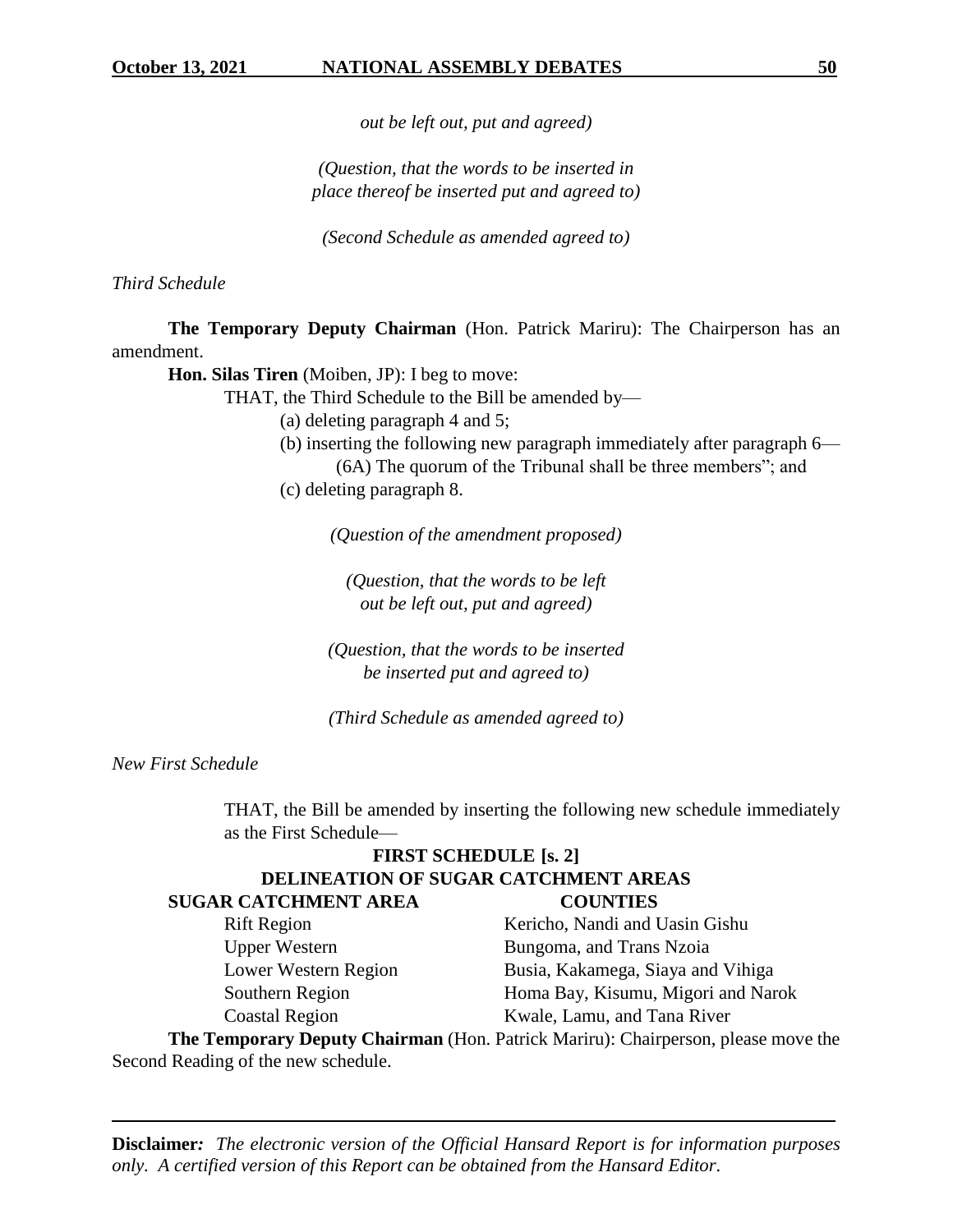**Hon. Silas Tiren** (Moiben, JP): I beg to move that the new Schedule be read a Second Time. Delineation of sugar catchment areas is being changed into five regions. This is only for administrative purposes. It has nothing to do with clustering farmers into zones.

Thank you.

*(Question of the new First Schedule proposed)*

*(New First Schedule read the First Time)*

*(Question, that the new First Schedule be read a Second Time, proposed)*

**The Temporary Deputy Chairman** (Hon. Patrick Mariru): Let us start with Hon. Makali Mulu.

**Hon. Makali Mulu** (Kitui Central, WDM-K): Thank you, Hon. Temporary Deputy Chairman. While I support this new schedule, I am worried that for purposes of posterity, it is not open for those who might join in the future. New sugar growing areas might come up in the future. Once we lock it like this, it means no one else should attempt to grow sugar in this country. I just thought there should be a small window for counties that might join sugar growing.

Thank you, Hon. Temporary Deputy Chairman.

**The Temporary Deputy Chairman** (Hon. Patrick Mariru): Let me finish with this side before I consider Members on the other side. Hon. Oundo, you cannot speak before Hon. Nyikal, really.

**Hon. (Dr.) James Nyikal** (Seme, ODM): Hon. Temporary Deputy Chairman, I rise to support this amendment. It is very important because it solves the big problem of zoning that the Chairperson referred to. Actually we need to pass it because in other parts of the Bill, we have made reference to the regions.

**The Temporary Deputy Chairman** (Hon. Patrick Mariru): Hon. Oundo.

**Hon. (Dr.) Wilberforce Oundo** (Funyula, ODM): Hon. Temporary Deputy Chairman, I support. We need to be very clear with members of the public and sugar-cane farmers that in no way do we have any intention of introducing zoning. Zoning and election of directors to the Board was removed from the Bill purely for administrative purposes.

Thank you.

**The Temporary Deputy Chairman (**Hon. Patrick Mariru): Hon. Sankok, you have a minute.

**Hon. David ole Sankok** (Nominated, JP): Hon. Temporary Deputy Chairman, for purpose of election, this is okay. However, as the other Member has said, a small opening should be left because Narok, for instance, borders Nakuru. I know places in Nakuru which may soon forget about maize farming and get into sugar-cane farming. I know counties like Meru may have some areas that can support sugar-cane farming. So, let us leave a small opening for such areas.

Thank you.

**The Temporary Deputy Chairman (**Hon. Patrick Mariru): Hon. Nkatha.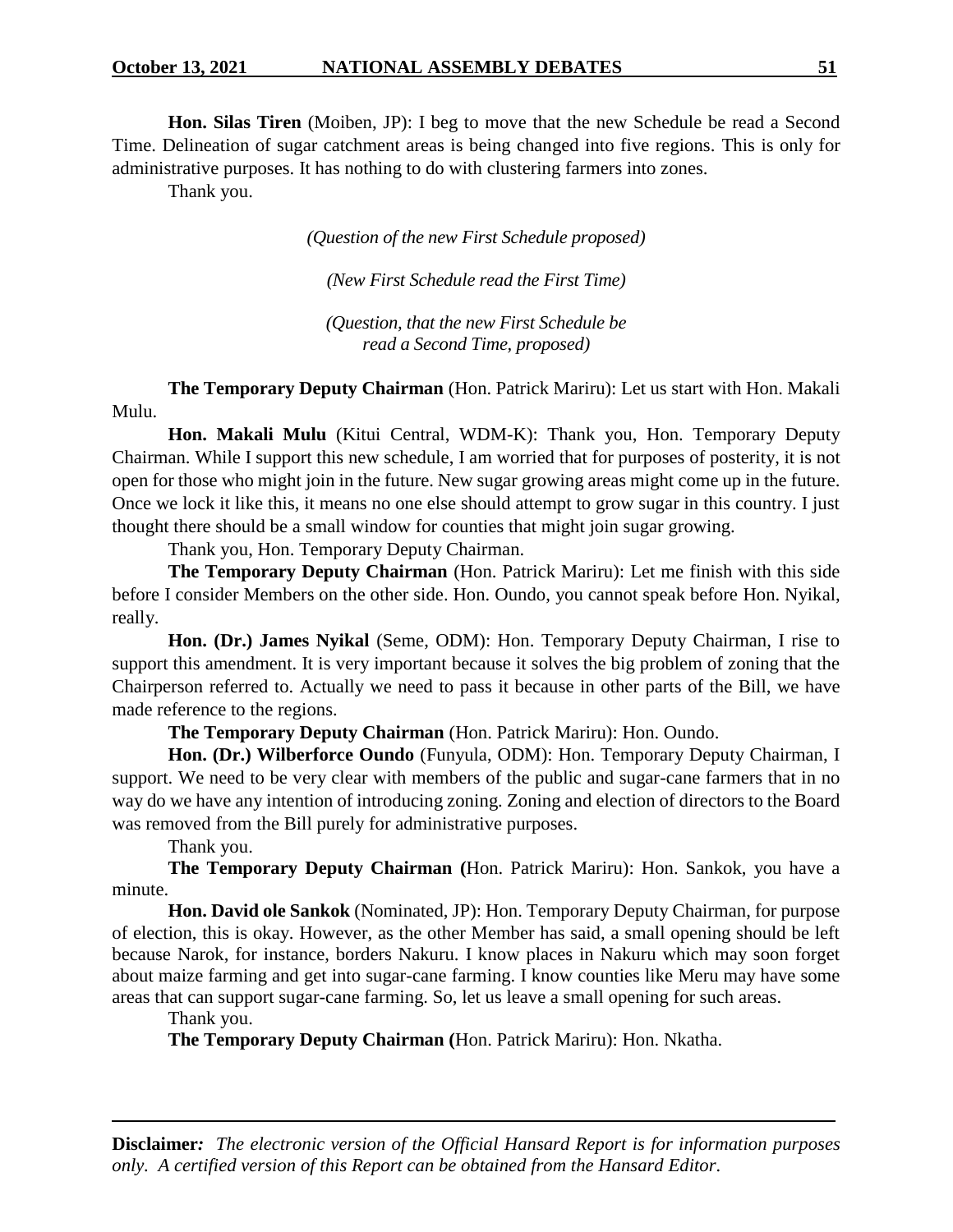**Hon. (Ms.) Beatrice Nyaga** (Tharaka-Nithi CWR, JP): Thank you, Hon. Temporary Deputy Chairman. As I stand to support, I would like the Chairperson of the Committee to confirm if we have sugar-cane farming in Narok. I am not sure about that.

#### *(Loud consultations)*

**The Temporary Deputy Chairman (**Hon. Patrick Mariru): Hon. Washiali, I know that you were once a Whip but I will give you a chance. Let us have the current one.

**Hon. Emmanuel Wangwe** (Navhakolo, JP): Thank you, Hon. Temporary Deputy Chairman. I am a bit cold footed on this issue because farmers tend to suffer when they are not associated with a particular miller in terms of where to take the produce for processing. I want to persuade my colleagues to look at it twice, the reason being whereas we are doing away with zoning, we tend to ask ourselves: "If we produce sugar-cane in Kericho, how will farmers be assigned to the various millers near their catchment zone?" Such farmers would be directly assigned to millers in the neighbourhood. Whereas the majority have it, such are the issues we need to look at carefully before we put them to vote for Members to decide.

Thank you.

**The Temporary Deputy Chairman (**Hon. Patrick Mariru): Hon. Washiali.

**Hon. Benjamin Washiali (**Mumias East, JP): Thank you, Hon. Temporary Deputy Chairman. Once you were a Whip, you are always a Whip. So, when you call out a Whip, you need to qualify it with a name.

**The Temporary Deputy Chairman (**Hon. Patrick Mariru): I agree with you, Hon. Washiali. It is noted.

**Hon. Benjamin Washiali (**Mumias East, JP): Hon. Temporary Deputy Chairman, this was an issue that we deliberated under during winnowing. The sponsor of this Bill will go a long way to also support. There are two proposals on the First Schedule. There is one that we proposed and the one that aligned companies with counties. This is because whatever decisions we make here, given that this is a purely agricultural law, must be aligned to the counties so that we do not create problems for the county assemblies as they make decisions that affect sugar-cane production. That is why we need to be very careful on which of these two schedules need to go. I will go with the one we agreed under winnowing.

**The Temporary Deputy Chairman (**Hon. Patrick Mariru): Let us hear Hon. Mutunga and then we close this matter.

**Hon. John Mutunga (**Tigania West, JP): Thank you very much, Hon. Temporary Deputy Chairman. Let me remind Members that, at some point, when we were forming the Board, we said there would be five farmers' representatives. How do we elect them? We have not said whether they will be picked or elected. These clusters or catchments were identified to make that easier for us. Sugar-cane farmers from those counties would form some kind of co-operatives or something that would give them an opportunity to elect their representatives, and they can be rotating over time. That is the essence of having the zoning arrangement. Zoning will also help to assign farmers to sugar-cane processing mills. However, the legislation will not bar anybody from taking their sugar-cane to wherever they want.

**The Temporary Deputy Chairman (**Hon. Patrick Mariru): Hon. Members, it is for you to decide on this one. I cannot leave out Hon. Wafula Wamunyinyi, being the sponsor of the Bill.

**Hon. Wafula Wamunyinyi** (Kanduyi, FORD-K): Hon. Temporary Deputy Chairman, I appreciate that there was a lengthy discussion on this particular clause during winnowing. At the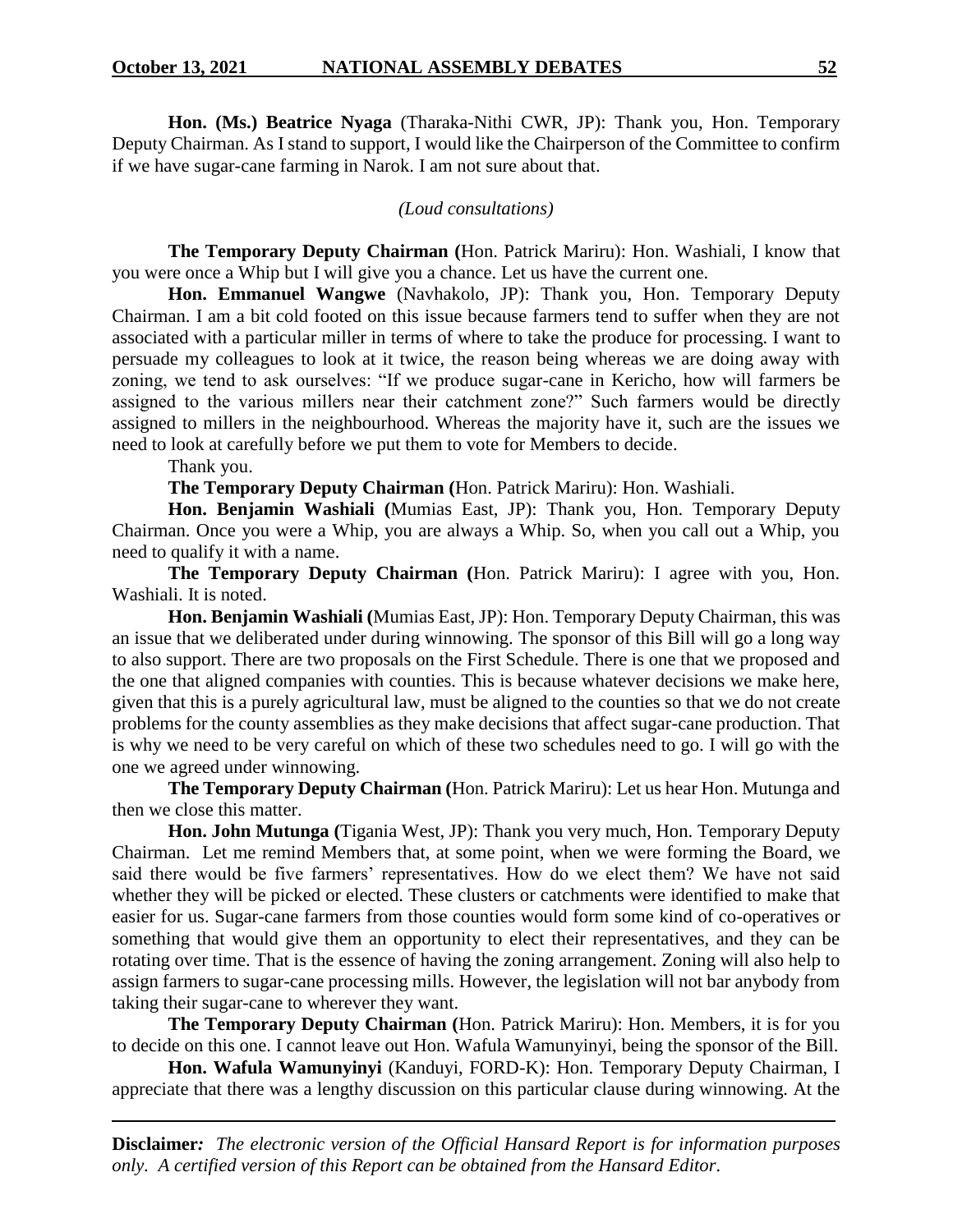same time, it is important that it is made clear that the purpose of the catchment areas is not limited to election. It also has to do with matters of administration to ensure that order prevails within the sector. One of the things that has killed the sugar-cane sector is lack of order, control and discipline. How will you ensure that there is order and discipline if you leave the catchment areas open? We do not want zoning but there has to be some level of order to ensure that members of the region are the ones operating there and not the ones from outside. How do we ensure that, that happens?

**The Temporary Deputy Chairman** (Hon. Patrick Mariru): Hon. Obo Mohamed.

**Hon. (Ms.) Ruweida Obo** (Lamu CWR, JP): Asante, Naibu Mwenyekiti wa Muda. Ninaunga mkono Lamu, Tana River na Kwale angalau nao wawe na mwakilishi wao. Hayo mengine tunangojea. Mambo ya makao makuu kuwekwa mbali na Lamu, kwetu tunasema ni mbali sana maana usafiri utakuwa mgumu. Tunangojea hiyo ili tubadilishe.

**Hon. Wafula Wamunyinyi** (Kanduyi, FORD-K): Sasa hiyo ni nini?

*(Question, that the new First Schedule be read a Second Time, put and agreed to)*

*(The new First Schedule was read a Second Time)*

*(Question, that the New First Schedule be added to the Bill, put and agreed to)*

*First, Second and Third Schedules*

**Hon. Silas Tiren** (Moiben, JP): Hon. Temporary Deputy Chairman, I beg to move:

THAT, the Bill be amended by renaming the First, Second and Third Schedules as Second, Third and Fourth Schedules, respectively.

This amendment seeks to ensure that the numbering of the Schedules flows properly because the Bill is being amended by renaming the First, Second and Third Schedules as Second, Third and Fourth Schedule respectively.

Thank you.

*(Question of the amendment proposed)*

*(Question, that the First, Second and Third Schedules be renamed Second, Third and Fourth Schedules put and agreed to)*

*(First, Second and Third Schedules, as renamed, agreed to)*

#### *Clause 2*

**The Temporary Deputy Chairman (**Hon. Patrick Mariru): Departmental Committee Chairperson, you have an amendment to Clause 2.

**Hon. Silas Tiren** (Moiben, JP): Hon. Temporary Deputy Chairman, I beg to move:

THAT, the Bill be amended by deleting clause 2 and substituting therefor the following New Clause—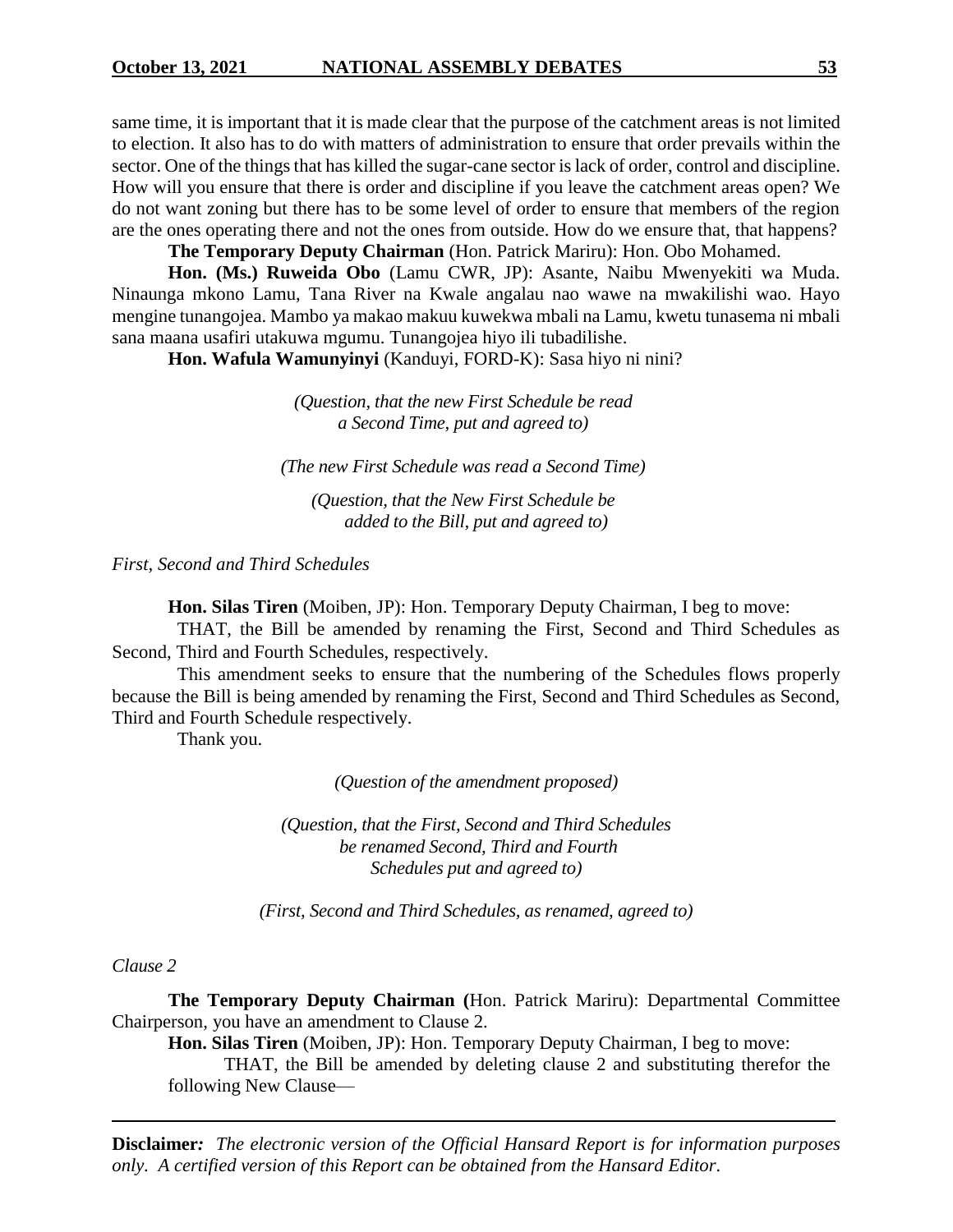Interpretation.

**2.** In this Act unless the context otherwise requires—

"agreements" means the agreements specifying the standard provisions governing the rights and obligations of growers, millers and out-grower institutions in the sugar industry;

"Board" means the Kenya Sugar Board established under section 3;

"by-product" means any substance, other than sugar, produced incidentally during the process of manufacturing sugar;

"Cabinet Secretary" means the Cabinet Secretary for the time being responsible for matters relating to agriculture;

"County Executive Committee Member" means the County Executive Member for the time being responsible for matters relating to agriculture in the respective County;

"farm gate" means prices received by farmers for their sugar-cane at the location of farm;

"Fund" means the Sugar Development Fund established under section 19;

"guidelines" means the guidelines for agreements between parties in the sugar industry set out in the Second Schedule;

"grower" means a person who produces sugar-cane or any crop in Kenya for the manufacture of sugar;

"industry" means the sugar industry in Kenya and includes the growing of sugar-cane and any other sugar producing crop, the manufacturing, refining, warehousing, marketing, transportation of sugar and disposal of sugar and its byproducts;

"Institute" means the Kenya Sugar Research Institute established under section 16A;

"licence" means a licence issued by the Board to a miller;

"member" means a member of the Board appointed under section 5;

"mill gate" means a site where sugar-cane varieties are grown under strictly controlled agronomic conditions for eventual establishment of the sugarcane crop;

"miller" means a person licensed to operate a sugar mill or a jiggery mill in Kenya for the production of sugar including refined sugar and other by-products;

"outgrower" means a person who has a sugar-cane farm in a catchment area and who has in force a cane supply contract in respect of the sugar-cane grown on such farm and registered by the Board;

"refined sugar" means sugar, which complies with the specifications set by the body for the time responsible for setting standards;

"sugar" means crystalline or liquid sucrose in any of its recognized commercial forms, intended for human consumption or other uses and includes raw sugar and industrial sugar;

"sugar-cane" means any plant or part of a plant of the genus saccharum or any of its hybrid;

"sugar catchment area" means a specific geographical area where farmers are clustered within a suitable sugar catchment area for purposes of election to the Board under the First Schedule;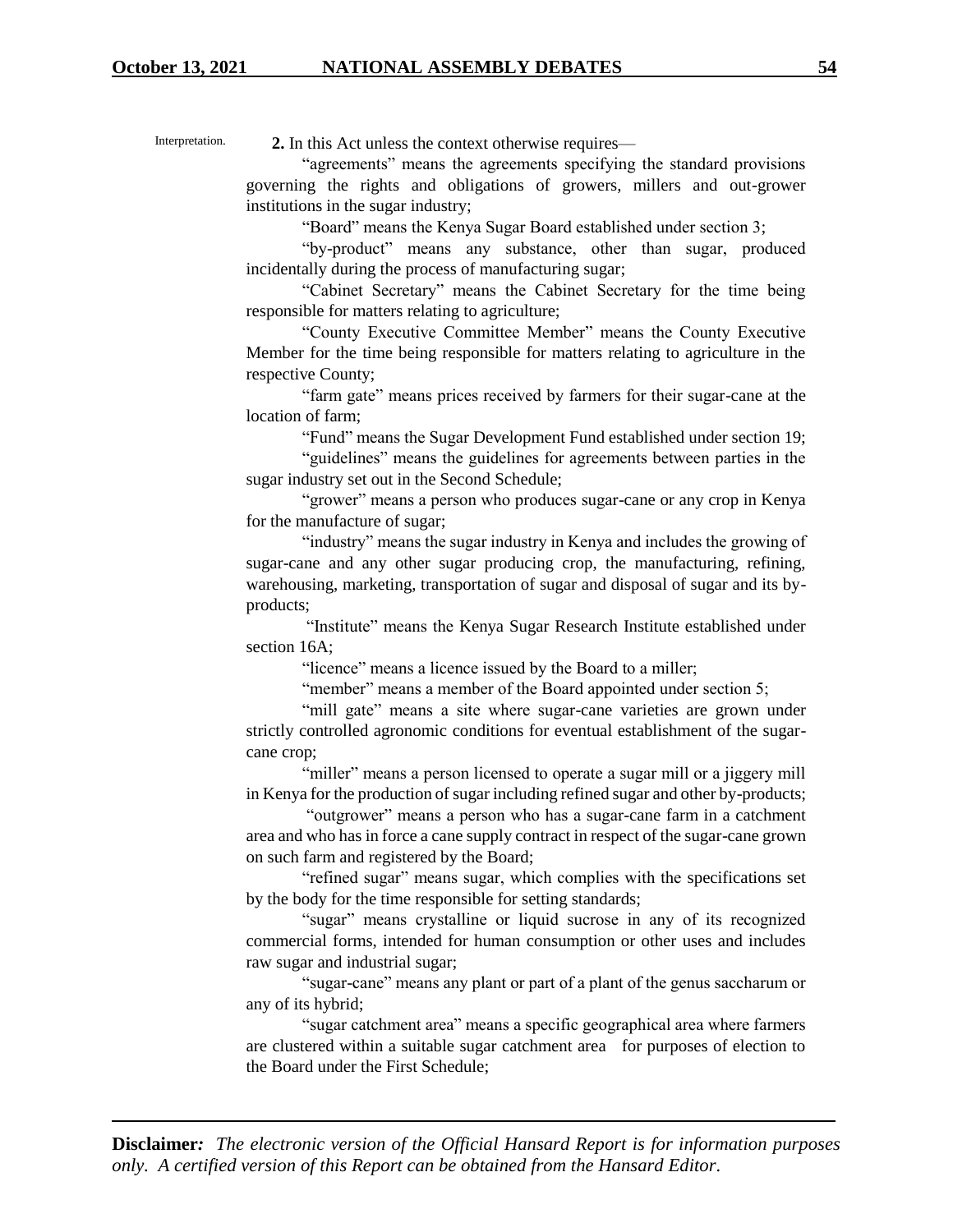"sugar-cane growers' apex body" means a national sugar-cane farmers and out grower organisation under a cane supply contract and in catchment areas under the Fourth Schedule gazetted as such by the Cabinet Secretary for the time being responsible for agriculture;

"stakeholder" means a person with significant interest in the sugar industry and includes government, millers, growers and out-grower institutions;

"Tribunal" means the Sugar Arbitration Tribunal established under section 24A;

This is in terms of interpretation of the Order Paper. It is self-explanatory. This is just the definition of terms.

*(Question of the amendment proposed)*

*(Question, that the words to be left out be left out, put and agreed to)*

*(Question, that the words to be inserted in place thereof be inserted, put and agreed to)*

*(Clause 2 as amended agreed to)*

*(Title agreed to)*

*(Clause 1 agreed to)*

**The Temporary Deputy Chairman (**Hon. Patrick Mariru): Hon. Members, congratulations! We are done with the Bill. Let us have the Mover of the Bill.

**Hon. Wafula Wamunyinyi** (Kanduyi, FORD-K): Thank you, Hon. Temporary Deputy Chairman. Hon. Temporary Deputy Chairman, I beg to move for recommital.

**The Temporary Deputy Chairman** (Hon. Patrick Mariru): The recommital will come much later, Hon. Mover.

**Hon. Wafula Wamunyinyi** (Kanduyi, FORD-K): Sorry about that, Hon. Temporary Deputy Chairman.

Hon. Temporary Deputy Chairman, I beg to move that the Committee does report to the House its consideration of the Sugar Bill (National Assembly Bill No.68 of 2019), and its approval thereof with amendments.

*(Question proposed)*

*(Question put and agreed to)*

*(The House resumed)*

*[The Temporary Deputy Speaker (Hon. Patrick Mariru) in the Chair]*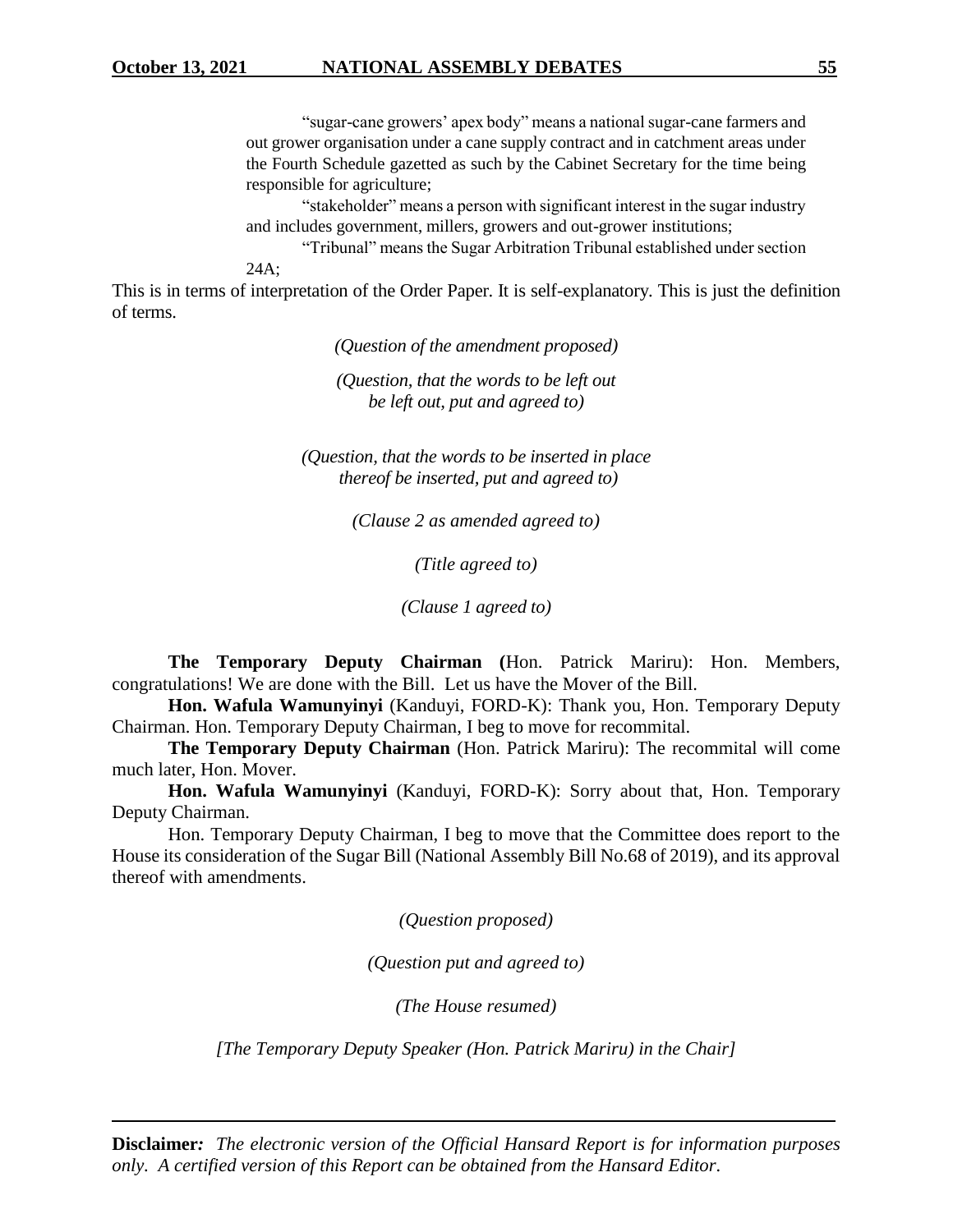#### **REPORT**

#### THE SUGAR BILL

**The Temporary Deputy Speaker** (Hon. Patrick Mariru): Hon. Members, let us have the Mover. Actually, the Chairperson.

**Hon. Emanuel Wangwe** (Navakholo, JP): Hon. Temporary Deputy Speaker, I beg to report that a Committee of the whole House has considered the Sugar Bill (National Assembly Bill No. 68 of 2019) and approved the same with amendments.

**The Temporary Deputy Speaker** (Hon. Patrick Mariru): Let us have the Mover.

**Hon. Wafula Wamunyinyi** (Kanduyi, FORD-K): Hon. Temporary Deputy Speaker, I beg to move:

THAT, the Motion for Agreement with the Report of the Committee of the whole House be amended by inserting the words "subject to recommital of Clause 5B, New Clauses 15A, 15D, 16C and Clauses 18 and 26."

I also request Hon. Tiren to second the Motion.

**The Temporary Deputy Speaker** (Hon. Patrick Mariru): Let us have Hon. Tiren. All you need to do is to second.

**Hon. Silas Tiren** (Moiben, JP) I second.

**The Temporary Deputy Speaker** (Hon. Patrick Mariru): What is out of order, Hon. Kilonzo? It is okay. I can tell what you want to say. I will give you a chance. We will prosecute the recommital by Wafula Wamunyinyi to the end. A number of you also have recommitals.

*(Question of the amendment proposed)*

*(Question, that the words to be inserted be inserted, put and agreed to)*

**The Temporary Deputy Speaker** (Hon. Patrick Mariru): Hon. Members, there are quite a number of Members with recommitals. That one was by Hon. Wafula Wamunyinyi. There is one by Hon. Sankok.

**Hon. David ole Sankok (**Nominated, JP): Hon. Temporary Deputy Speaker, I beg to move: THAT, the Motion for Agreement with the Report of the Committee of the whole

House be amended by inserting the words "subject to recommital of Clause 9A."

This is because the issue of the sugar...

**The Temporary Deputy Speaker** (Hon. Patrick Mariru): Order, Member. We are not prosecuting it. You end at that. You will have an opportunity to explain that when it is brought back.

**Hon. David ole Sankok (**Nominated, JP): Thank you very much, Hon. Temporary Deputy Speaker. We cannot have headquarters in Kisumu.

Hon. Temporary Deputy Speaker, I beg to move:

THAT, the Motion for Agreement with the Report of the Committee of the whole House be amended by inserting the words "subject to recommital of Clause 9A."

I also request Hon. Benjamin Washiali, the former Minority Whip, to second the Motion.

**The Temporary Deputy Speaker** (Hon. Patrick Mariru): Let us have Hon. Washiali. Give him the microphone.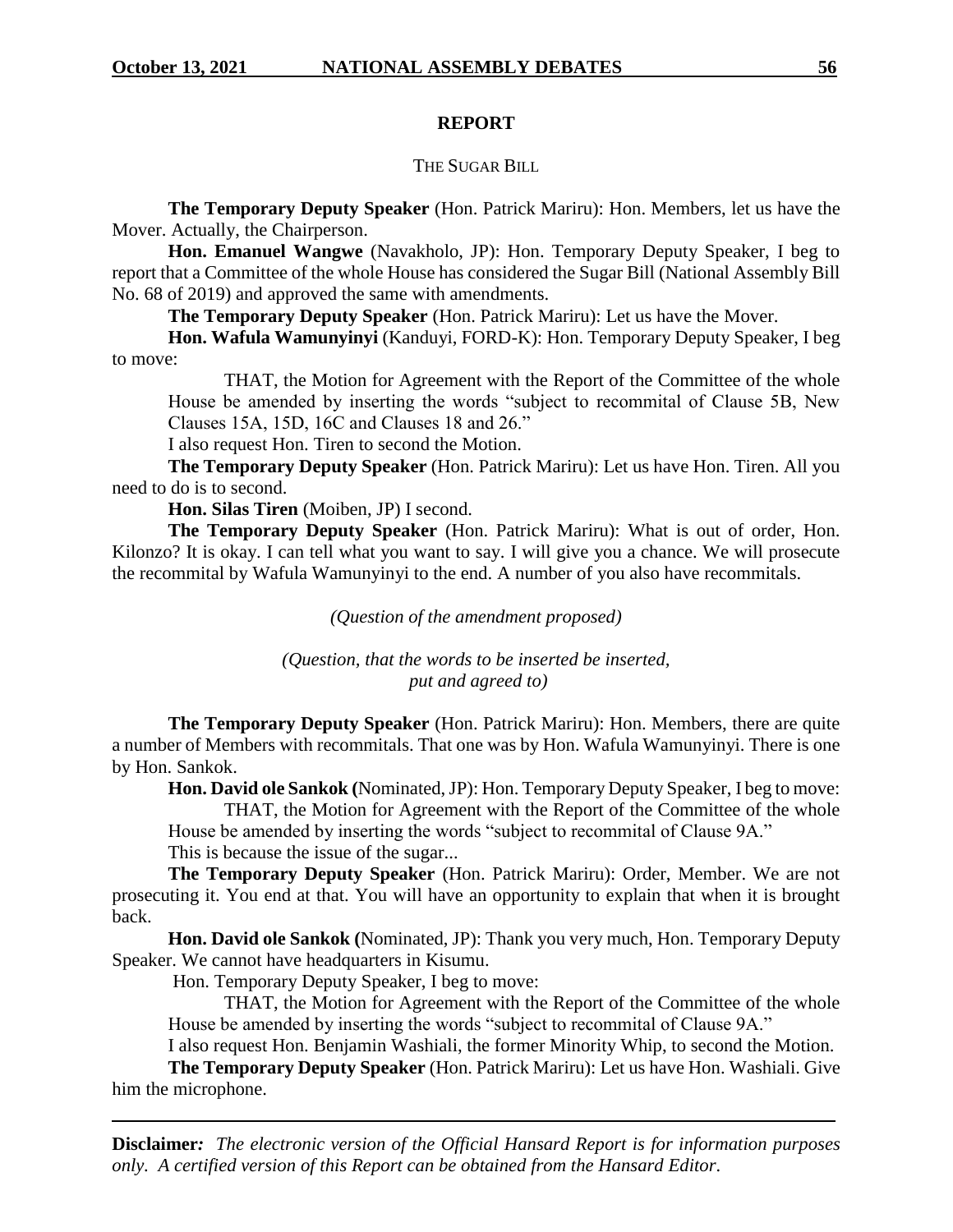**Hon. Benjamin Washiali** (Mumias East, JP): Thank you. Before I second, I just wanted to correct my brother. I was the former Majority Whip. I rise to second.

For your information, my constituency has the biggest factory in the Republic. We should be asking ourselves how it collapsed. We used to have our annual general meetings in Kisumu.

**The Temporary Deputy Speaker** (Hon. Patrick Mariru): Hon. Washiali, this is just a recommital. When the issue comes back, you will get an opportunity to speak to it. This is just a recommital.

**Hon. Benjamin Washiali** (Mumias East, JP): Thank you, Hon. Temporary Deputy Speaker. I beg to second.

*(Question of the amendment proposed)*

*(Question, that the words to be inserted be inserted, put and negatived)*

**The Temporary Deputy Speaker** (Hon. Patrick Mariru): Let us have the one by Hon. Kilonzo.

**Hon. Charles Kilonzo (**Yatta, Independent): Thank you, Hon. Temporary Deputy Speaker.

#### *(Loud consultations)*

There are too many consultations. I can barely hear myself.

**The Temporary Deputy Speaker** (Hon. Patrick Mairu): Order, Hon. Kilonzo. There is a point of order by Hon. Sankok. What is out of order?

#### **QUORUM**

**Hon. David ole Sankok** (Nominated, JP): Thank you very much, Hon. Temporary Deputy Speaker. We do not have enough quorum in the House.

#### *(Loud consultations)*

**The Temporary Deputy Speaker** (Hon. Patrick Mairu): Order, Members. Hon. Sankok, when you raise the issue of quorum, you cannot leave the House. Hon. Members, Hon. Sankok has raised the issue of quorum. We cannot ignore what the Member has raised. I order that the Bell be rung for 10 minutes. Hon. Sankok, you cannot leave the House when you have raised the issue of quorum.

*(The Quorum Bell was rung)*

**The Temporary Deputy Speaker** (Hon. Patrick Mariru): Order, Hon. Members! Order! What is that consultation by Hon. Obo Mohamed that is an agitated conversation and consultation?